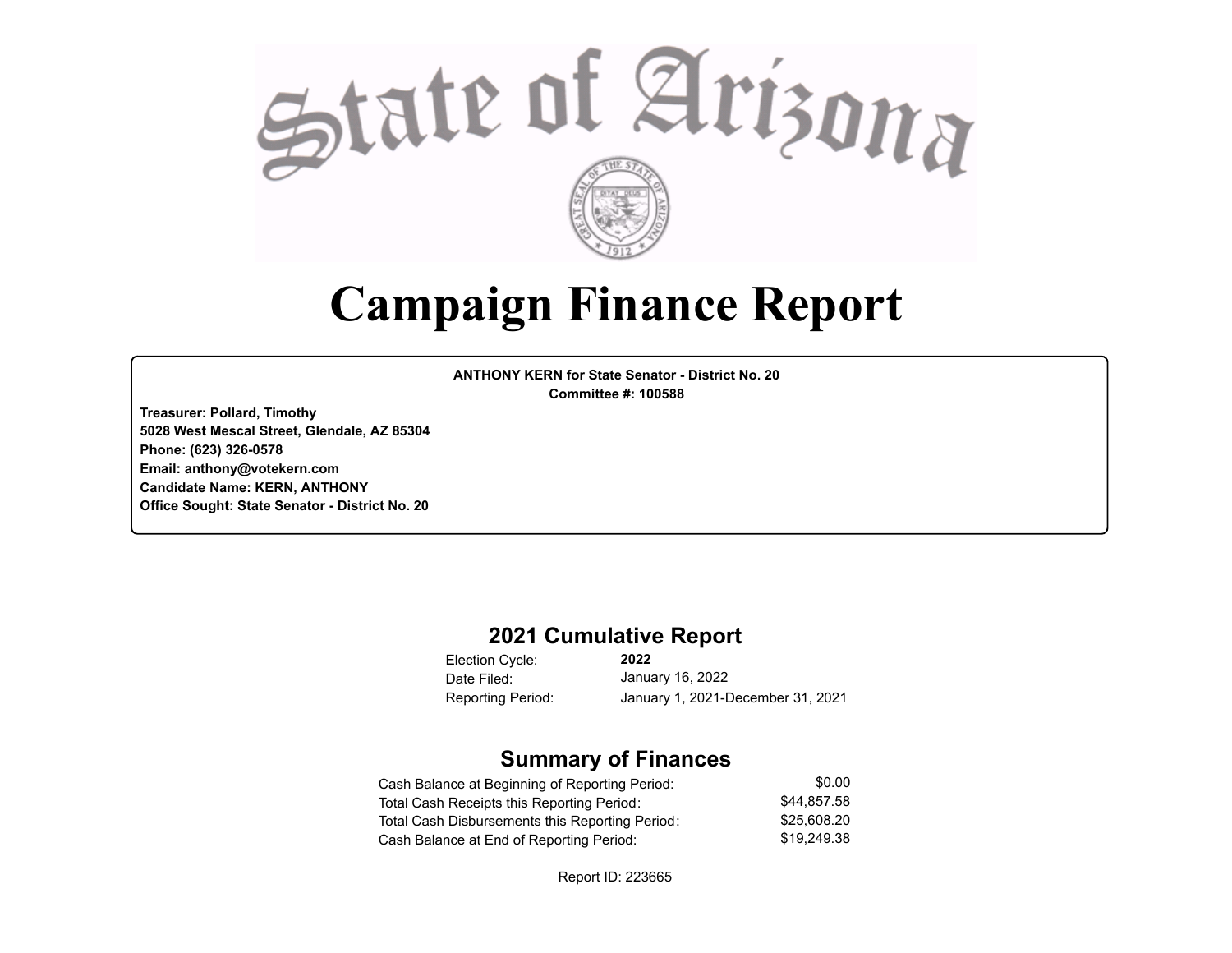### **Summary of Activity** Filed on 01/16/2022

| Income                                           | <b>Schedule</b> |             |        | <b>Total to Date</b> |             |
|--------------------------------------------------|-----------------|-------------|--------|----------------------|-------------|
|                                                  |                 | Cash        | Other  | Total                |             |
| Personal and Family Contributions                | C <sub>1</sub>  | \$250.00    | \$0.00 | \$250.00             | \$250.00    |
| Individual Contributions                         | C <sub>2</sub>  | \$31,984.27 | \$0.00 | \$31,984.27          | \$31,984.27 |
| <b>Contributions from Political Committees</b>   | C3a.b.c         | \$2,053.35  | \$0.00 | \$2,053.35           | \$2,053.35  |
| <b>Business Contributions</b>                    | C4a.b.c         | \$250.00    | \$0.00 | \$250.00             | \$250.00    |
| <b>Small Contributions</b>                       | C <sub>5</sub>  | \$3,923.90  | \$0.00 | \$3,923.90           | \$3,923.90  |
| <b>CCEC Funding and Matching</b>                 | C <sub>6</sub>  | \$0.00      | \$0.00 | \$0.00               | \$0.00      |
| <b>Qualifying Contributions</b>                  | C <sub>7</sub>  | \$0.00      | \$0.00 | \$0.00               | \$0.00      |
| Loans Made to this Committee                     | L1              | \$0.00      | \$0.00 | \$0.00               | \$0.00      |
| Other Receipts, including Interest and Dividends | R <sub>1</sub>  | \$460.83    | \$0.00 | \$460.83             | \$460.83    |
| <b>Transfers from Other Committees</b>           | T <sub>1</sub>  | \$0.00      | \$0.00 | \$0.00               | \$0.00      |
| Cash Surplus from Previous Committee             | S <sub>1</sub>  | \$5,935.23  | \$0.00 | \$5,935.23           | \$5,935.23  |
| <b>Total Income</b>                              |                 | \$44,857.58 | \$0.00 | \$44,857.58          | \$44,857.58 |

| <b>Expenditures</b>                            | Schedule <sup>1</sup> |             | <b>This Period</b> |             |                      |
|------------------------------------------------|-----------------------|-------------|--------------------|-------------|----------------------|
|                                                |                       | Cash        | Other              | Total       | <b>Total to Date</b> |
| <b>Operating Expenses</b>                      | E <sub>1</sub>        | \$16,757.27 | \$0.00             | \$16,757.27 | \$16,757.27          |
| Independent & Ballot Measure Expenditures      | E2a,b,c               | \$0.00      | \$0.00             | \$0.00      | \$0.00               |
| Contributions to Committees/Businesses         | E3a - E3f             | \$0.00      | \$0.00             | \$0.00      | \$0.00               |
| Small Expenses                                 | E4                    | \$8,850.93  | \$0.00             | \$8,850.93  | \$8,850.93           |
| Transfers to Other Committees                  | T <sub>1</sub>        | \$0.00      | \$0.00             | \$0.00      | \$0.00]              |
| Loans Made by This Committee                   | L2                    | \$0.00      | \$0.00             | \$0.00      | \$0.00               |
| Disposal of Surplus Cash                       | S <sub>1</sub>        | \$0.00      | \$0.00             | \$0.00      | \$0.00               |
| <b>Total Expenditures</b>                      |                       | \$25,608.20 | \$0.00             | \$25,608.20 | \$25,608.20          |
| <b>Bill Payments for Previous Expenditures</b> | D <sub>1</sub>        | \$0.00      |                    | \$0.00      | \$0.00               |
| <b>Total Cash Disbursed</b>                    |                       | \$25,608.20 |                    |             |                      |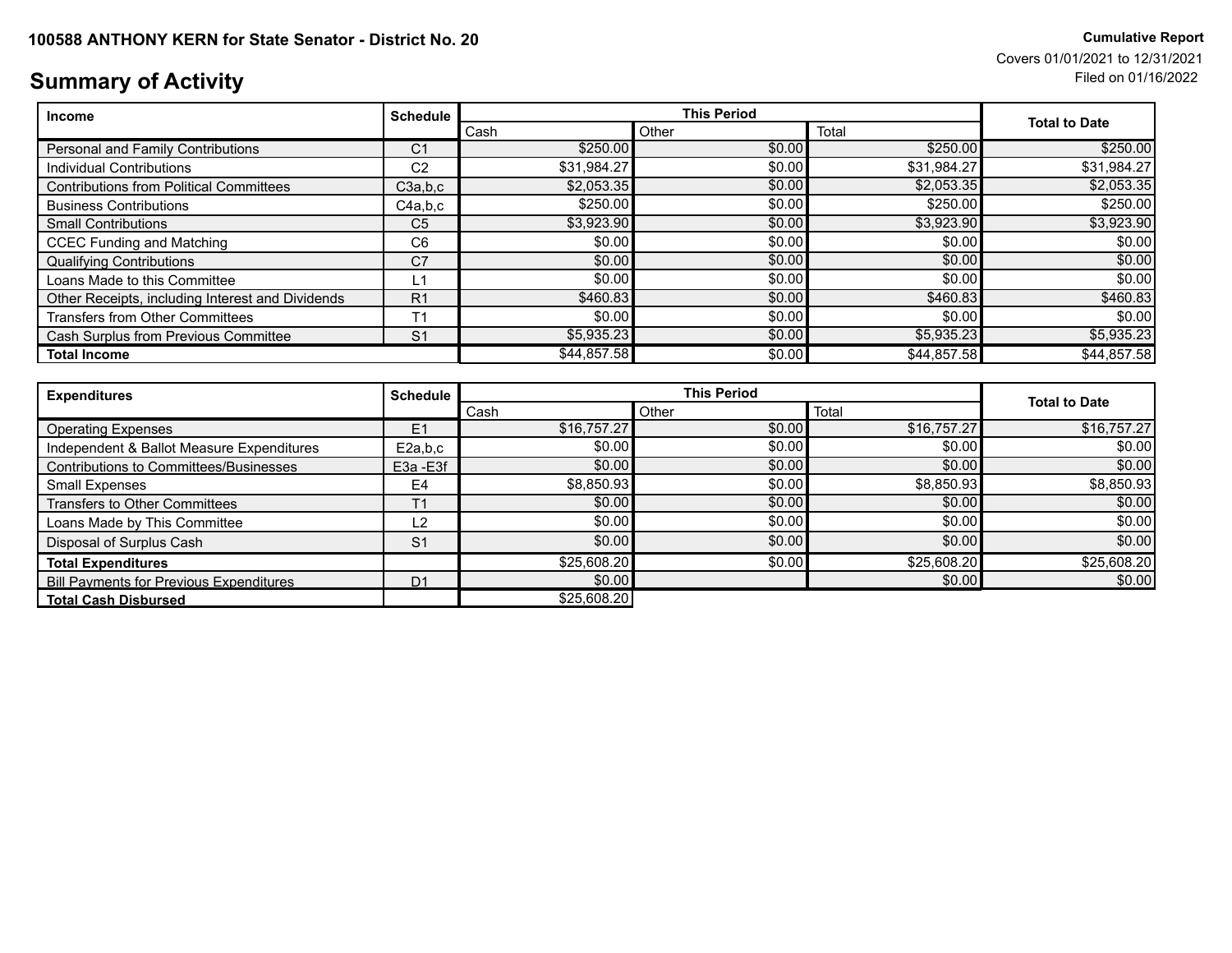Covers 01/01/2021 to 12/31/2021

#### **Schedule C1 - Personal and family contributions Both Contributions Cycle To Date** *Cycle To Date*

|                        | <b>OCHEQUIE OT - I GISONAL AND TANNIV CONTINUIDITIS</b> | <b>Date</b> | Amount   | <b>Cycle To Date</b> |
|------------------------|---------------------------------------------------------|-------------|----------|----------------------|
| Name:                  | Anderson, Paulette                                      | 10/12/2021  | \$100.00 | \$100.00             |
| <b>Address:</b>        | 52961 Bakers Road, Deer Creek, MN 56527                 |             | Cash     |                      |
| Occupation:            | Nurse, Shady Lane Nursing Home                          |             |          |                      |
| Name:                  | Manzano, Annette                                        | 10/12/2021  | \$100.00 | \$100.00             |
| Address:               | 1121 2nd St SE, Wadena, MN 56482                        |             | Cash     |                      |
| Occupation:            | Nurse, Fair Oaks Lodge                                  |             |          |                      |
| Name:                  | Stewart, Vonnie                                         | 10/12/2021  | \$50.00  | \$50.00              |
| Address:               | 7 Becker Ave N, Sebeka, MN 56477                        |             | Cash     |                      |
| Occupation:            | Retired, Retired                                        |             |          |                      |
|                        | Total of Personal and Family Contributions              |             | \$250.00 |                      |
| Total of Refunds Given |                                                         | \$0.00      |          |                      |
|                        | Net Total of Personal and Family Contributions          |             | \$250.00 |                      |
|                        |                                                         |             |          |                      |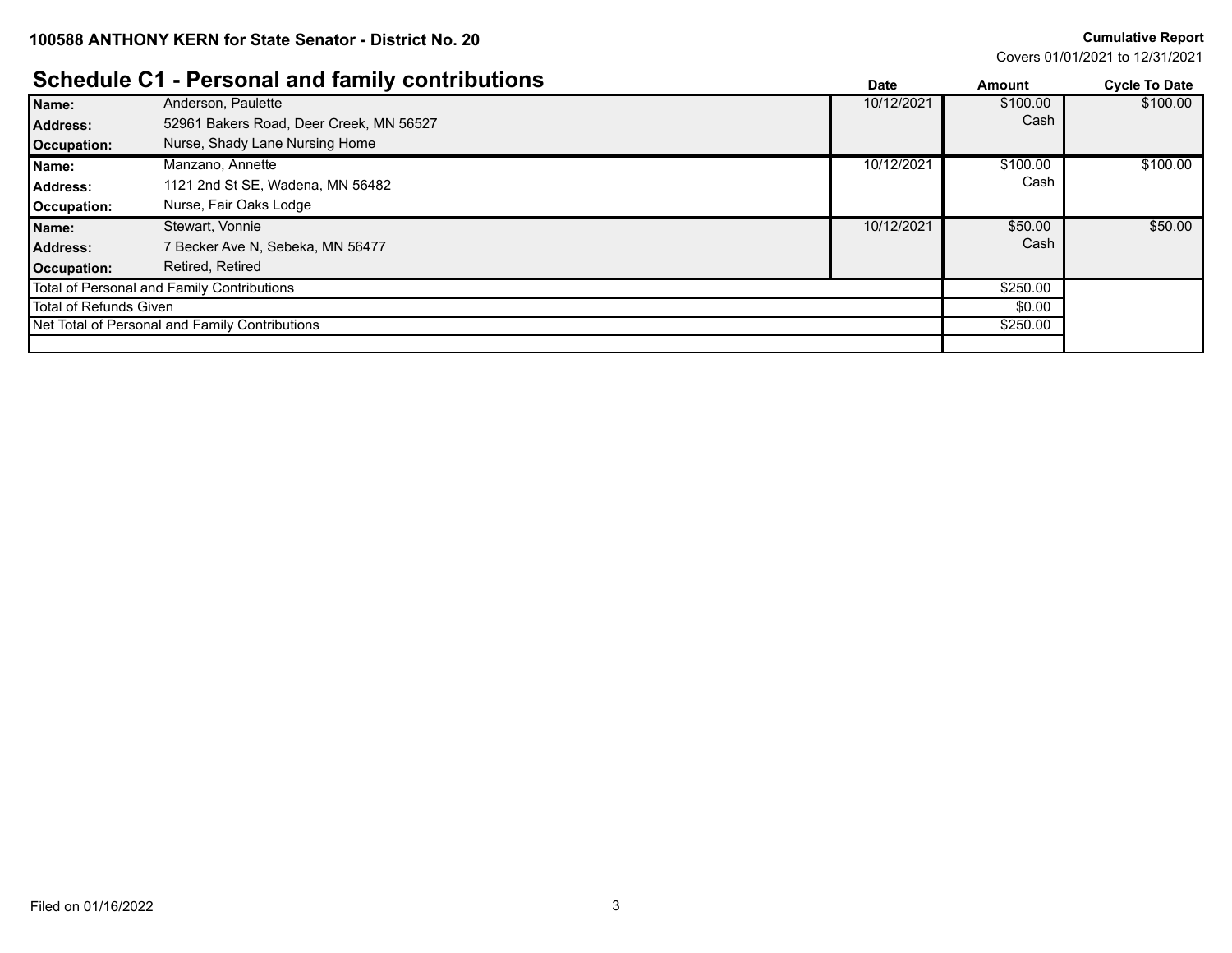#### **Schedule C2 - Individual contributions Date Date Cycle To Date Amount Cycle To Date**

|                    |                                                     |            |            | -,         |
|--------------------|-----------------------------------------------------|------------|------------|------------|
| Name:              | Lamon, Jim                                          | 05/26/2021 | \$2,900.00 | \$2,900.00 |
| <b>Address:</b>    | 9185 East Pima Center Parkway, Scottsdale, AZ 85258 |            | Cash       |            |
| Occupation:        | CEO, Depcom Power                                   |            |            |            |
| Name:              | <b>KERN, ANTHONY</b>                                | 06/01/2021 | \$1,102.50 | \$4,126.50 |
| Address:           | 5028 West Mescal Street, Glendale, AZ 85304         |            | Cash       |            |
| Occupation:        | Self Employed, Self Employed                        |            |            |            |
| Memo:              | Check deposit                                       |            |            |            |
| Name:              | Fallon, Alexis                                      | 07/22/2021 | \$50.00    | \$50.00    |
| <b>Address:</b>    | 60 Breakneck Hill Rd, Southborough, MA 01772        |            | Cash       |            |
| Occupation:        | Retired, Retired                                    |            |            |            |
| Name:              | Graham, Michael                                     | 07/22/2021 | \$100.00   | \$100.00   |
| <b>Address:</b>    | 336 Heather Lane, Hewlett, NY 11557                 |            | Cash       |            |
| <b>Occupation:</b> | Banker, CIT                                         |            |            |            |
| Name:              | Green, Maureen                                      | 07/22/2021 | \$5.00     | \$10.00    |
| <b>Address:</b>    | 4529 Nagle Ave, Sherman Oaks, CA 91423              |            | Cash       |            |
| Occupation:        | Lawyer, Monterey County                             |            |            |            |
| Name:              | Hartson, Diane                                      | 07/22/2021 | \$10.00    | \$20.00    |
| <b>Address:</b>    | 279 Seven Fountains Road, Fort Valley, VA 22652     |            | Cash       |            |
| <b>Occupation:</b> | Retired, Retired                                    |            |            |            |
| Name:              | Hartson, Diane                                      | 07/22/2021 | \$10.00    | \$20.00    |
| <b>Address:</b>    | 279 Seven Fountains Road, Fort Valley, VA 22652     |            | Cash       |            |
| Occupation:        | Retired, Retired                                    |            |            |            |
| Name:              | Kelley, Richard                                     | 07/22/2021 | \$25.00    | \$25.00    |
| Address:           | County Road 174, Elkhart, TX 75839                  |            | Cash       |            |
| <b>Occupation:</b> | Retired, Retired                                    |            |            |            |
| Name:              | Kimmis, Brady                                       | 07/22/2021 | \$25.00    | \$25.00    |
| Address:           | 1100 Mustang Dr, Santa Ynez, CA 93460               |            | Cash       |            |
| Occupation:        | Retired, Retired                                    |            |            |            |
| Name:              | Masiello, Suzanne                                   | 07/22/2021 | \$15.00    | \$15.00    |
| Address:           | 2242 Manhattan Dr, Carson City, NV 89703            |            | Cash       |            |
| <b>Occupation:</b> | Retired, Retired                                    |            |            |            |
| Name:              | Scriber, Jack                                       | 07/22/2021 | \$50.00    | \$50.00    |
| <b>Address:</b>    | 7805 Rappaport Dr, Jessup, MD 20794                 |            | Cash       |            |
| Occupation:        | Self, Self                                          |            |            |            |
| Name:              | Abruzzese, Dennis                                   | 07/23/2021 | \$25.00    | \$25.00    |
| <b>Address:</b>    | 4680 Fox View Place, Lake Worth, FL 33467           |            | Cash       |            |
| Occupation:        | Self, Self                                          |            |            |            |
|                    |                                                     |            |            |            |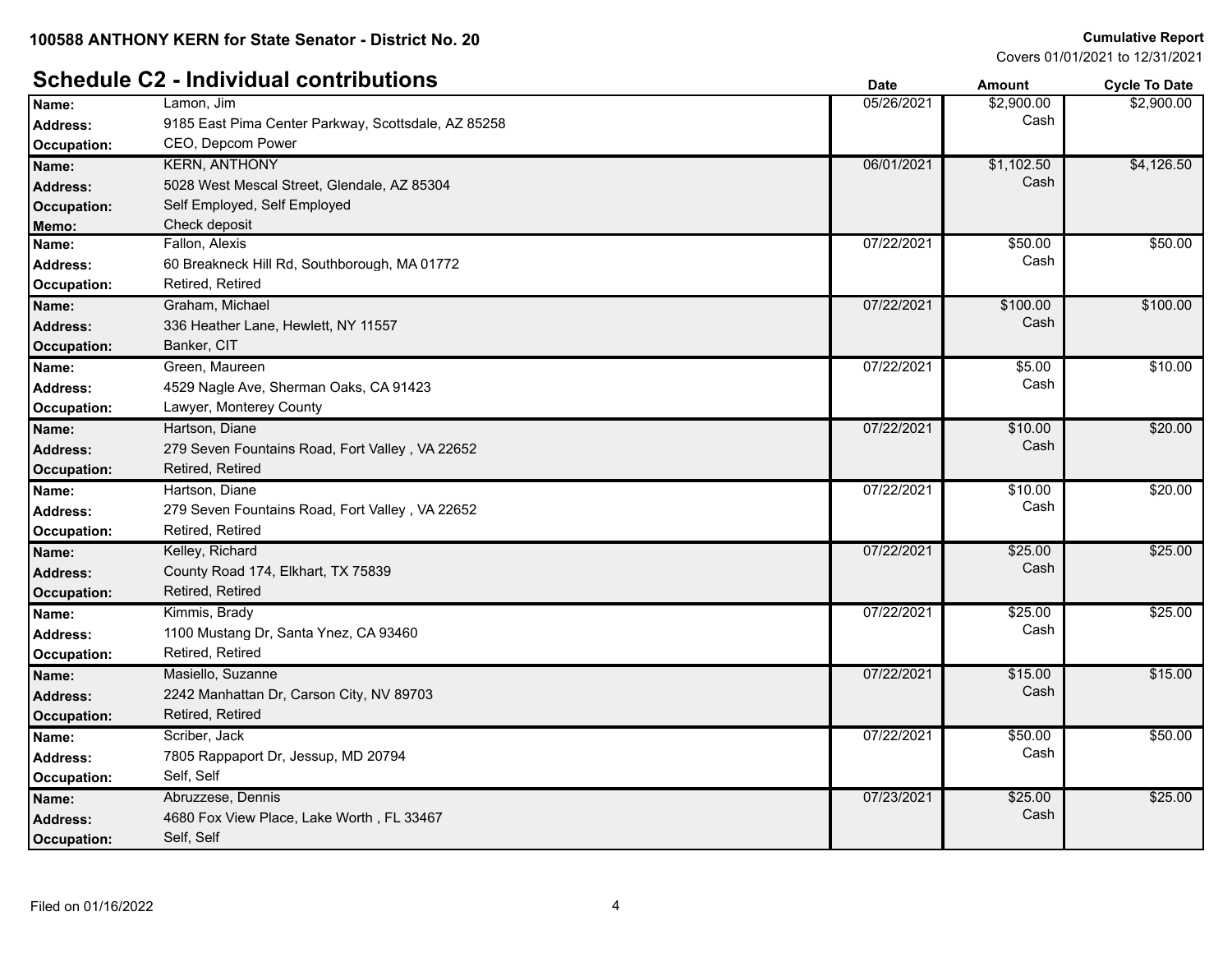#### **Schedule C2 - Individual contributions Date Date Cycle To Date Amount Cycle To Date**

|                    |                                                   | puw        | мночн      | oyuu iy batu |
|--------------------|---------------------------------------------------|------------|------------|--------------|
| Name:              | Gibson, Terry                                     | 07/23/2021 | \$25.00    | \$25.00      |
| <b>Address:</b>    | 6 Tamarac Terrace, Hendersonville, NC 28791       |            | Cash       |              |
| Occupation:        | Tile Mason, Self                                  |            |            |              |
| Name:              | Graddy, Frank                                     | 07/23/2021 | \$100.00   | \$100.00     |
| <b>Address:</b>    | 6515 Northwest 77th Street, Gainesville, FL 32653 |            | Cash       |              |
| <b>Occupation:</b> | Self, Self                                        |            |            |              |
| Name:              | Hall, Jim                                         | 07/23/2021 | \$10.00    | \$10.00      |
| <b>Address:</b>    | 19376 Hazel Road, Lebanon, MO 65536               |            | Cash       |              |
| Occupation:        | Retired, Retired                                  |            |            |              |
| Name:              | Jaeger, John                                      | 07/23/2021 | \$50.00    | \$50.00      |
| <b>Address:</b>    | 3 Old Lake Rd, Congers, NY 10920                  |            | Cash       |              |
| <b>Occupation:</b> | Retired, Retired                                  |            |            |              |
| Name:              | Lowe, Caesar                                      | 07/23/2021 | \$25.00    | \$25.00      |
| <b>Address:</b>    | 144 John Glenn Drive, Rincon, GA 31326            |            | Cash       |              |
| Occupation:        | Self, Self                                        |            |            |              |
| Name:              | Fitzgerald, Daniel                                | 07/24/2021 | \$25.00    | \$25.00      |
| <b>Address:</b>    | 524 Sable Oak Ln, Vero Beach, FL 32963            |            | Cash       |              |
| <b>Occupation:</b> | Retired, Retired                                  |            |            |              |
| Name:              | Piccone, Peter                                    | 07/24/2021 | \$25.00    | \$25.00      |
| <b>Address:</b>    | 4775 Upham Street, Wheat Ridge, CO 80033          |            | Cash       |              |
| Occupation:        | Retired, Retired                                  |            |            |              |
| Name:              | Walters, Noah                                     | 07/24/2021 | \$50.00    | \$100.00     |
| <b>Address:</b>    | 160 West 55th Street, New York, NY 10019          |            | Cash       |              |
| <b>Occupation:</b> | Retired, Retired                                  |            |            |              |
| Name:              | Walters, Noah                                     | 07/24/2021 | \$50.00    | \$100.00     |
| <b>Address:</b>    | 160 West 55th Street, New York, NY 10019          |            | Cash       |              |
| Occupation:        | Retired, Retired                                  |            |            |              |
| Name:              | <b>Bill, Surfer</b>                               | 07/25/2021 | \$250.00   | \$250.00     |
| <b>Address:</b>    | Unknown Address, Honolulu, HI 96813               |            | Cash       |              |
| <b>Occupation:</b> | Self, Self                                        |            |            |              |
| Name:              | Hearn, Elaine                                     | 07/27/2021 | \$25.00    | \$25.00      |
| <b>Address:</b>    | 7526 Brykerwoods Dr, Houston, TX 77055            |            | Cash       |              |
| Occupation:        | Self, Self                                        |            |            |              |
| Name:              | Cole, Jary                                        | 08/02/2021 | \$2,000.00 | \$2,000.00   |
| <b>Address:</b>    | 14052 20th St NW, Annandale, MN 55302             |            | Cash       |              |
| Occupation:        | Pastor, Self Employed                             |            |            |              |
|                    |                                                   |            |            |              |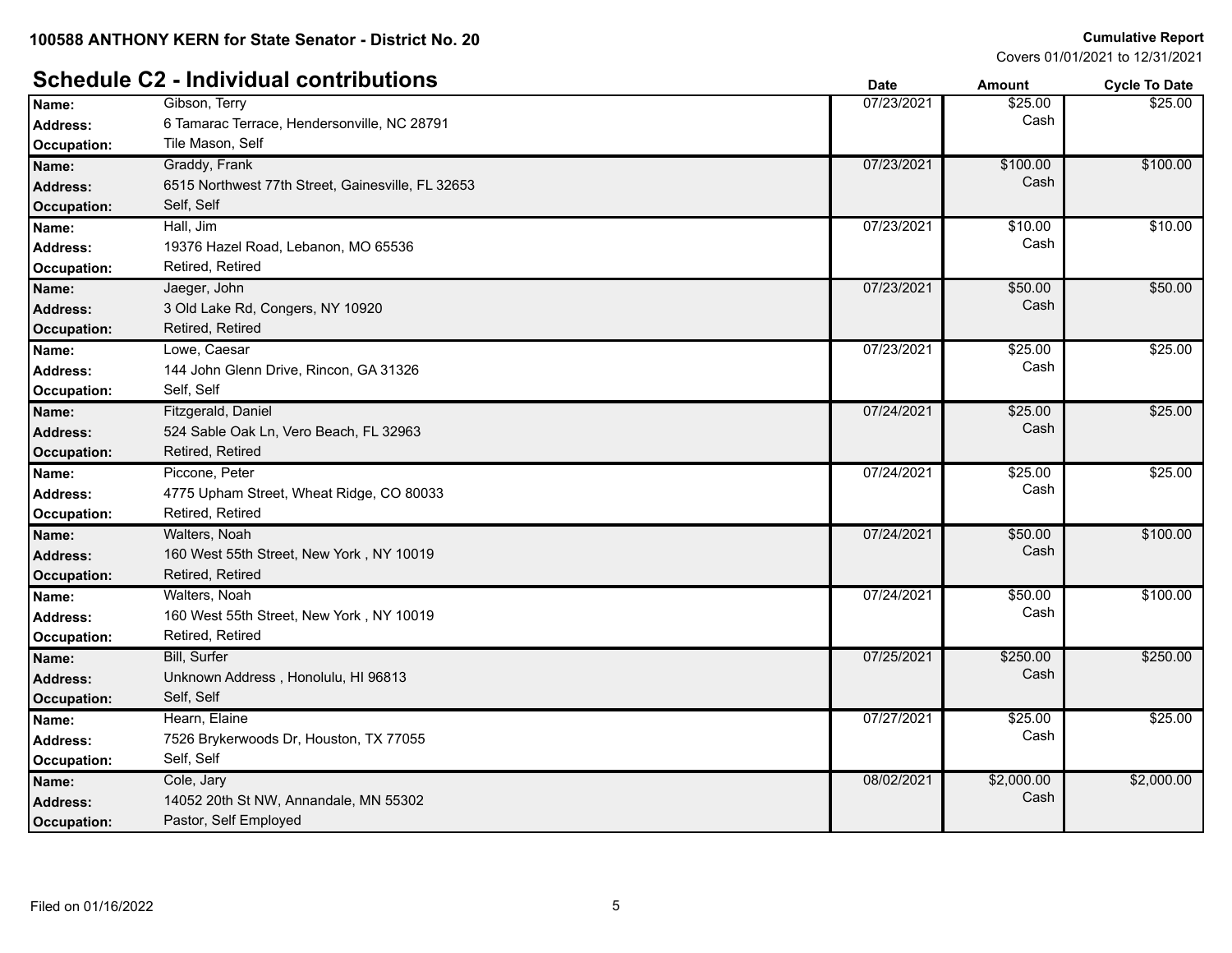### **Schedule C2 - Individual contributions Date Date Amount Cycle To Date Amount Cycle To Date**

|                    |                                                | υαισ       | anvun    | <b>OVUE TO DATE</b> |
|--------------------|------------------------------------------------|------------|----------|---------------------|
| Name:              | <b>KERN, ANTHONY</b>                           | 08/02/2021 | \$604.00 | \$4,126.50          |
| <b>Address:</b>    | 5028 West Mescal Street, Glendale, AZ 85304    |            | Cash     |                     |
| Occupation:        | Self, Self                                     |            |          |                     |
| Name:              | SURDAKOWSKI, LINDA                             | 08/02/2021 | \$200.00 | \$700.00            |
| <b>Address:</b>    | 14619 N 14th Dr, Phoenix, AZ 85023             |            | Cash     |                     |
| <b>Occupation:</b> | N/A, N/A                                       |            |          |                     |
| Name:              | Turoff, Carol                                  | 08/02/2021 | \$150.00 | \$150.00            |
| <b>Address:</b>    | 817 E Beck Ln, Phoenix, AZ 85022               |            | Cash     |                     |
| Occupation:        | Retired, Retired                               |            |          |                     |
| Name:              | Alger, David                                   | 08/09/2021 | \$500.00 | \$500.00            |
| <b>Address:</b>    | 1350 N 77th St Unit 3011, Scottsdale, AZ 85257 |            | Cash     |                     |
| <b>Occupation:</b> | Self, Self                                     |            |          |                     |
| Name:              | Miller, Thomas                                 | 08/10/2021 | \$25.00  | \$25.00             |
| <b>Address:</b>    | 13443 Rutgers Garden, San Antonio, TX 78249    |            | Cash     |                     |
| Occupation:        | <b>Engineer, Consulting Engineers</b>          |            |          |                     |
| Name:              | Olsen, Scott                                   | 08/23/2021 | \$777.77 | \$1,277.77          |
| <b>Address:</b>    | PO Box 7, Glendale, AZ 85311                   |            | Cash     |                     |
| Occupation:        | President, PoopDoc                             |            |          |                     |
| Name:              | Kaiser, Shirley                                | 09/01/2021 | \$250.00 | \$250.00            |
| <b>Address:</b>    | 2392 East Alexis Court, Green Valley, AZ 85711 |            | Cash     |                     |
| Occupation:        | Self, Self                                     |            |          |                     |
| Name:              | Brown, Todd                                    | 09/16/2021 | \$50.00  | \$50.00             |
| <b>Address:</b>    | 4500 Market St, Apt G, Philadelphia, PA 19139  |            | Cash     |                     |
| <b>Occupation:</b> | Security, Self                                 |            |          |                     |
| Name:              | Arbogast, David                                | 10/12/2021 | \$25.00  | \$25.00             |
| Address:           | 902 Middle Street, Knoxville, IA 50138         |            | Cash     |                     |
| Occupation:        | Retired, Retired                               |            |          |                     |
| Name:              | Johnson, Cecil                                 | 10/12/2021 | \$100.00 | \$100.00            |
| <b>Address:</b>    | 27932 230th Street, Staples, MN 56479          |            | Cash     |                     |
| <b>Occupation:</b> | Retired, Retired                               |            |          |                     |
| Name:              | Kern, Doug                                     | 10/12/2021 | \$100.00 | \$100.00            |
| <b>Address:</b>    | 11039 Greenwood Street, Brainerd, MN 56401     |            | Cash     |                     |
| Occupation:        | Self, Self                                     |            |          |                     |
| Name:              | Pica, Mark                                     | 10/12/2021 | \$50.00  | \$50.00             |
| <b>Address:</b>    | 8810 Twin Lakes Dr, White Lake, MI 48386       |            | Cash     |                     |
| Occupation:        | Self, Self                                     |            |          |                     |
|                    |                                                |            |          |                     |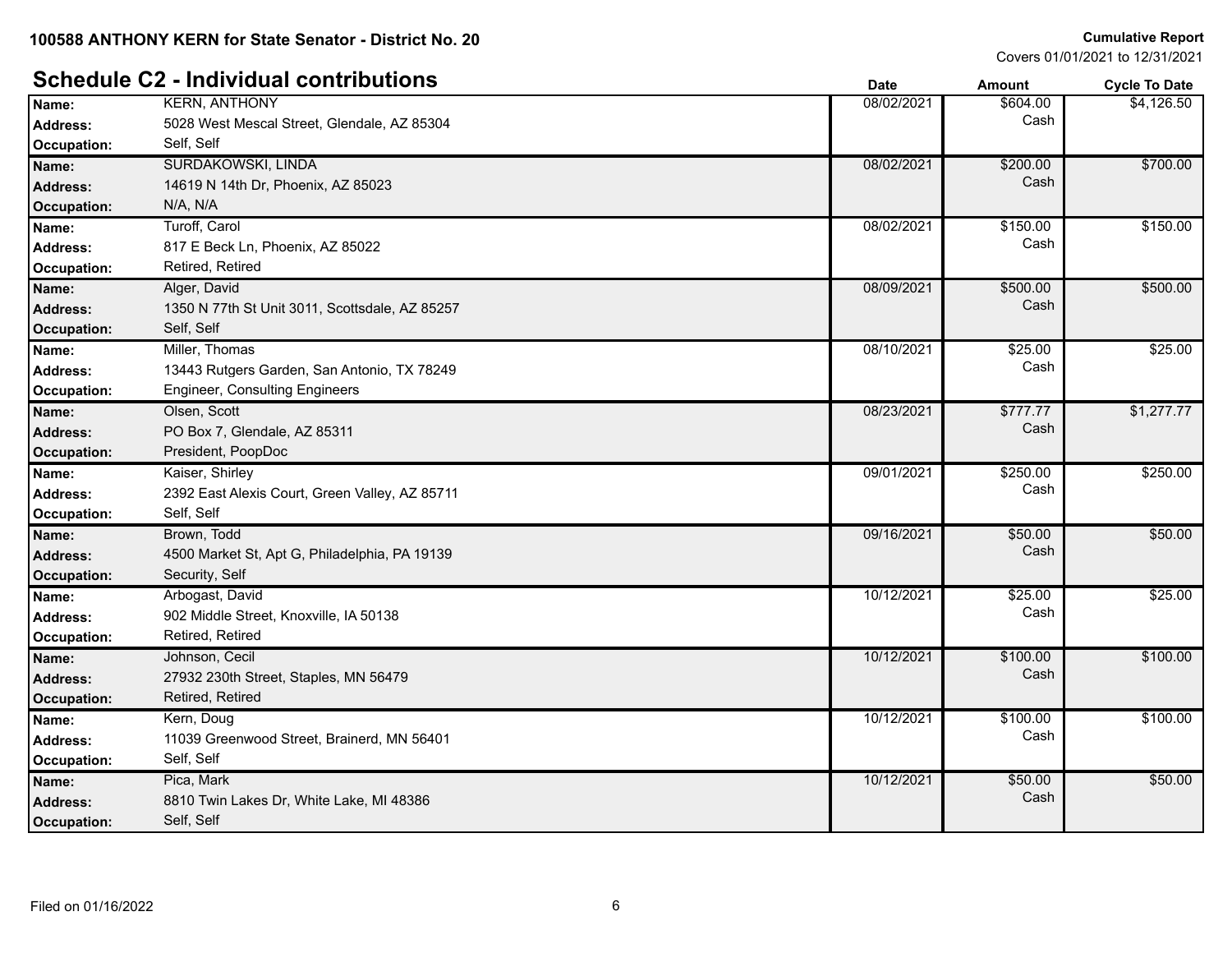### **Schedule C2 - Individual contributions Date Date Amount Amount Cycle To Date**

|                    |                                               | υαισ       | anvun      | <b>OVUE TO DATE</b> |
|--------------------|-----------------------------------------------|------------|------------|---------------------|
| Name:              | <b>KERN, ANTHONY</b>                          | 10/19/2021 | \$1,000.00 | \$4,126.50          |
| Address:           | 5028 West Mescal Street, Glendale, AZ 85304   |            | Cash       |                     |
| Occupation:        | Self, Self                                    |            |            |                     |
| Name:              | Meskimen, Synthia                             | 10/29/2021 | \$15.00    | \$15.00             |
| <b>Address:</b>    | 7065 Derby Ct, Cumming, GA 30040              |            | Cash       |                     |
| <b>Occupation:</b> | Nurse, Northside Hospital                     |            |            |                     |
| Name:              | Norton, Elijah                                | 10/29/2021 | \$5,300.00 | \$5,300.00          |
| <b>Address:</b>    | 30 W Palm Ln, Phoenix, AZ 85003               |            | Cash       |                     |
| Occupation:        | Founder, Veritas Global Protection, Inc       |            |            |                     |
| Name:              | Bearden, Joshua                               | 11/04/2021 | \$5,000.00 | \$5,000.00          |
| <b>Address:</b>    | 8433 N Black Canyon Hwy, Phoenix, AZ 85021    |            | Cash       |                     |
| Occupation:        | CEO, Voyager Industries                       |            |            |                     |
| Name:              | <b>KERN, ANTHONY</b>                          | 11/10/2021 | \$420.00   | \$4,126.50          |
| Address:           | 5028 West Mescal Street, Glendale, AZ 85304   |            | Cash       |                     |
| Occupation:        | Self, Self                                    |            |            |                     |
| Name:              | Olsen, Scott                                  | 11/15/2021 | \$500.00   | \$1,277.77          |
| <b>Address:</b>    | PO Box 7, Glendale, AZ 85311                  |            | Cash       |                     |
| Occupation:        | President, PoopDoc                            |            |            |                     |
| Name:              | Dickey, Chad                                  | 11/18/2021 | \$100.00   | \$100.00            |
| <b>Address:</b>    | 1451 5th Street NE, Wadena, MN 56482          |            | Cash       |                     |
| Occupation:        | Military, Retired                             |            |            |                     |
| Name:              | <b>KERN, ANTHONY</b>                          | 11/18/2021 | \$500.00   | \$4,126.50          |
| <b>Address:</b>    | 5028 West Mescal Street, Glendale, AZ 85304   |            | Cash       |                     |
| Occupation:        | Self, Self                                    |            |            |                     |
| Name:              | SURDAKOWSKI, LINDA                            | 11/22/2021 | \$500.00   | \$700.00            |
| Address:           | 14619 N 14th Dr, Phoenix, AZ 85023            |            | Cash       |                     |
| Occupation:        | N/A, N/A                                      |            |            |                     |
| Name:              | Fernandez, Dennis                             | 12/02/2021 | \$10.00    | \$10.00             |
| Address:           | 15294 Space Murals Lane, Las Cruces, NM 88011 |            | Cash       |                     |
| Occupation:        | Retired, Retired                              |            |            |                     |
| Name:              | Green, Maureen                                | 12/02/2021 | \$5.00     | \$10.00             |
| <b>Address:</b>    | 4529 Nagle Ave, Sherman Oaks, CA 91423        |            | Cash       |                     |
| Occupation:        | Lawyer, Monterey County                       |            |            |                     |
| Name:              | Brophy, Carleen                               | 12/07/2021 | \$3,000.00 | \$3,000.00          |
| <b>Address:</b>    | PO Box 1185, Jackson, AZ 83001                |            | Cash       |                     |
| Occupation:        | Retired, n/a                                  |            |            |                     |
|                    |                                               |            |            |                     |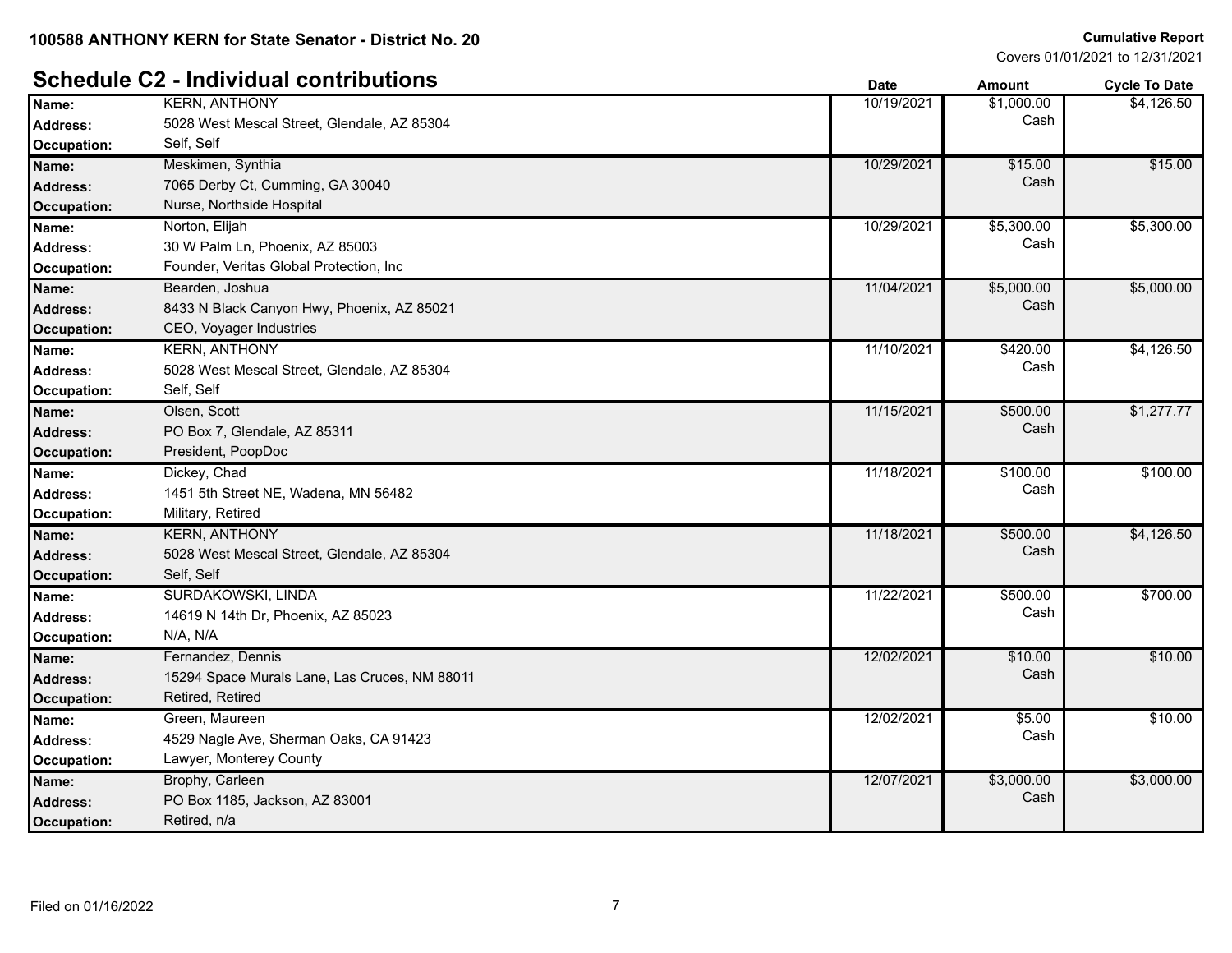Covers 01/01/2021 to 12/31/2021

### **Schedule C2 - Individual contributions**

|                                              | <u> OCHEUDIE OZ - MUNIVIUU CUITU IDULIUM</u> | Date       | Amount      | <b>Cycle To Date</b> |
|----------------------------------------------|----------------------------------------------|------------|-------------|----------------------|
| Name:                                        | Brophy, Dan                                  | 12/07/2021 | \$5,300.00  | \$5,300.00           |
| Address:                                     | PO Box 1185, Jackson, WY 83001               |            | Cash        |                      |
| Occupation:                                  | retired, retired                             |            |             |                      |
| Name:                                        | Gurnee, David                                | 12/08/2021 | \$50.00     | \$50.00              |
| <b>Address:</b>                              | 139 Gala Ave., Etna, OH 43062                |            | Cash        |                      |
| Occupation:                                  | Retired, Retired                             |            |             |                      |
| Name:                                        | <b>KERN, ANTHONY</b>                         | 12/23/2021 | \$500.00    | \$4,126.50           |
| Address:                                     | 5028 West Mescal Street, Glendale, AZ 85304  |            | Cash        |                      |
| Occupation:                                  | Self, Self                                   |            |             |                      |
| Total of Individual Contributions            |                                              |            | \$31,984.27 |                      |
| Total of Refunds Given                       |                                              | \$0.00     |             |                      |
| <b>Net Total of Individual Contributions</b> |                                              |            | \$31,984.27 |                      |
|                                              |                                              |            |             |                      |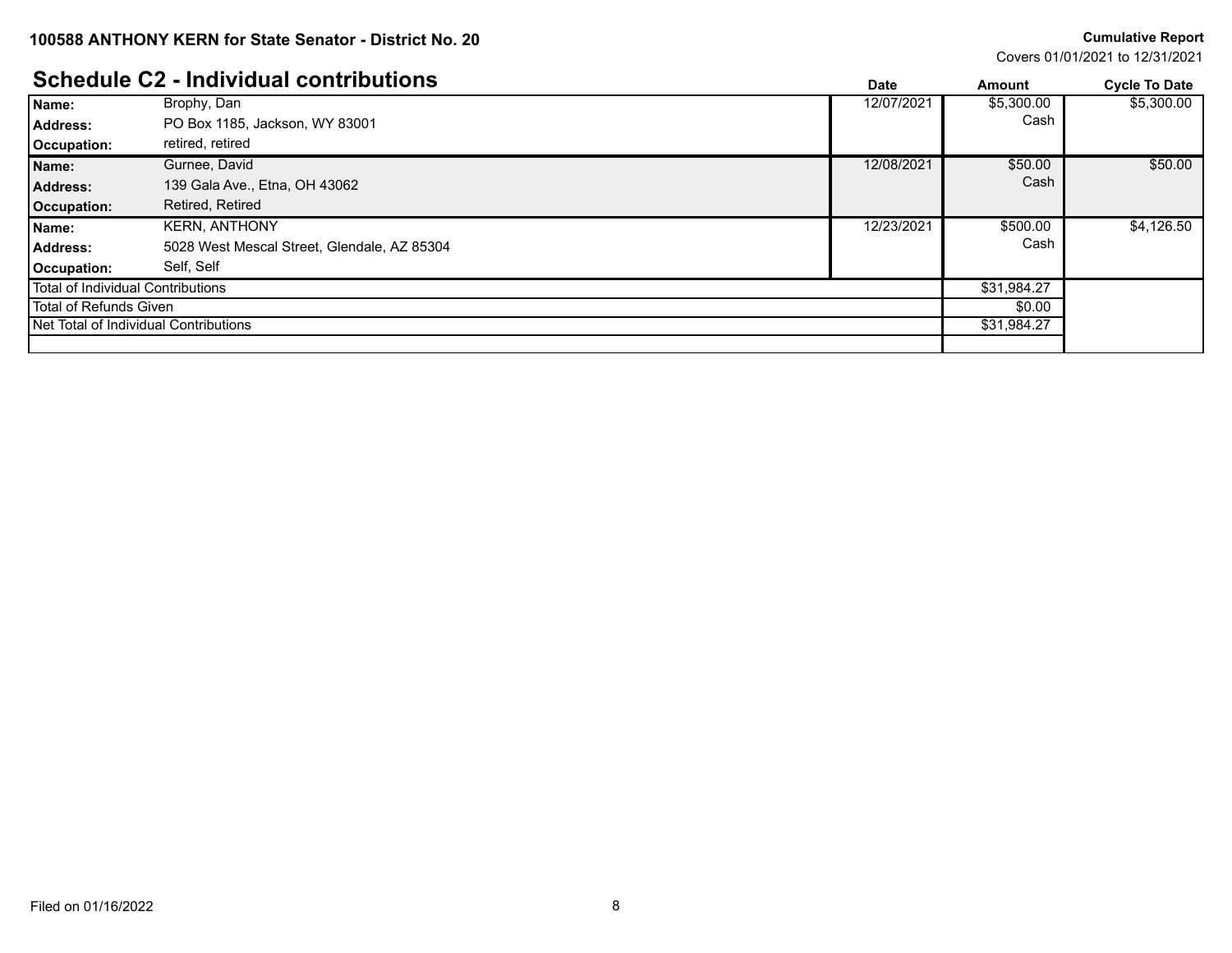Covers 01/01/2021 to 12/31/2021

### $\mathbf{Schendula}$  C3h - Contributions from PACs

|                                               | <u> SCIIEUUIE COD - CONTINUUDIIS IIUNII FACS</u> | <b>Date</b> | Amount     | <b>Cycle To Date</b> |
|-----------------------------------------------|--------------------------------------------------|-------------|------------|----------------------|
| Name:                                         | <b>Bank Of America</b>                           | 06/02/2021  | \$858.35   | \$858.35             |
| <b>Address:</b>                               | 1100 N King St. Wilmington, DE 19884             |             | Cash       |                      |
| Trans. Type:                                  | <b>Contributions from PACs</b>                   |             |            |                      |
| Memo:                                         | Banking error                                    |             |            |                      |
| Name:                                         | Anthony Kern                                     | 06/09/2021  | \$1,020.00 | \$1,195.00           |
| Address:                                      | 5028 W Mescal St, Glendale, AZ 85304             |             | Cash       |                      |
| Trans. Type:                                  | <b>Contributions from PACs</b>                   |             |            |                      |
| Name:                                         | Anthony Kern                                     | 11/22/2021  | \$175.00   | \$1,195.00           |
| <b>Address:</b>                               | 5028 W Mescal St, Glendale, AZ 85304             |             | Cash       |                      |
| Trans. Type:                                  | <b>Contributions from PACs</b>                   |             |            |                      |
| Total of Contributions from PACs              |                                                  |             | \$2,053.35 |                      |
| Total of Refunds Given                        |                                                  |             | \$0.00     |                      |
| <b>I Net Total of Contributions from PACs</b> |                                                  |             | \$2,053.35 |                      |
|                                               |                                                  |             |            |                      |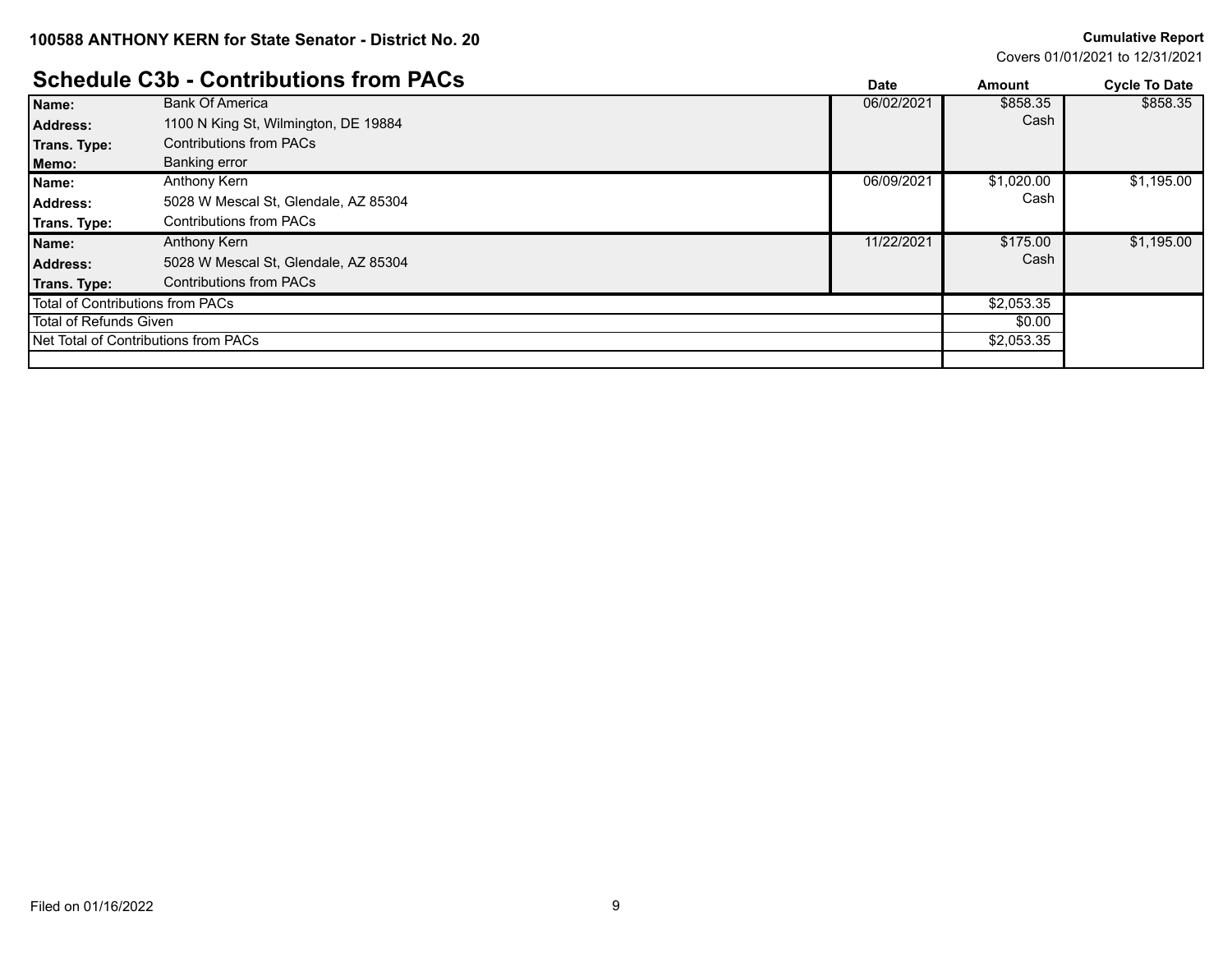Covers 01/01/2021 to 12/31/2021

### **Schedule C4b - Contributions from Corporations/LLCs Date Date Amount Cycle To Date**

|                                            |                                        | Pulv       | лшчин    | <b>OVUU IU DULU</b> |
|--------------------------------------------|----------------------------------------|------------|----------|---------------------|
| Name:                                      | Kadar, Dwight                          | 10/21/2021 | \$250.00 | \$250.00            |
| Address:                                   | 195 Sin Salida, Sedona, AZ 86351       |            | Cash     |                     |
| Trans. Type:                               | Contributions from Corps and LLCs      |            |          |                     |
|                                            | Total of Contributions from Corps/LLCs |            | \$250.00 |                     |
| Total of Refunds Given                     |                                        |            | \$0.00   |                     |
| Net Total of Contributions from Corps/LLCs |                                        |            | \$250.00 |                     |
|                                            |                                        |            |          |                     |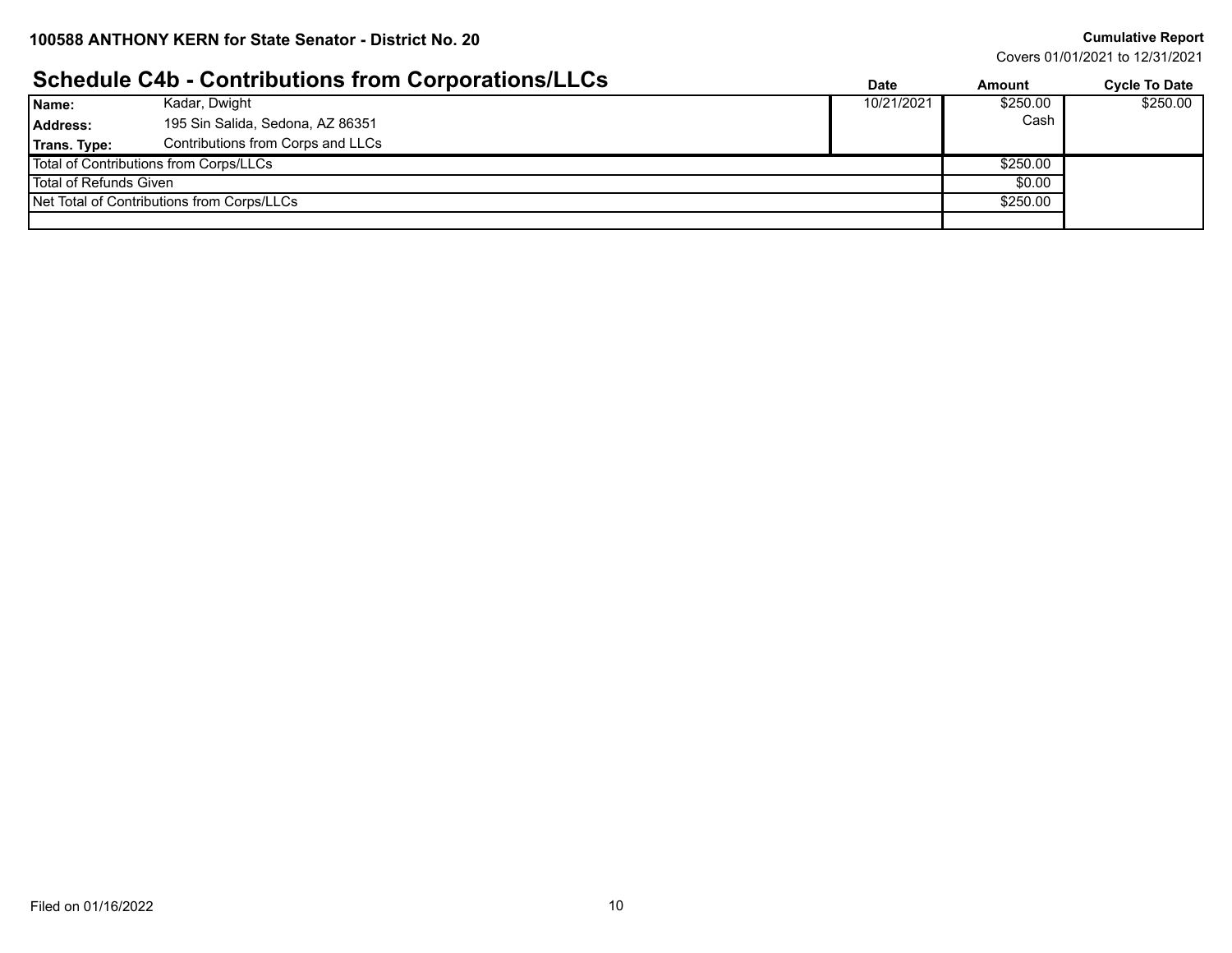### **Schedule In-State Contributions of \$100 or Less Date Date Date Amount Cycle To Date**

|                 |                               | puw        | <u>Allouit</u>   | OYUIV IV DULU |
|-----------------|-------------------------------|------------|------------------|---------------|
| Name:           | <b>Multiple Contributors</b>  | 03/31/2021 | \$70.00          | \$3,923.90    |
| <b>Address:</b> |                               |            | Cash             |               |
| Memo:           | Bank of America banking error |            |                  |               |
| Name:           | <b>Multiple Contributors</b>  | 05/11/2021 | \$60.00          | \$3,923.90    |
| <b>Address:</b> |                               |            | Cash             |               |
| Name:           | <b>Multiple Contributors</b>  | 06/07/2021 | \$34.00          | \$3,923.90    |
| <b>Address:</b> |                               |            | Cash             |               |
| Name:           | <b>Multiple Contributors</b>  | 06/10/2021 | \$100.00         | \$3,923.90    |
| <b>Address:</b> |                               |            | Cash             |               |
| Name:           | <b>Multiple Contributors</b>  | 06/11/2021 | \$35.37          | \$3,923.90    |
| <b>Address:</b> |                               |            | Cash             |               |
| Name:           | <b>Multiple Contributors</b>  | 06/23/2021 | \$9.30           | \$3,923.90    |
| <b>Address:</b> |                               |            | Cash             |               |
| Name:           | <b>Multiple Contributors</b>  | 07/12/2021 | \$20.00          | \$3,923.90    |
| <b>Address:</b> |                               |            | Cash             |               |
| Name:           | <b>Multiple Contributors</b>  | 07/22/2021 | \$20.00          | \$3,923.90    |
| Address:        |                               |            | Cash             |               |
| Name:           | <b>Multiple Contributors</b>  | 07/22/2021 | \$25.00          | \$3,923.90    |
| Address:        |                               |            | Cash             |               |
| Name:           | <b>Multiple Contributors</b>  | 07/22/2021 | \$100.00         | \$3,923.90    |
| <b>Address:</b> |                               |            | Cash             |               |
| Memo:           | Hecker                        |            |                  |               |
| Name:           | <b>Multiple Contributors</b>  | 07/22/2021 | \$25.00          | \$3,923.90    |
| <b>Address:</b> |                               |            | Cash             |               |
| Memo:           | Hecker                        |            |                  |               |
| Name:           | <b>Multiple Contributors</b>  | 07/22/2021 | \$10.00          | \$3,923.90    |
| <b>Address:</b> |                               |            | Cash             |               |
| Memo:           | Fairchild                     |            |                  |               |
| Name:           | <b>Multiple Contributors</b>  | 07/22/2021 | \$100.00<br>Cash | \$3,923.90    |
| Address:        |                               |            |                  |               |
| Name:           | <b>Multiple Contributors</b>  | 07/23/2021 | \$25.00<br>Cash  | \$3,923.90    |
| <b>Address:</b> |                               |            |                  |               |
| Name:           | <b>Multiple Contributors</b>  | 07/23/2021 | \$15.00          | \$3,923.90    |
| <b>Address:</b> |                               |            | Cash             |               |
| Name:           | <b>Multiple Contributors</b>  | 07/26/2021 | \$100.00         | \$3,923.90    |
| <b>Address:</b> |                               |            | Cash             |               |
| Name:           | <b>Multiple Contributors</b>  | 07/26/2021 | \$25.00          | \$3,923.90    |
| <b>Address:</b> |                               |            | Cash             |               |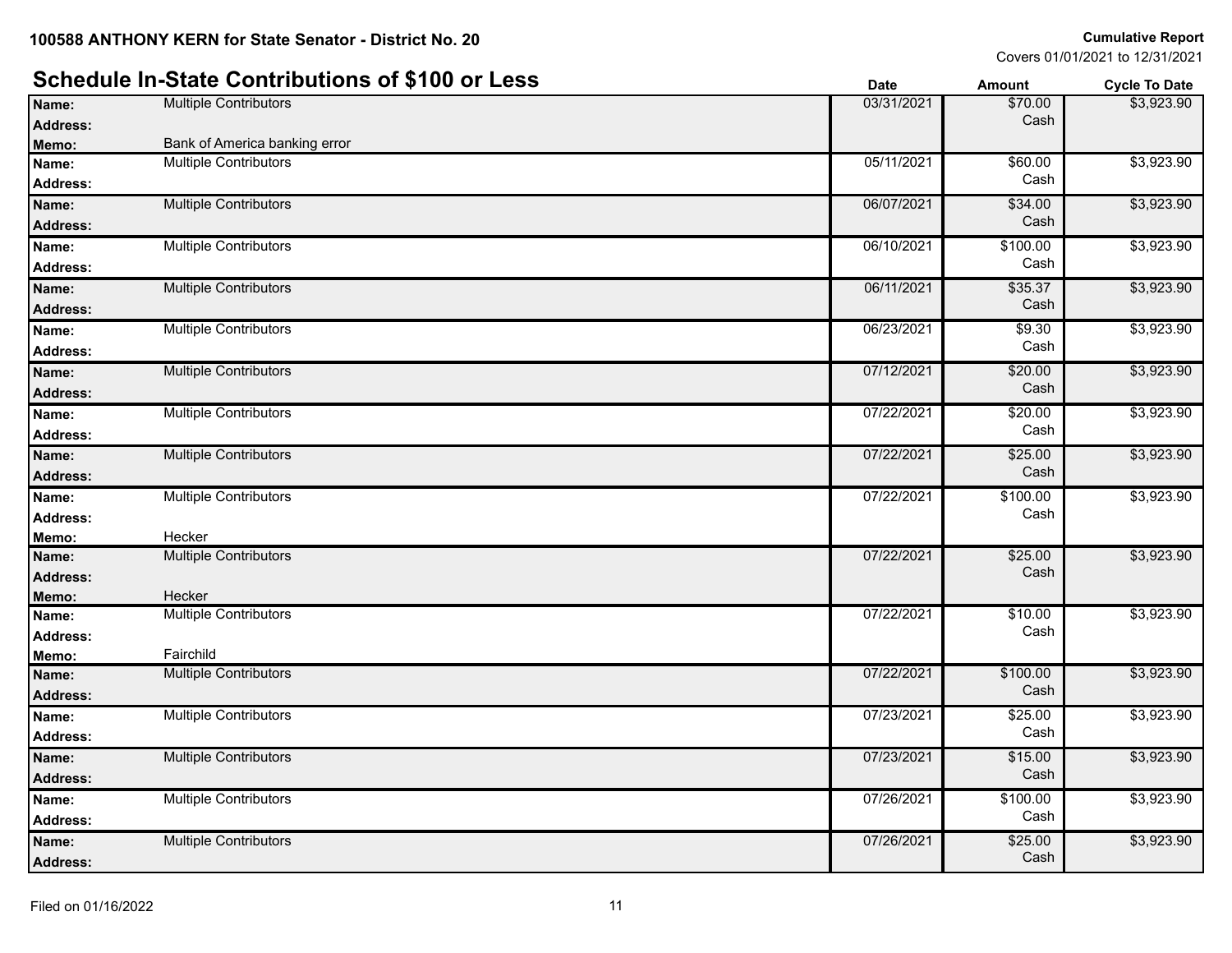|                 | Scriedule III-State Contributions of \$100 or Less | <b>Date</b> | Amount           | <b>Cycle To Date</b> |
|-----------------|----------------------------------------------------|-------------|------------------|----------------------|
| Name:           | <b>Multiple Contributors</b>                       | 07/27/2021  | \$100.00         | \$3,923.90           |
| <b>Address:</b> |                                                    |             | Cash             |                      |
| Name:           | <b>Multiple Contributors</b>                       | 07/31/2021  | \$25.00          | \$3,923.90           |
| <b>Address:</b> |                                                    |             | Cash             |                      |
| Name:           | <b>Multiple Contributors</b>                       | 08/02/2021  | \$50.00          | \$3,923.90           |
| Address:        |                                                    |             | Cash             |                      |
| Name:           | <b>Multiple Contributors</b>                       | 08/02/2021  | \$50.00          | \$3,923.90           |
| Address:        |                                                    |             | Cash             |                      |
| Name:           | <b>Multiple Contributors</b>                       | 08/02/2021  | \$100.00         | \$3,923.90           |
| Address:        |                                                    |             | Cash             |                      |
| Name:           | <b>Multiple Contributors</b>                       | 08/03/2021  | \$25.00          | \$3,923.90           |
| Address:        |                                                    |             | Cash             |                      |
| Name:           | <b>Multiple Contributors</b>                       | 08/03/2021  | \$100.00         | \$3,923.90           |
| Address:        |                                                    |             | Cash             |                      |
| Name:           | <b>Multiple Contributors</b>                       | 08/03/2021  | \$100.00         | \$3,923.90           |
| <b>Address:</b> |                                                    |             | Cash             |                      |
| Name:           | <b>Multiple Contributors</b>                       | 08/03/2021  | \$20.00          | \$3,923.90           |
| <b>Address:</b> |                                                    |             | Cash             |                      |
| Name:           | <b>Multiple Contributors</b>                       | 08/05/2021  | \$20.00          | \$3,923.90           |
| Address:        |                                                    |             | Cash             |                      |
| Name:           | <b>Multiple Contributors</b>                       | 08/05/2021  | \$5.00           | \$3,923.90           |
| Address:        |                                                    |             | Cash             |                      |
| Memo:           | Bank of America adjustment                         |             |                  |                      |
| Name:           | <b>Multiple Contributors</b>                       | 08/05/2021  | \$50.00          | \$3,923.90           |
| Address:        |                                                    |             | Cash             |                      |
| Name:           | <b>Multiple Contributors</b>                       | 08/13/2021  | \$100.00         | \$3,923.90           |
| Address:        |                                                    |             | Cash             |                      |
| Name:           | <b>Multiple Contributors</b>                       | 08/27/2021  | \$20.00          | \$3,923.90           |
| Address:        |                                                    |             | Cash             |                      |
| Memo:           | Patterson                                          |             |                  |                      |
| Name:           | <b>Multiple Contributors</b>                       | 08/28/2021  | \$50.00<br>Cash  | \$3,923.90           |
| Address:        |                                                    |             |                  |                      |
| Memo:           | French                                             |             |                  |                      |
| Name:           | <b>Multiple Contributors</b>                       | 09/07/2021  | \$100.00<br>Cash | \$3,923.90           |
| Address:        |                                                    |             |                  |                      |
| Name:           | <b>Multiple Contributors</b>                       | 09/13/2021  | \$100.00<br>Cash | \$3,923.90           |
| Address:        |                                                    |             |                  |                      |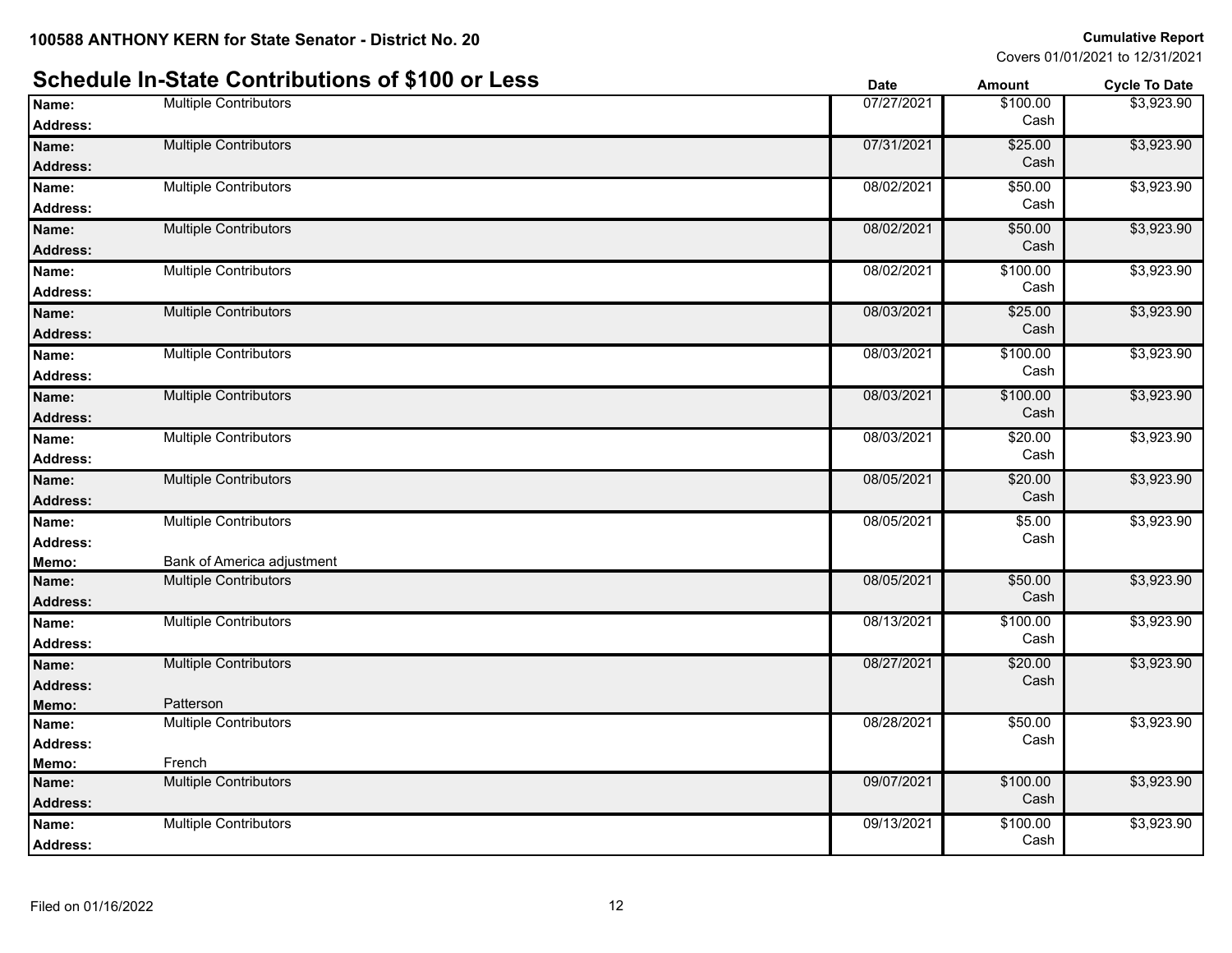#### **Schedule In-State Contributions of \$100 or Less Date Date Date Amount Cycle To Date Name:** Multiple Contributors **Multiple Contributors Contributors Contributors Contributors Contributors Contributors Contributors Contributors Contributors Contributors Contributors Contributors Co Address:** Cash \$3,923.90 **Name:** Multiple Contributors **10/04/2021** \$100.00 **Address:** Cash \$3,923.90 **Name:** Multiple Contributors **10/12/2021** \$25.00 **Address:** Cash \$3,923.90 **Memo:** Romesburg **Name:** Multiple Contributors **10/12/2021** \$100.00 **Address:** Cash \$3,923.90 **Name:** Multiple Contributors **10/12/2021** \$100.00 **Address:** Cash \$3,923.90 **Memo:** Klein **Name:** Multiple Contributors **10/19/2021** \$100.00 **Address:** Cash \$3,923.90 **Memo:** Flannery **Name:** Multiple Contributors **10/19/2021** \$100.00 **Address:** Cash \$3,923.90 **Memo:** Malnar **Name:** Multiple Contributors **10/19/2021** \$100.00 **Address:** Cash \$3,923.90 **Memo:** Ziraks **Name:** Multiple Contributors **10/21/2021** \$100.00 **Address:** Cash \$3,923.90 **Name:** Multiple Contributors **10/28/2021** \$100.00 **Address:** Cash \$3,923.90 **Name:** Multiple Contributors **11/03/2021** \$100.00 **Address:** Cash \$3,923.90 **Name:** Multiple Contributors **11/04/2021 550.00 11/04/2021 550.00 Address:** Cash \$3,923.90 **Memo:** Jaeger **Name:** Multiple Contributors **11/04/2021** \$100.00<br> **Address:** 11/04/2021 \$100.00 **Address:** Cash \$3,923.90 **Memo:** Gonzales **Name:** Multiple Contributors **11/12/2021** \$100.00 **Address:** Cash \$3,923.90 **Memo:** Townsend **Name:** Multiple Contributors **11/15/2021** \$100.00<br> **Address:** 11/15/2021 \$100.00 **Address:** Cash \$3,923.90 **Memo:** Infanzon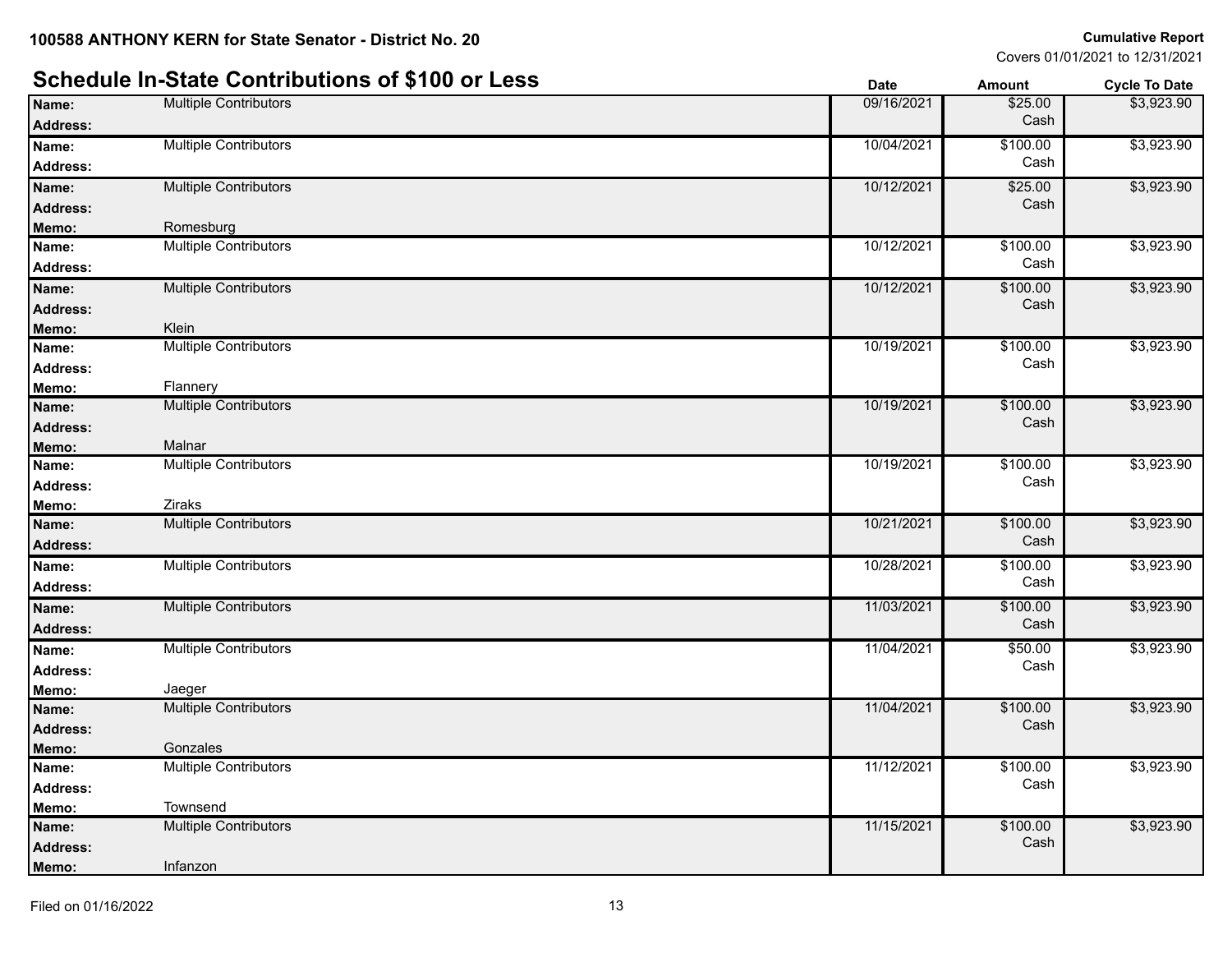### **Schedule In-State Contributions of \$100 or Less Date Date Amount Amount Cycle To Date**

|                                     |                                         | υαισ       | AIIIvuii   | <b>OVUE TO DATE</b> |
|-------------------------------------|-----------------------------------------|------------|------------|---------------------|
| Name:                               | <b>Multiple Contributors</b>            | 11/17/2021 | \$100.00   | \$3,923.90          |
| Address:                            |                                         |            | Cash       |                     |
| Name:                               | <b>Multiple Contributors</b>            | 11/18/2021 | \$50.00    | \$3,923.90          |
| <b>Address:</b>                     |                                         |            | Cash       |                     |
| Memo:                               | Adams                                   |            |            |                     |
| Name:                               | <b>Multiple Contributors</b>            | 11/22/2021 | \$50.00    | \$3,923.90          |
| <b>Address:</b>                     |                                         |            | Cash       |                     |
| Memo:                               | Turoff                                  |            |            |                     |
| Name:                               | <b>Multiple Contributors</b>            | 11/22/2021 | \$50.00    | \$3,923.90          |
| <b>Address:</b>                     |                                         |            | Cash       |                     |
| Memo:                               | Joiner                                  |            |            |                     |
| Name:                               | <b>Multiple Contributors</b>            | 11/22/2021 | \$50.00    | \$3,923.90          |
| <b>Address:</b>                     |                                         |            | Cash       |                     |
| Memo:                               | Jaeger                                  |            |            |                     |
| Name:                               | <b>Multiple Contributors</b>            | 11/22/2021 | \$100.00   | \$3,923.90          |
| <b>Address:</b>                     |                                         |            | Cash       |                     |
| Memo:                               | Waychoff                                |            |            |                     |
| Name:                               | <b>Multiple Contributors</b>            | 11/24/2021 | \$10.23    | \$3,923.90          |
| <b>Address:</b>                     |                                         |            | Cash       |                     |
| Memo:                               | Refund                                  |            |            |                     |
| Name:                               | <b>Multiple Contributors</b>            | 12/06/2021 | \$100.00   | \$3,923.90          |
| <b>Address:</b>                     |                                         |            | Cash       |                     |
| Memo:                               | Townsend                                |            |            |                     |
| Name:                               | <b>Multiple Contributors</b>            | 12/07/2021 | \$25.00    | \$3,923.90          |
| <b>Address:</b>                     |                                         |            | Cash       |                     |
| Memo:                               | Brodovsky                               |            |            |                     |
| Name:                               | <b>Multiple Contributors</b>            | 12/07/2021 | \$100.00   | \$3,923.90          |
| <b>Address:</b>                     |                                         |            | Cash       |                     |
| Name:                               | <b>Multiple Contributors</b>            | 12/20/2021 | \$100.00   | \$3,923.90          |
| Address:                            |                                         |            | Cash       |                     |
| Name:                               | <b>Multiple Contributors</b>            | 12/28/2021 | \$100.00   | \$3,923.90          |
| <b>Address:</b>                     |                                         |            | Cash       |                     |
| <b>Total of Small Contributions</b> |                                         | \$3,923.90 |            |                     |
| <b>Total of Refunds Given</b>       |                                         |            | \$0.00     |                     |
|                                     | <b>Net Total of Small Contributions</b> |            | \$3,923.90 |                     |
|                                     |                                         |            |            |                     |
|                                     |                                         |            |            |                     |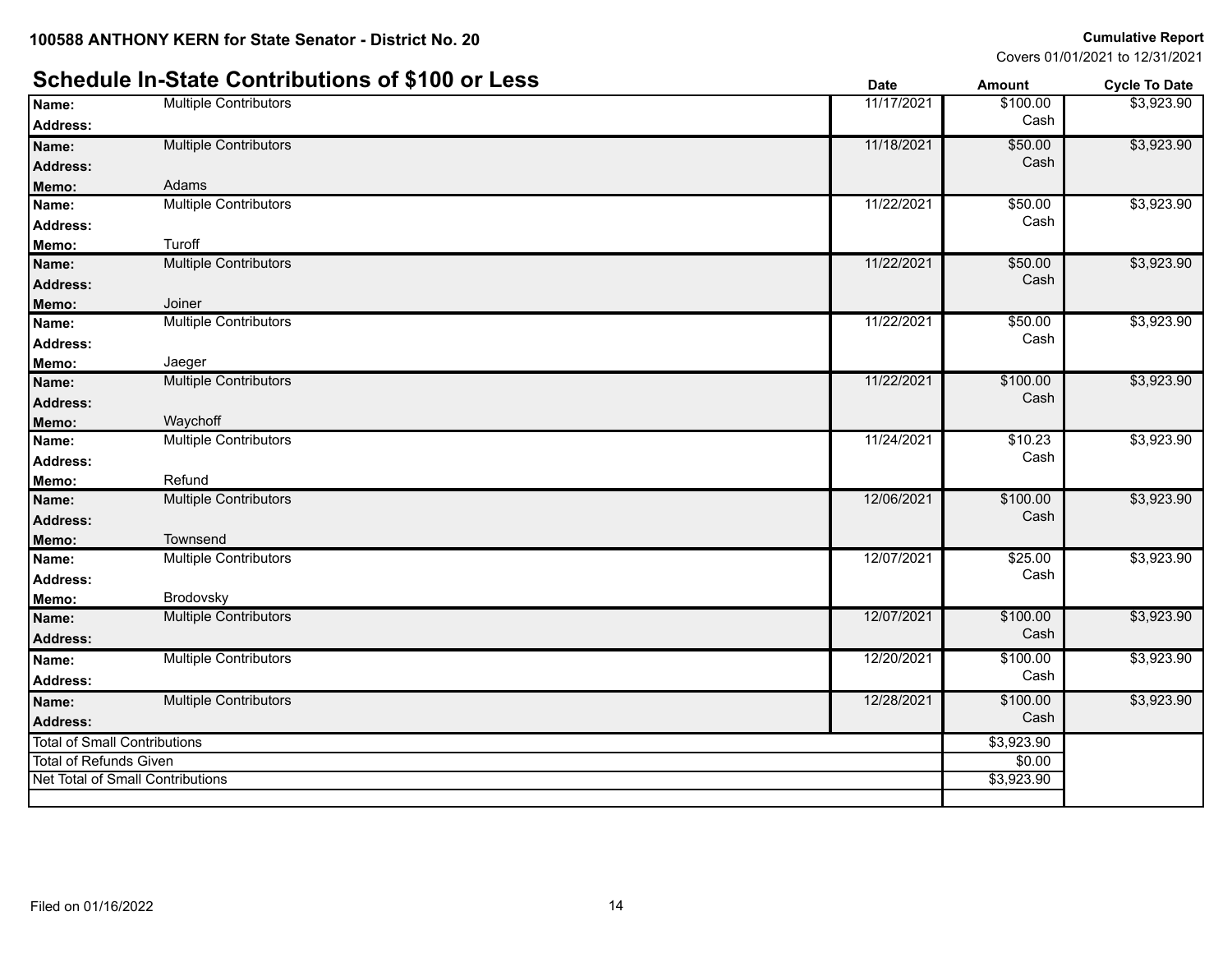### **Schedule E1 - Operating expenses**

|                 | - - -- - - ອ                                   | Pale       | Allivulit  | Oyult To Date |
|-----------------|------------------------------------------------|------------|------------|---------------|
| Name:           | <b>Anthony Kern</b>                            | 01/04/2021 | \$980.96   | \$4,037.83    |
| <b>Address:</b> | 5028 W Mescal St, Glendale, AZ 85304           |            | Cash       |               |
| Category:       | Travel - Lodging                               |            |            |               |
| Name:           | Anthony Kern                                   | 01/05/2021 | \$478.00   | \$4,037.83    |
| <b>Address:</b> | 5028 W Mescal St, Glendale, AZ 85304           |            | Cash       |               |
| Category:       | Travel - Airfare                               |            |            |               |
| Memo:           | <b>Airline Ticket</b>                          |            |            |               |
| Name:           | <b>HYATT HOTELS</b>                            | 01/11/2021 | \$436.74   | \$436.74      |
| <b>Address:</b> | MANHATTON, NEW YORK, AZ 11111                  |            | Cash       |               |
| Category:       | Travel - Lodging                               |            |            |               |
| Name:           | Martin, Margie                                 | 01/26/2021 | \$400.00   | \$400.00      |
| Address:        | 10841 W Mission Ln, Sun City, AZ 85351         |            | Cash       |               |
| Occupation:     | Retired, Retired                               |            |            |               |
| Category:       | Professional Services - Mailing services       |            |            |               |
| Name:           | Kern, Jenny                                    | 06/01/2021 | \$858.35   | \$858.35      |
| <b>Address:</b> | 5028 W Mescal St, Glendale, AZ 85304           |            | Cash       |               |
| Category:       | Overhead - Other                               |            |            |               |
| Memo:           | Campaign                                       |            |            |               |
| Name:           | <b>KERN, ANTHONY</b>                           | 06/08/2021 | \$863.35   | \$5,363.35    |
| <b>Address:</b> | 5028 West Mescal Street, Glendale, AZ 85304    |            | Cash       |               |
| Category:       | Overhead - Other                               |            |            |               |
| Name:           | <b>KERN, ANTHONY</b>                           | 06/09/2021 | \$1,000.00 | \$5,363.35    |
| <b>Address:</b> | 5028 West Mescal Street, Glendale, AZ 85304    |            | Cash       |               |
| Category:       | Administration - Other                         |            |            |               |
| Name:           | <b>KERN, ANTHONY</b>                           | 06/11/2021 | \$600.00   | \$5,363.35    |
| <b>Address:</b> | 5028 West Mescal Street, Glendale, AZ 85304    |            | Cash       |               |
| Category:       | Event Expenses - Other                         |            |            |               |
| Name:           | Kern, Anthony                                  | 06/14/2021 | \$863.35   | \$863.35      |
| <b>Address:</b> | 5028 W Mescal St, Glendale, AZ AZ              |            | Cash       |               |
| Occupation:     | REALTOR, DPR Realty, L.L.C                     |            |            |               |
| Category:       | Overhead - Other                               |            |            |               |
| Name:           | <b>McShane LLC</b>                             | 06/17/2021 | \$300.00   | \$300.00      |
| Address:        | 7975 W. Badura Ave #1000, Las Vegas, NV 89113  |            | Cash       |               |
| Category:       | Professional Services - Website/graphic design |            |            |               |
| Name:           | Anthony Kern                                   | 08/05/2021 | \$2,578.87 | \$4,037.83    |
| <b>Address:</b> | 5028 W Mescal St, Glendale, AZ 85304           |            | Cash       |               |
| Category:       | Professional Services - Website/graphic design |            |            |               |
|                 |                                                |            |            |               |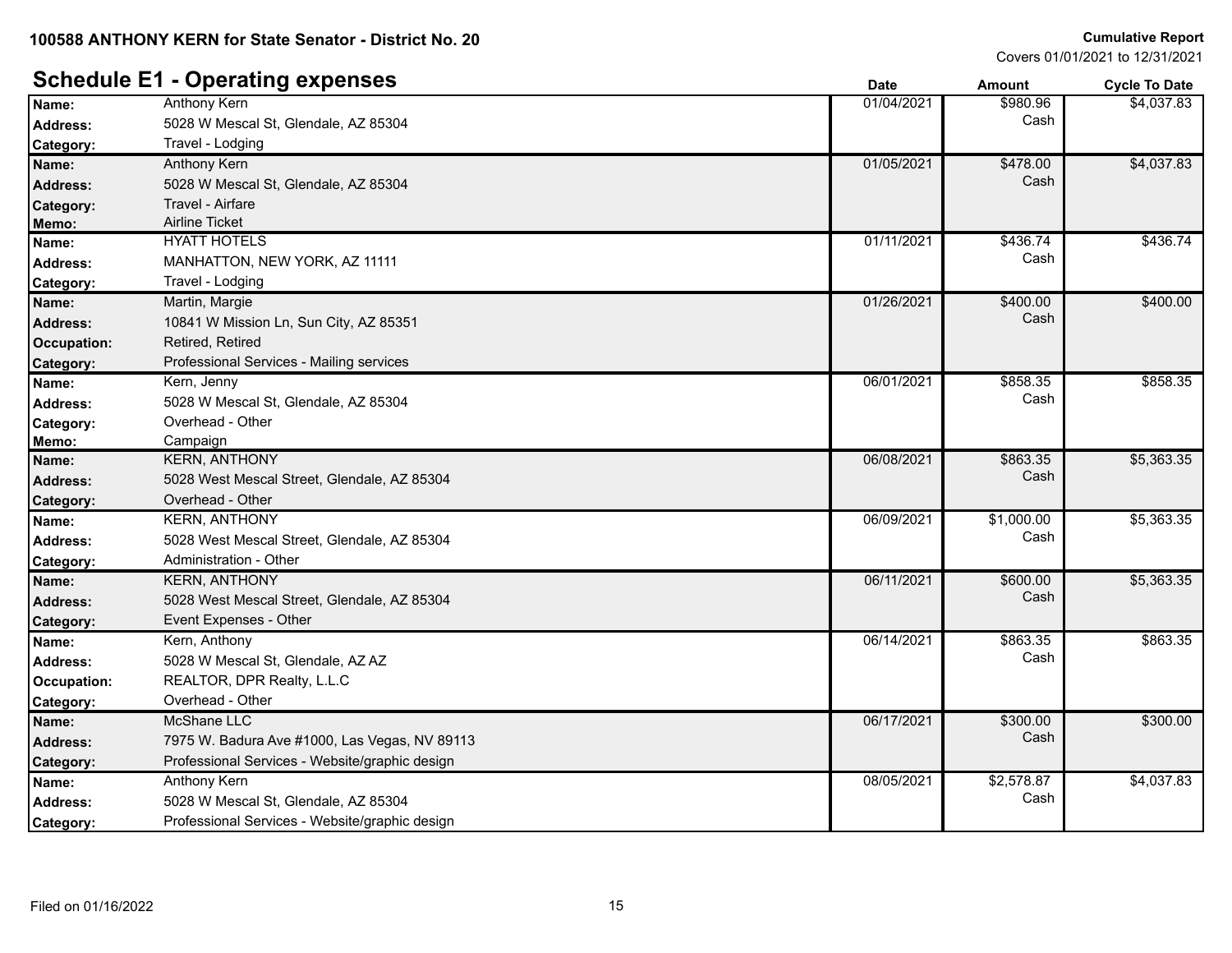#### **100588 ANTHONY KERN for State Senator - District No. 20**

#### **Cumulative Report**

Covers 01/01/2021 to 12/31/2021

#### **Schedule E1 - Operating expenses Date Date Date Amount Cycle To Date**

|                    | ີ                                               |            |            |            |
|--------------------|-------------------------------------------------|------------|------------|------------|
| Name:              | Verizon                                         | 08/10/2021 | \$837.28   | \$1,454.55 |
| <b>Address:</b>    | 7608 W Bell Rd, Glendale, AZ 85308              |            | Cash       |            |
| Category:          | Communications - Other                          |            |            |            |
| Memo:              | Campaign item                                   |            |            |            |
| Name:              | <b>Twilio</b>                                   | 09/24/2021 | \$500.00   | \$500.00   |
| <b>Address:</b>    | 375 Beale St, San Francisco, CA 94105           |            | Cash       |            |
| Category:          | Communications - Other                          |            |            |            |
| Name:              | Verizon                                         | 10/21/2021 | \$305.12   | \$1,454.55 |
| <b>Address:</b>    | 7608 W Bell Rd, Glendale, AZ 85308              |            | Cash       |            |
| Category:          | Communications - Other                          |            |            |            |
| Name:              | <b>KERN, ANTHONY</b>                            | 11/02/2021 | \$400.00   | \$5,363.35 |
| <b>Address:</b>    | 5028 West Mescal Street, Glendale, AZ 85304     |            | Cash       |            |
| Category:          | Event Expenses - Other                          |            |            |            |
| Name:              | <b>KERN, ANTHONY</b>                            | 11/02/2021 | \$400.00   | \$5,363.35 |
| <b>Address:</b>    | 5028 West Mescal Street, Glendale, AZ 85304     |            | Cash       |            |
| Category:          | Event Expenses - Other                          |            |            |            |
| Name:              | <b>Alexis</b>                                   | 11/09/2021 | \$480.73   | \$480.73   |
| <b>Address:</b>    | 3550 N Central Ave, Phoenix, AZ 85012           |            | Cash       |            |
| Category:          | Event Expenses - Food/refreshments              |            |            |            |
| Name:              | <b>Vista Print</b>                              | 11/15/2021 | \$285.09   | \$285.09   |
| <b>Address:</b>    | TBD, San Francisco, CA 94115                    |            | Cash       |            |
| Category:          | Communications - Advertising                    |            |            |            |
| Name:              | Printing, O'Neill                               | 11/17/2021 | \$368.16   | \$368.16   |
| Address:           | 4303 East Cotton Center Blvd, Phoenix, AZ 85040 |            | Cash       |            |
| <b>Occupation:</b> | Printer, Printer Company                        |            |            |            |
| Category:          | Communications - Advertising                    |            |            |            |
| Name:              | <b>KERN, ANTHONY</b>                            | 11/18/2021 | \$300.00   | \$5,363.35 |
| <b>Address:</b>    | 5028 West Mescal Street, Glendale, AZ 85304     |            | Cash       |            |
| Category:          | Professional Services - Mailing services        |            |            |            |
| Name:              | <b>T-Shirt Shop LLC</b>                         | 11/22/2021 | \$543.00   | \$543.00   |
| <b>Address:</b>    | 3331 North 24th Street, #A, Phoenix, AZ 85016   |            | Cash       |            |
| Category:          | Professional Services - Other                   |            |            |            |
| Name:              | <b>KERN, ANTHONY</b>                            | 12/07/2021 | \$1,000.00 | \$5,363.35 |
| <b>Address:</b>    | 5028 West Mescal Street, Glendale, AZ 85304     |            | Cash       |            |
| Category:          | Administration - Other                          |            |            |            |
| Name:              | <b>SAM'S CLUB</b>                               | 12/07/2021 | \$305.50   | \$305.50   |
| Address:           | 83RD AV./MCDOWELL, PHOENIX, AZ 85315            |            | Cash       |            |
| <b>Category:</b>   | Event Expenses - Food/refreshments              |            |            |            |
|                    |                                                 |            |            |            |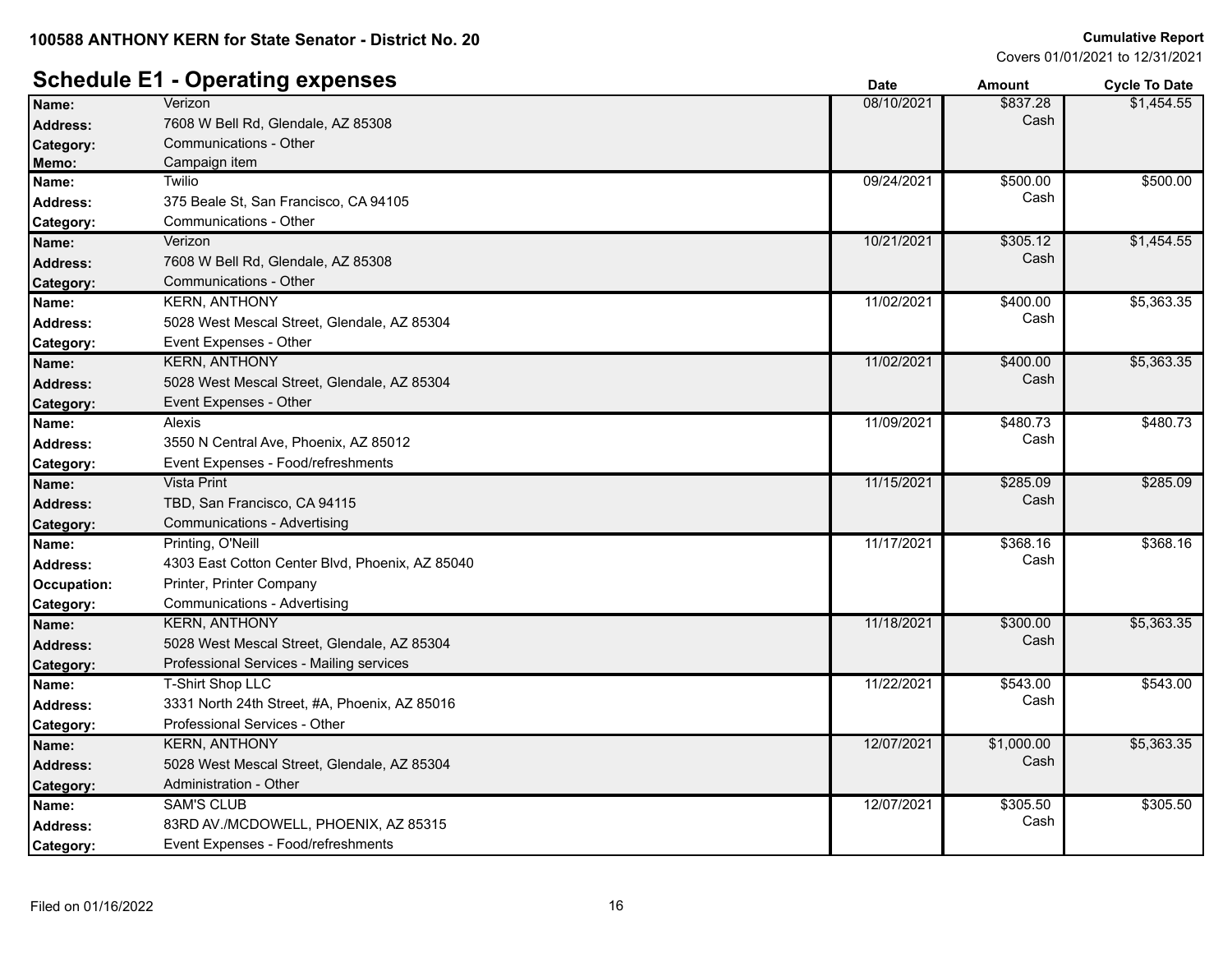#### **100588 ANTHONY KERN for State Senator - District No. 20**

#### **Cumulative Report**

Covers 01/01/2021 to 12/31/2021

### **Schedule E1 - Operating expenses**

|                                 | Scributive El - Operating experises             | <b>Date</b> | Amount      | <b>Cycle To Date</b> |
|---------------------------------|-------------------------------------------------|-------------|-------------|----------------------|
| Name:                           | <b>KERN, ANTHONY</b>                            | 12/09/2021  | \$800.00    | \$5,363.35           |
| <b>Address:</b>                 | 5028 West Mescal Street, Glendale, AZ 85304     |             | Cash        |                      |
| <b>Category:</b>                | Professional Services - Photography             |             |             |                      |
| Name:                           | Amazon                                          | 12/10/2021  | \$298.12    | \$298.12             |
| <b>Address:</b>                 | 1516 2nd Ave, Seattle, WA 98101                 |             | Cash        |                      |
| <b>Category:</b>                | Miscellaneous - Other                           |             |             |                      |
| Name:                           | Blackwell, Leslie                               | 12/20/2021  | \$262.50    | \$262.50             |
| <b>Address:</b>                 | 602 Madison Avenue, Cary, NC 27513              |             | Cash        |                      |
| Occupation:                     | Wellness Instructor, Fit Diva Wellness          |             |             |                      |
| Category:                       | Professional Services - Website/graphic design  |             |             |                      |
| Name:                           | Verizon                                         | 12/20/2021  | \$312.15    | \$1,454.55           |
| <b>Address:</b>                 | 7608 W Bell Rd, Glendale, AZ 85308              |             | Cash        |                      |
| <b>Category:</b>                | Communications - Other                          |             |             |                      |
| Total of Operating Expenses     |                                                 |             | \$16,757.27 |                      |
|                                 | Total of Refunds, Rebates, and Credits Received |             | \$0.00      |                      |
| Net Total of Operating Expenses |                                                 |             | \$16,757.27 |                      |
|                                 |                                                 |             |             |                      |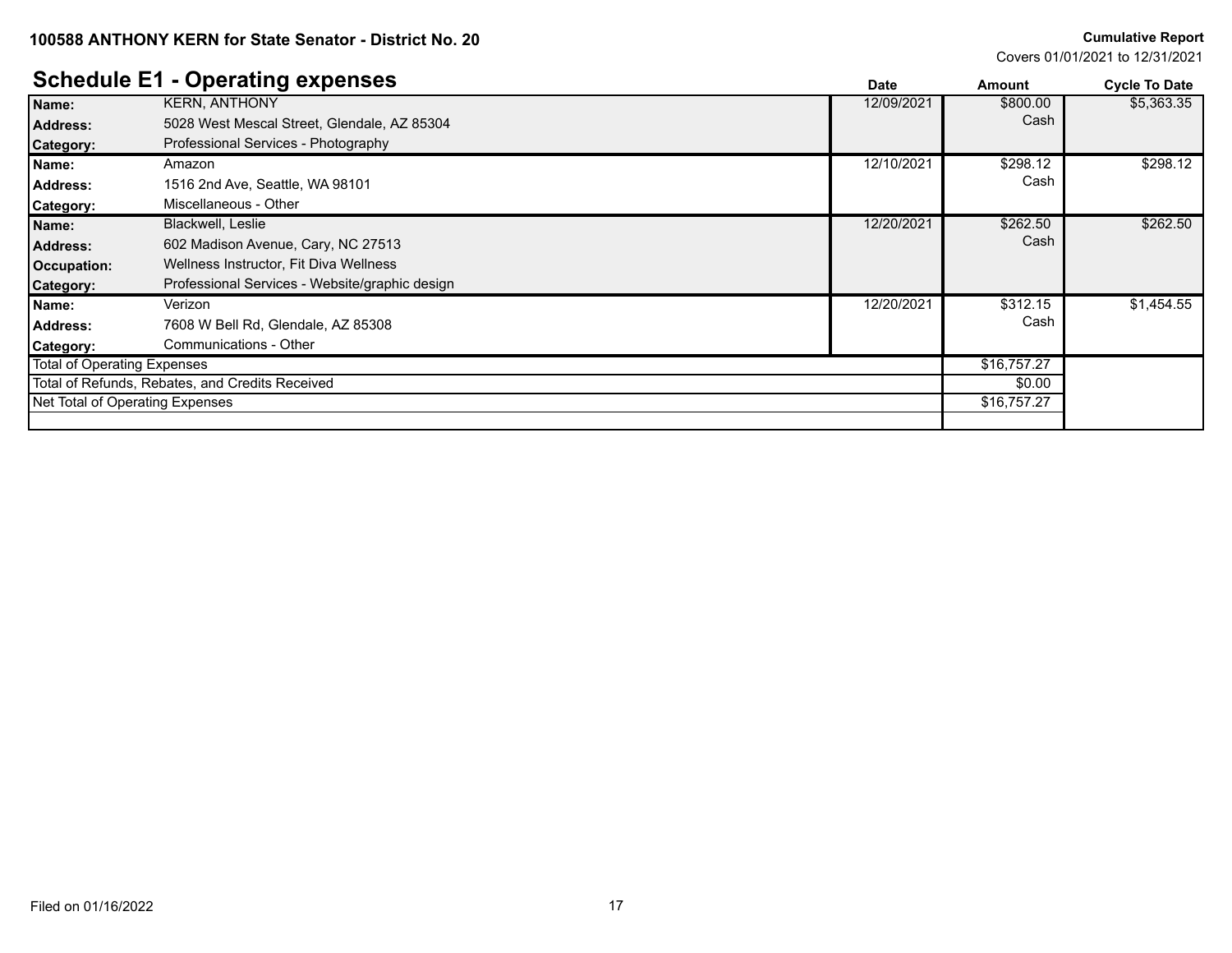### **Schedule E4 - Aggregate Small Expenses Date Date Date Amount Cycle To Date**

|                 | ສສ. - ສີ່                                 | puw        | мночн    | oyono to bato |
|-----------------|-------------------------------------------|------------|----------|---------------|
| Name:           | <b>Multiple Contributors</b>              | 01/04/2021 | \$11.54  | \$8,850.93    |
| Address:        |                                           |            | Cash     |               |
| Trans. Type:    | Aggregate Expenses less than \$250 (Cash) |            |          |               |
| Memo:           | Food item                                 |            |          |               |
| Name:           | <b>Multiple Contributors</b>              | 01/06/2021 | \$26.50  | \$8,850.93    |
| <b>Address:</b> |                                           |            | Cash     |               |
| Trans. Type:    | Aggregate Expenses less than \$250 (Cash) |            |          |               |
| Memo:           | Lyft                                      |            |          |               |
| Name:           | <b>Multiple Contributors</b>              | 01/06/2021 | \$131.45 | \$8,850.93    |
| <b>Address:</b> |                                           |            | Cash     |               |
| Trans. Type:    | Aggregate Expenses less than \$250 (Cash) |            |          |               |
| Memo:           | Misc                                      |            |          |               |
| Name:           | <b>Multiple Contributors</b>              | 01/06/2021 | \$2.20   | \$8,850.93    |
| <b>Address:</b> |                                           |            | Cash     |               |
| Trans. Type:    | Aggregate Expenses less than \$250 (Cash) |            |          |               |
| Memo:           | Coffee                                    |            |          |               |
| Name:           | <b>Multiple Contributors</b>              | 01/07/2021 | \$5.78   | \$8,850.93    |
| <b>Address:</b> |                                           |            | Cash     |               |
| Trans. Type:    | Aggregate Expenses less than \$250 (Cash) |            |          |               |
| Memo:           | Coffee                                    |            |          |               |
| Name:           | <b>Multiple Contributors</b>              | 01/07/2021 | \$5.80   | \$8,850.93    |
| <b>Address:</b> |                                           |            | Cash     |               |
| Trans. Type:    | Aggregate Expenses less than \$250 (Cash) |            |          |               |
| Memo:           | Food item                                 |            |          |               |
| Name:           | <b>Multiple Contributors</b>              | 01/08/2021 | \$14.30  | \$8,850.93    |
| <b>Address:</b> |                                           |            | Cash     |               |
| Trans. Type:    | Aggregate Expenses less than \$250 (Cash) |            |          |               |
| Memo:           | Lyft                                      |            |          |               |
| Name:           | <b>Multiple Contributors</b>              | 01/11/2021 | \$3.17   | \$8,850.93    |
| <b>Address:</b> |                                           |            | Cash     |               |
| Trans. Type:    | Aggregate Expenses less than \$250 (Cash) |            |          |               |
| Name:           | <b>Multiple Contributors</b>              | 01/11/2021 | \$12.67  | \$8,850.93    |
| <b>Address:</b> |                                           |            | Cash     |               |
| Trans. Type:    | Aggregate Expenses less than \$250 (Cash) |            |          |               |
| Name:           | <b>Multiple Contributors</b>              | 01/11/2021 | \$108.00 | \$8,850.93    |
| <b>Address:</b> |                                           |            | Cash     |               |
| Trans. Type:    | Aggregate Expenses less than \$250 (Cash) |            |          |               |
| Memo:           | Airport fees                              |            |          |               |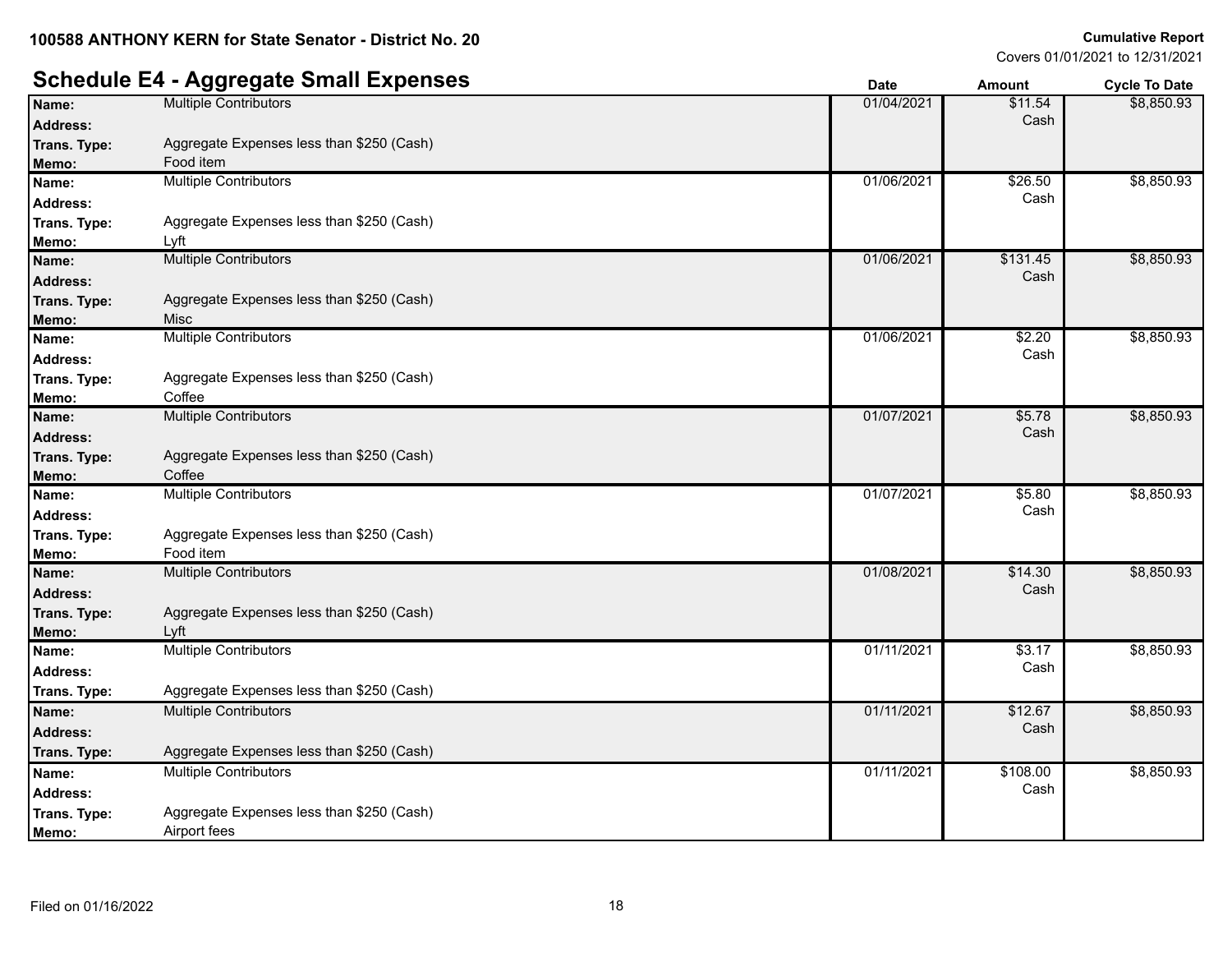### **Schedule E4 - Aggregate Small Expenses Burnet Computer and Cycle To Date** *Cycle To Date*

| UVIIVWIV LT     | Aggregate Oman Expenses                   | Date       | Amount   | Cycle to Date |
|-----------------|-------------------------------------------|------------|----------|---------------|
| Name:           | <b>Multiple Contributors</b>              | 01/11/2021 | \$15.00  | \$8,850.93    |
| <b>Address:</b> |                                           |            | Cash     |               |
| Trans. Type:    | Aggregate Expenses less than \$250 (Cash) |            |          |               |
| Name:           | <b>Multiple Contributors</b>              | 01/12/2021 | \$25.00  | \$8,850.93    |
| <b>Address:</b> |                                           |            | Cash     |               |
| Trans. Type:    | Aggregate Expenses less than \$250 (Cash) |            |          |               |
| Name:           | <b>Multiple Contributors</b>              | 01/12/2021 | \$4.12   | \$8,850.93    |
| <b>Address:</b> |                                           |            | Cash     |               |
| Trans. Type:    | Aggregate Expenses less than \$250 (Cash) |            |          |               |
| Memo:           | Coffee                                    |            |          |               |
| Name:           | <b>Multiple Contributors</b>              | 01/12/2021 | \$48.86  | \$8,850.93    |
| <b>Address:</b> |                                           |            | Cash     |               |
| Trans. Type:    | Aggregate Expenses less than \$250 (Cash) |            |          |               |
| Memo:           | Food items/campaign                       |            |          |               |
| Name:           | <b>Multiple Contributors</b>              | 01/19/2021 | \$46.21  | \$8,850.93    |
| <b>Address:</b> |                                           |            | Cash     |               |
| Trans. Type:    | Aggregate Expenses less than \$250 (Cash) |            |          |               |
| Memo:           | Campaign sign storage fee                 |            |          |               |
| Name:           | <b>Multiple Contributors</b>              | 01/21/2021 | \$17.00  | \$8,850.93    |
| <b>Address:</b> |                                           |            | Cash     |               |
| Trans. Type:    | Aggregate Expenses less than \$250 (Cash) |            |          |               |
| Name:           | <b>Multiple Contributors</b>              | 01/21/2021 | \$71.24  | \$8,850.93    |
| <b>Address:</b> |                                           |            | Cash     |               |
| Trans. Type:    | Aggregate Expenses less than \$250 (Cash) |            |          |               |
| Name:           | <b>Multiple Contributors</b>              | 01/21/2021 | \$1.09   | \$8,850.93    |
| Address:        |                                           |            | Cash     |               |
| Trans. Type:    | Aggregate Expenses less than \$250 (Cash) |            |          |               |
| Name:           | <b>Multiple Contributors</b>              | 01/25/2021 | \$1.90   | \$8,850.93    |
| <b>Address:</b> |                                           |            | Cash     |               |
| Trans. Type:    | Aggregate Expenses less than \$250 (Cash) |            |          |               |
| Name:           | <b>Multiple Contributors</b>              | 01/25/2021 | \$1.08   | \$8,850.93    |
| <b>Address:</b> |                                           |            | Cash     |               |
| Trans. Type:    | Aggregate Expenses less than \$250 (Cash) |            |          |               |
| Name:           | <b>Multiple Contributors</b>              | 01/25/2021 | \$3.00   | \$8,850.93    |
| <b>Address:</b> |                                           |            | Cash     |               |
| Trans. Type:    | Aggregate Expenses less than \$250 (Cash) |            |          |               |
| Name:           | <b>Multiple Contributors</b>              | 01/28/2021 | \$186.42 | \$8,850.93    |
| <b>Address:</b> |                                           |            | Cash     |               |
| Trans. Type:    | Aggregate Expenses less than \$250 (Cash) |            |          |               |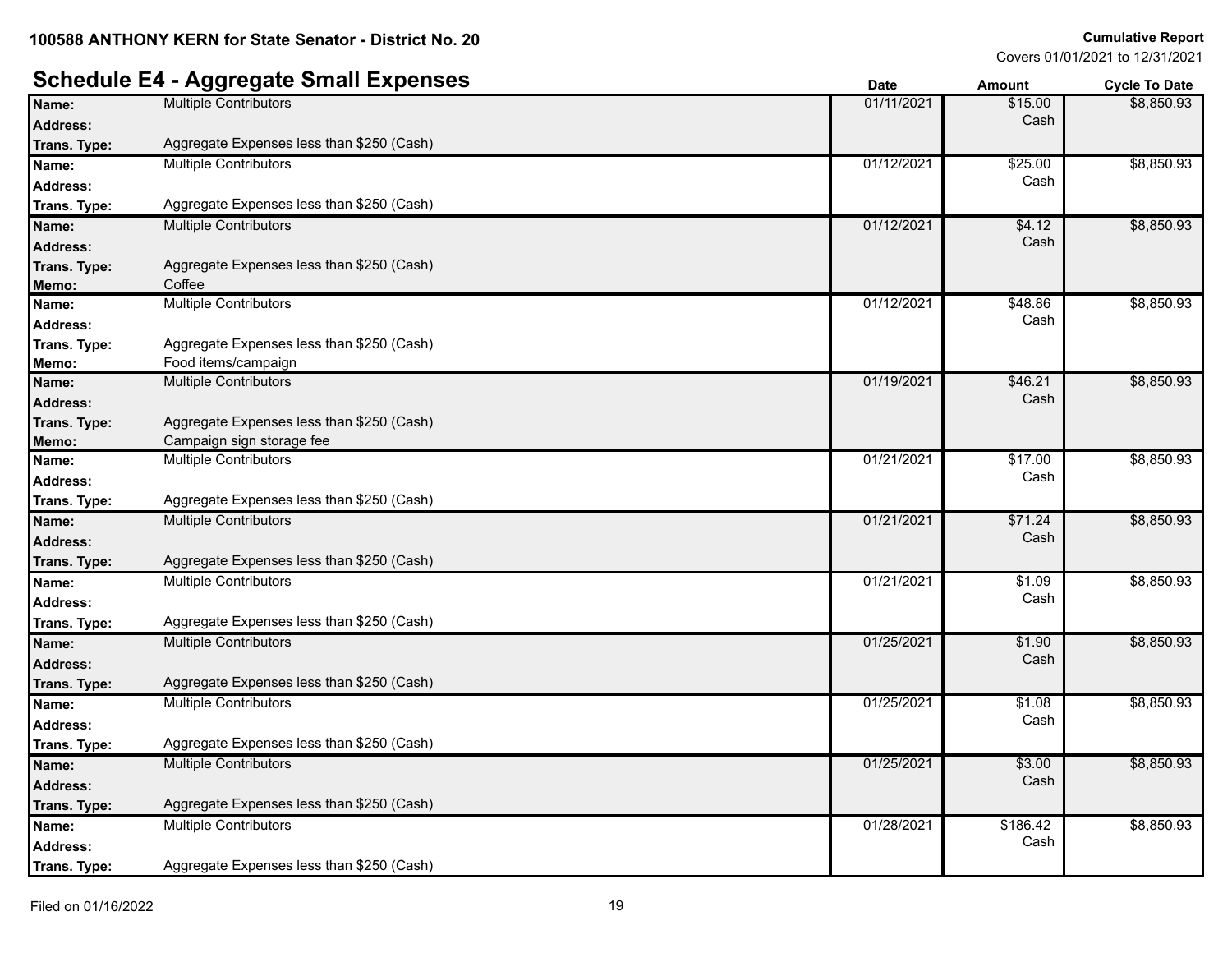#### **Schedule E4 - Aggregate Small Expenses Date Date Date Amount Cycle To Date Name:** Multiple Contributors **12/08/2021 \$46.21** \$46.21 **Address:** Cash \$8,850.93 **Trans. Type :** Aggregate Expenses less than \$250 (Cash) **Memo:** Sign storage **Name:** Multiple Contributors **625.00 12/12/2021 625.00 12/12/2021 625.00 12/12/2021 625.00 Address:** Cash \$8,850.93 **Trans. Type :** Aggregate Expenses less than \$250 (Cash) **Name:** Multiple Contributors **12/16/2021 62/16/2021 62/16/2021 63100.00 Address:** Cash \$8,850.93 **Trans. Type :** Aggregate Expenses less than \$250 (Cash) **Memo:** Modluxe payment **Name:** Multiple Contributors 636.44<br> **Address:** 02/22/2021 \$36.44<br> **Address:** Cash **Address:** Cash \$8,850.93 **Trans. Type :** Aggregate Expenses less than \$250 (Cash) **Name:** Multiple Contributors **16.00 16.00 16.00 16.00 17.100 17.100 17.100 18.00 17.100 18.00 18.00 18.00 18.00 18.00 18.00 18.00 18.00 18.00 18.00 18.00 18.00 18.00 18.00 18. Address:** Cash \$8,850.93 **Trans. Type :** Aggregate Expenses less than \$250 (Cash) **Name:** Multiple Contributors **12/03/02/2021 3152.90 63/02/2021 5152.90 Address:** Cash \$8,850.93 **Trans. Type :** Aggregate Expenses less than \$250 (Cash) **Name:** Multiple Contributors **635.00 Multiple Contributors 12.535.00 13.500 13.500 13.500 13.500 13.500 13.500 13.500 13.500 13.500 13.500 13.500 13.500 13.500 13.500 13.500 13.500 13 Address:** Cash \$8,850.93 **Trans. Type :** Aggregate Expenses less than \$250 (Cash) **Name:** Multiple Contributors **Multiple Contributors Contributors Contributors Contributors Contributors Contributors Contributors Contributors Contributors Contributors Contributors Contributors Co Address:** Cash \$8,850.93 **Trans. Type :** Aggregate Expenses less than \$250 (Cash) **Name:** Multiple Contributors 626.28<br> **Address:** 03/08/2021 \$26.28<br> **Address:** Cash **Address:** Cash \$8,850.93 **Trans. Type :** Aggregate Expenses less than \$250 (Cash) **Name:** Multiple Contributors **1998 Name:** 03/08/2021 **635.00 Address:** Cash \$8,850.93 **Trans. Type :** Aggregate Expenses less than \$250 (Cash) **Name:** Multiple Contributors **12.535.00 12.535.00 13.635.00 13.635.00 13.635.00 13.635.00 13.635.00 13.635.00 Address:** Cash \$8,850.93 **Trans. Type :** Aggregate Expenses less than \$250 (Cash) **Name:** Multiple Contributors **625.00 63/12/2021 63/12/2021 63/12/2021 63/12/2021 63/12/2021 63/12/2021 63/12/2021 63/12/2021 63/12/2021 63/12/2021 63/12/2021 63/12/2021 63/12/2021 63/12/2021 Address:** Cash \$8,850.93 **Trans. Type :** Aggregate Expenses less than \$250 (Cash)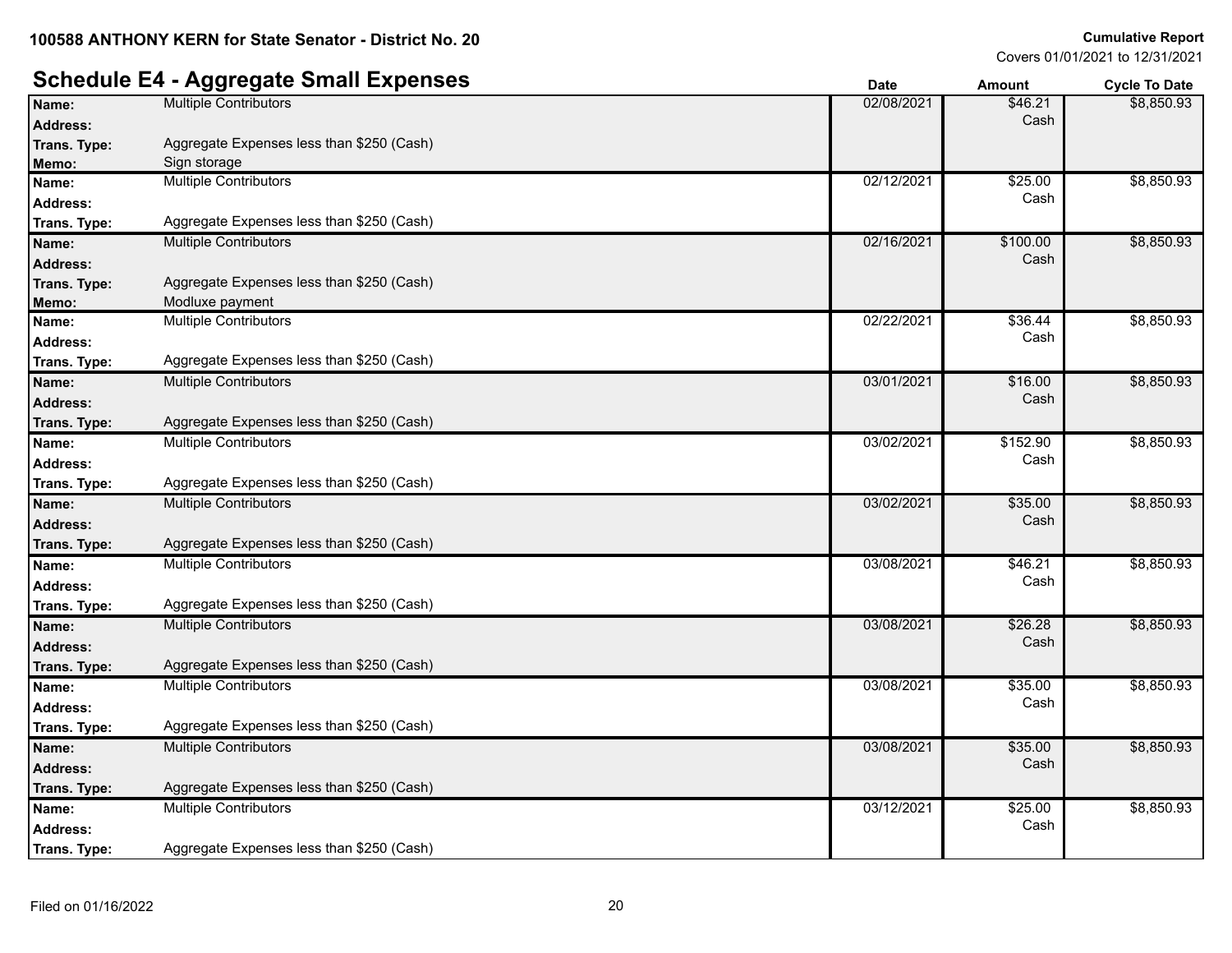### **Schedule E4 - Aggregate Small Expenses**

|                 |                                           | υαισ       | Allioulit | <b>OVUE TO DATE</b> |
|-----------------|-------------------------------------------|------------|-----------|---------------------|
| Name:           | <b>Multiple Contributors</b>              | 03/12/2021 | \$35.00   | \$8,850.93          |
| <b>Address:</b> |                                           |            | Cash      |                     |
| Trans. Type:    | Aggregate Expenses less than \$250 (Cash) |            |           |                     |
| Name:           | Multiple Contributors                     | 03/30/2021 | \$155.33  | \$8,850.93          |
| <b>Address:</b> |                                           |            | Cash      |                     |
| Trans. Type:    | Aggregate Expenses less than \$250 (Cash) |            |           |                     |
| Name:           | <b>Multiple Contributors</b>              | 03/30/2021 | \$35.00   | \$8,850.93          |
| <b>Address:</b> |                                           |            | Cash      |                     |
| Trans. Type:    | Aggregate Expenses less than \$250 (Cash) |            |           |                     |
| Name:           | <b>Multiple Contributors</b>              | 04/01/2021 | \$16.00   | \$8,850.93          |
| <b>Address:</b> |                                           |            | Cash      |                     |
| Trans. Type:    | Aggregate Expenses less than \$250 (Cash) |            |           |                     |
| Name:           | <b>Multiple Contributors</b>              | 05/01/2021 | \$16.00   | \$8,850.93          |
| <b>Address:</b> |                                           |            | Cash      |                     |
| Trans. Type:    | Aggregate Expenses less than \$250 (Cash) |            |           |                     |
| Name:           | <b>Multiple Contributors</b>              | 06/01/2021 | \$35.00   | \$8,850.93          |
| <b>Address:</b> |                                           |            | Cash      |                     |
| Trans. Type:    | Aggregate Expenses less than \$250 (Cash) |            |           |                     |
| Name:           | Multiple Contributors                     | 06/01/2021 | \$16.00   | \$8,850.93          |
| <b>Address:</b> |                                           |            | Cash      |                     |
| Trans. Type:    | Aggregate Expenses less than \$250 (Cash) |            |           |                     |
| Name:           | Multiple Contributors                     | 06/07/2021 | \$50.43   | \$8,850.93          |
| <b>Address:</b> |                                           |            | Cash      |                     |
| Trans. Type:    | Aggregate Expenses less than \$250 (Cash) |            |           |                     |
| Name:           | <b>Multiple Contributors</b>              | 06/08/2021 | \$2.40    | \$8,850.93          |
| <b>Address:</b> |                                           |            | Cash      |                     |
| Trans. Type:    | Aggregate Expenses less than \$250 (Cash) |            |           |                     |
| Name:           | <b>Multiple Contributors</b>              | 06/08/2021 | \$44.21   | \$8,850.93          |
| <b>Address:</b> |                                           |            | Cash      |                     |
| Trans. Type:    | Aggregate Expenses less than \$250 (Cash) |            |           |                     |
| Name:           | <b>Multiple Contributors</b>              | 06/09/2021 | \$51.35   | \$8,850.93          |
| <b>Address:</b> |                                           |            | Cash      |                     |
| Trans. Type:    | Aggregate Expenses less than \$250 (Cash) |            |           |                     |
| Name:           | <b>Multiple Contributors</b>              | 06/09/2021 | \$7.00    | \$8,850.93          |
| <b>Address:</b> |                                           |            | Cash      |                     |
| Trans. Type:    | Aggregate Expenses less than \$250 (Cash) |            |           |                     |
| Name:           | <b>Multiple Contributors</b>              | 06/10/2021 | \$7.40    | \$8,850.93          |
| <b>Address:</b> |                                           |            | Cash      |                     |
| Trans. Type:    | Aggregate Expenses less than \$250 (Cash) |            |           |                     |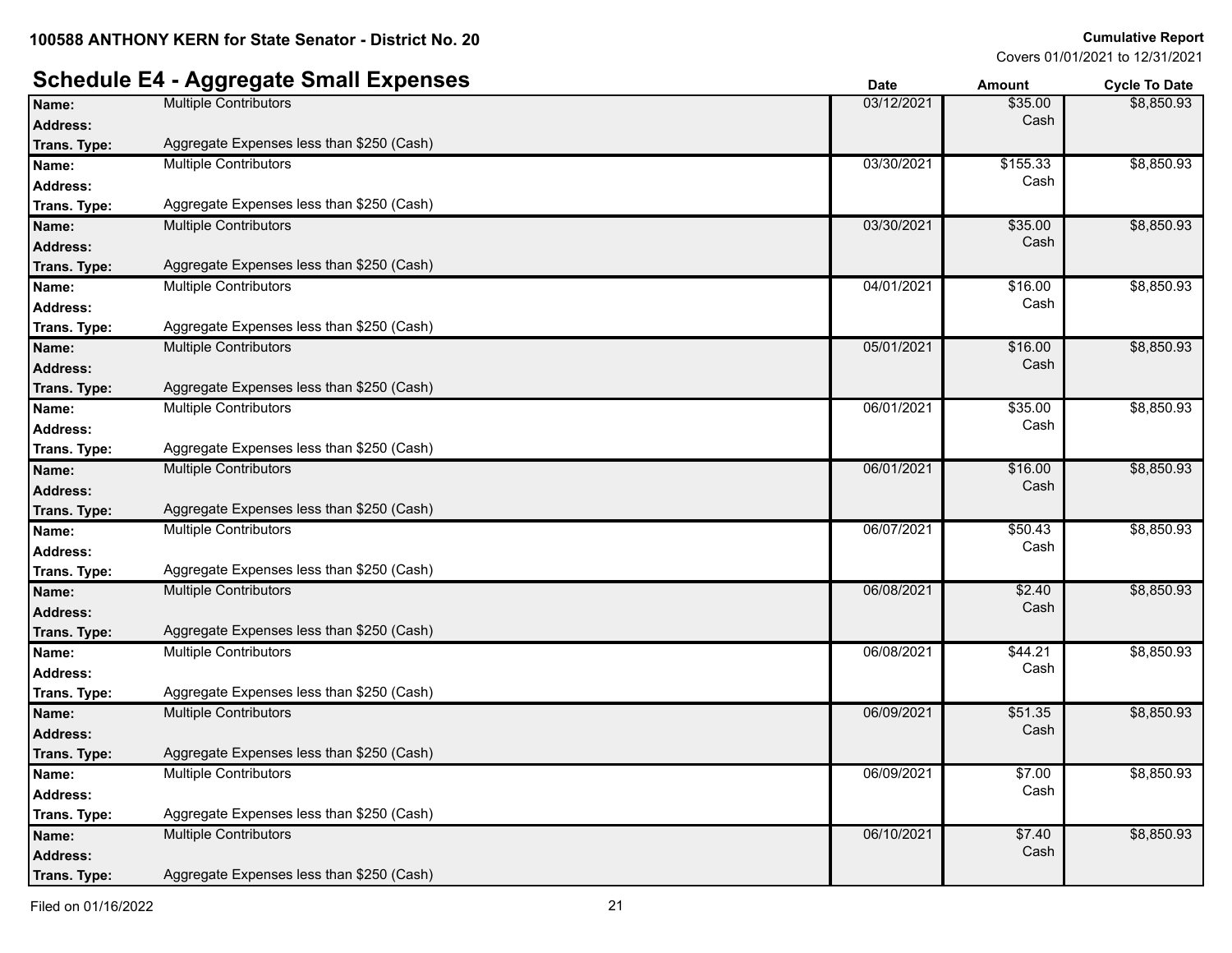|                 | <b>Schedule E4 - Aggregate Small Expenses</b> | <b>Date</b> | <b>Amount</b> | <b>Cycle To Date</b> |
|-----------------|-----------------------------------------------|-------------|---------------|----------------------|
| Name:           | <b>Multiple Contributors</b>                  | 06/10/2021  | \$36.98       | \$8,850.93           |
| <b>Address:</b> |                                               |             | Cash          |                      |
| Trans. Type:    | Aggregate Expenses less than \$250 (Cash)     |             |               |                      |
| Name:           | <b>Multiple Contributors</b>                  | 06/10/2021  | \$68.33       | \$8,850.93           |
| <b>Address:</b> |                                               |             | Cash          |                      |
| Trans. Type:    | Aggregate Expenses less than \$250 (Cash)     |             |               |                      |
| Name:           | <b>Multiple Contributors</b>                  | 06/11/2021  | \$12.90       | \$8,850.93           |
| <b>Address:</b> |                                               |             | Cash          |                      |
| Trans. Type:    | Aggregate Expenses less than \$250 (Cash)     |             |               |                      |
| Name:           | <b>Multiple Contributors</b>                  | 06/21/2021  | \$29.72       | \$8,850.93           |
| <b>Address:</b> |                                               |             | Cash          |                      |
| Trans. Type:    | Aggregate Expenses less than \$250 (Cash)     |             |               |                      |
| Name:           | <b>Multiple Contributors</b>                  | 06/23/2021  | \$250.00      | \$8,850.93           |
| <b>Address:</b> |                                               |             | Cash          |                      |
| Trans. Type:    | Aggregate Expenses less than \$250 (Cash)     |             |               |                      |
| Memo:           | McShane website items                         |             |               |                      |
| Name:           | <b>Multiple Contributors</b>                  | 06/24/2021  | \$113.38      | \$8,850.93           |
| <b>Address:</b> |                                               |             | Cash          |                      |
| Trans. Type:    | Aggregate Expenses less than \$250 (Cash)     |             |               |                      |
| Name:           | <b>Multiple Contributors</b>                  | 06/28/2021  | \$21.24       | \$8,850.93           |
| <b>Address:</b> |                                               |             | Cash          |                      |
| Trans. Type:    | Aggregate Expenses less than \$250 (Cash)     |             |               |                      |
| Name:           | <b>Multiple Contributors</b>                  | 07/06/2021  | \$123.89      | \$8,850.93           |
| Address:        |                                               |             | Cash          |                      |
| Trans. Type:    | Aggregate Expenses less than \$250 (Cash)     |             |               |                      |
| Name:           | <b>Multiple Contributors</b>                  | 07/07/2021  | \$56.80       | \$8,850.93           |
| <b>Address:</b> |                                               |             | Cash          |                      |
| Trans. Type:    | Aggregate Expenses less than \$250 (Cash)     |             |               |                      |
| Name:           | <b>Multiple Contributors</b>                  | 07/12/2021  | \$51.35       | \$8,850.93           |
| <b>Address:</b> |                                               |             | Cash          |                      |
| Trans. Type:    | Aggregate Expenses less than \$250 (Cash)     |             |               |                      |
| Name:           | <b>Multiple Contributors</b>                  | 07/22/2021  | \$4.21        | \$8,850.93           |
| <b>Address:</b> |                                               |             | Cash          |                      |
| Trans. Type:    | Aggregate Expenses less than \$250 (Cash)     |             |               |                      |
| Name:           | <b>Multiple Contributors</b>                  | 07/22/2021  | \$4.41        | \$8,850.93           |
| Address:        |                                               |             | Cash          |                      |
| Trans. Type:    | Aggregate Expenses less than \$250 (Cash)     |             |               |                      |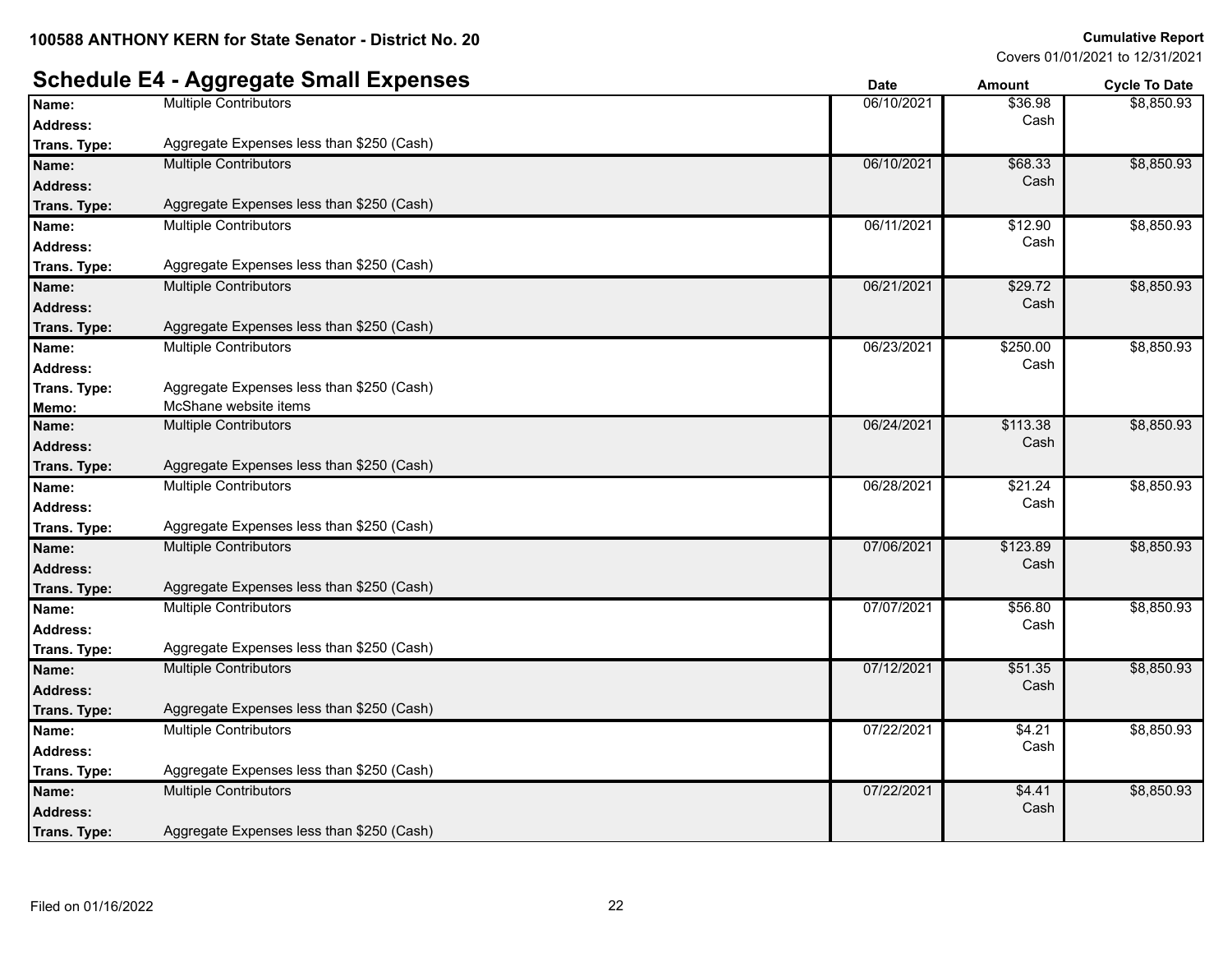## **Schedule E4 - Aggregate Small Expenses**<br> **Date Date Amount Cycle To Date**<br> **Date Date Amount Cycle To Date**<br> **Date Date Amount Cycle To Date**<br> **Date Date B1.30**

| Cash<br><b>Address:</b><br>Aggregate Expenses less than \$250 (Cash)<br>Trans. Type:<br>Anedot<br>Memo:<br>\$8,850.93<br>07/22/2021<br>\$2.30<br><b>Multiple Contributors</b><br>Name:<br>Cash<br><b>Address:</b><br>Aggregate Expenses less than \$250 (Cash)<br>Anedot<br>Memo:<br>07/22/2021<br>\$1.30<br><b>Multiple Contributors</b><br>Cash<br>Address:<br>Aggregate Expenses less than \$250 (Cash)<br>Trans. Type:<br>Anedot<br>Memo:<br>07/22/2021<br>\$2.30<br><b>Multiple Contributors</b><br>Name:<br>Cash<br><b>Address:</b><br>Aggregate Expenses less than \$250 (Cash)<br>Trans. Type:<br><b>Multiple Contributors</b><br>07/22/2021<br>\$1.30<br>Name:<br>Cash<br><b>Address:</b><br>Aggregate Expenses less than \$250 (Cash)<br>Trans. Type:<br>07/22/2021<br><b>Multiple Contributors</b><br>\$4.30<br>Name:<br>Cash<br><b>Address:</b><br>Aggregate Expenses less than \$250 (Cash)<br>Trans. Type:<br>Anedot fee<br>Memo:<br><b>Multiple Contributors</b><br>07/22/2021<br>\$0.70<br>Name:<br>Cash<br><b>Address:</b><br>Aggregate Expenses less than \$250 (Cash)<br>Trans. Type:<br>Anedot<br>Memo:<br><b>Multiple Contributors</b><br>07/22/2021<br>\$1.30<br>Name:<br>Cash<br><b>Address:</b><br>Aggregate Expenses less than \$250 (Cash)<br>Trans. Type:<br>Anedot<br>Memo:<br><b>Multiple Contributors</b><br>07/22/2021<br>\$4.30<br>Name:<br>Cash<br><b>Address:</b><br>Aggregate Expenses less than \$250 (Cash)<br>Trans. Type:<br>Anedot fee<br>Memo:<br><b>Multiple Contributors</b><br>07/22/2021<br>\$4.30<br>Name:<br>Cash<br><b>Address:</b><br>Aggregate Expenses less than \$250 (Cash)<br>Anedot | Name:        | <b>Multiple Contributors</b> | 07/22/2021 | \$1.30 | \$8,850.93 |
|--------------------------------------------------------------------------------------------------------------------------------------------------------------------------------------------------------------------------------------------------------------------------------------------------------------------------------------------------------------------------------------------------------------------------------------------------------------------------------------------------------------------------------------------------------------------------------------------------------------------------------------------------------------------------------------------------------------------------------------------------------------------------------------------------------------------------------------------------------------------------------------------------------------------------------------------------------------------------------------------------------------------------------------------------------------------------------------------------------------------------------------------------------------------------------------------------------------------------------------------------------------------------------------------------------------------------------------------------------------------------------------------------------------------------------------------------------------------------------------------------------------------------------------------------------------------------------------------------------------------------------------------|--------------|------------------------------|------------|--------|------------|
|                                                                                                                                                                                                                                                                                                                                                                                                                                                                                                                                                                                                                                                                                                                                                                                                                                                                                                                                                                                                                                                                                                                                                                                                                                                                                                                                                                                                                                                                                                                                                                                                                                            |              |                              |            |        |            |
|                                                                                                                                                                                                                                                                                                                                                                                                                                                                                                                                                                                                                                                                                                                                                                                                                                                                                                                                                                                                                                                                                                                                                                                                                                                                                                                                                                                                                                                                                                                                                                                                                                            |              |                              |            |        |            |
|                                                                                                                                                                                                                                                                                                                                                                                                                                                                                                                                                                                                                                                                                                                                                                                                                                                                                                                                                                                                                                                                                                                                                                                                                                                                                                                                                                                                                                                                                                                                                                                                                                            |              |                              |            |        |            |
|                                                                                                                                                                                                                                                                                                                                                                                                                                                                                                                                                                                                                                                                                                                                                                                                                                                                                                                                                                                                                                                                                                                                                                                                                                                                                                                                                                                                                                                                                                                                                                                                                                            |              |                              |            |        |            |
|                                                                                                                                                                                                                                                                                                                                                                                                                                                                                                                                                                                                                                                                                                                                                                                                                                                                                                                                                                                                                                                                                                                                                                                                                                                                                                                                                                                                                                                                                                                                                                                                                                            |              |                              |            |        |            |
|                                                                                                                                                                                                                                                                                                                                                                                                                                                                                                                                                                                                                                                                                                                                                                                                                                                                                                                                                                                                                                                                                                                                                                                                                                                                                                                                                                                                                                                                                                                                                                                                                                            | Trans. Type: |                              |            |        |            |
|                                                                                                                                                                                                                                                                                                                                                                                                                                                                                                                                                                                                                                                                                                                                                                                                                                                                                                                                                                                                                                                                                                                                                                                                                                                                                                                                                                                                                                                                                                                                                                                                                                            |              |                              |            |        |            |
|                                                                                                                                                                                                                                                                                                                                                                                                                                                                                                                                                                                                                                                                                                                                                                                                                                                                                                                                                                                                                                                                                                                                                                                                                                                                                                                                                                                                                                                                                                                                                                                                                                            | Name:        |                              |            |        | \$8,850.93 |
|                                                                                                                                                                                                                                                                                                                                                                                                                                                                                                                                                                                                                                                                                                                                                                                                                                                                                                                                                                                                                                                                                                                                                                                                                                                                                                                                                                                                                                                                                                                                                                                                                                            |              |                              |            |        |            |
|                                                                                                                                                                                                                                                                                                                                                                                                                                                                                                                                                                                                                                                                                                                                                                                                                                                                                                                                                                                                                                                                                                                                                                                                                                                                                                                                                                                                                                                                                                                                                                                                                                            |              |                              |            |        |            |
|                                                                                                                                                                                                                                                                                                                                                                                                                                                                                                                                                                                                                                                                                                                                                                                                                                                                                                                                                                                                                                                                                                                                                                                                                                                                                                                                                                                                                                                                                                                                                                                                                                            |              |                              |            |        |            |
|                                                                                                                                                                                                                                                                                                                                                                                                                                                                                                                                                                                                                                                                                                                                                                                                                                                                                                                                                                                                                                                                                                                                                                                                                                                                                                                                                                                                                                                                                                                                                                                                                                            |              |                              |            |        | \$8,850.93 |
|                                                                                                                                                                                                                                                                                                                                                                                                                                                                                                                                                                                                                                                                                                                                                                                                                                                                                                                                                                                                                                                                                                                                                                                                                                                                                                                                                                                                                                                                                                                                                                                                                                            |              |                              |            |        |            |
|                                                                                                                                                                                                                                                                                                                                                                                                                                                                                                                                                                                                                                                                                                                                                                                                                                                                                                                                                                                                                                                                                                                                                                                                                                                                                                                                                                                                                                                                                                                                                                                                                                            |              |                              |            |        |            |
|                                                                                                                                                                                                                                                                                                                                                                                                                                                                                                                                                                                                                                                                                                                                                                                                                                                                                                                                                                                                                                                                                                                                                                                                                                                                                                                                                                                                                                                                                                                                                                                                                                            |              |                              |            |        | \$8,850.93 |
|                                                                                                                                                                                                                                                                                                                                                                                                                                                                                                                                                                                                                                                                                                                                                                                                                                                                                                                                                                                                                                                                                                                                                                                                                                                                                                                                                                                                                                                                                                                                                                                                                                            |              |                              |            |        |            |
|                                                                                                                                                                                                                                                                                                                                                                                                                                                                                                                                                                                                                                                                                                                                                                                                                                                                                                                                                                                                                                                                                                                                                                                                                                                                                                                                                                                                                                                                                                                                                                                                                                            |              |                              |            |        |            |
|                                                                                                                                                                                                                                                                                                                                                                                                                                                                                                                                                                                                                                                                                                                                                                                                                                                                                                                                                                                                                                                                                                                                                                                                                                                                                                                                                                                                                                                                                                                                                                                                                                            |              |                              |            |        | \$8,850.93 |
|                                                                                                                                                                                                                                                                                                                                                                                                                                                                                                                                                                                                                                                                                                                                                                                                                                                                                                                                                                                                                                                                                                                                                                                                                                                                                                                                                                                                                                                                                                                                                                                                                                            |              |                              |            |        |            |
|                                                                                                                                                                                                                                                                                                                                                                                                                                                                                                                                                                                                                                                                                                                                                                                                                                                                                                                                                                                                                                                                                                                                                                                                                                                                                                                                                                                                                                                                                                                                                                                                                                            |              |                              |            |        |            |
|                                                                                                                                                                                                                                                                                                                                                                                                                                                                                                                                                                                                                                                                                                                                                                                                                                                                                                                                                                                                                                                                                                                                                                                                                                                                                                                                                                                                                                                                                                                                                                                                                                            |              |                              |            |        |            |
|                                                                                                                                                                                                                                                                                                                                                                                                                                                                                                                                                                                                                                                                                                                                                                                                                                                                                                                                                                                                                                                                                                                                                                                                                                                                                                                                                                                                                                                                                                                                                                                                                                            |              |                              |            |        | \$8,850.93 |
|                                                                                                                                                                                                                                                                                                                                                                                                                                                                                                                                                                                                                                                                                                                                                                                                                                                                                                                                                                                                                                                                                                                                                                                                                                                                                                                                                                                                                                                                                                                                                                                                                                            |              |                              |            |        |            |
|                                                                                                                                                                                                                                                                                                                                                                                                                                                                                                                                                                                                                                                                                                                                                                                                                                                                                                                                                                                                                                                                                                                                                                                                                                                                                                                                                                                                                                                                                                                                                                                                                                            |              |                              |            |        |            |
|                                                                                                                                                                                                                                                                                                                                                                                                                                                                                                                                                                                                                                                                                                                                                                                                                                                                                                                                                                                                                                                                                                                                                                                                                                                                                                                                                                                                                                                                                                                                                                                                                                            |              |                              |            |        |            |
|                                                                                                                                                                                                                                                                                                                                                                                                                                                                                                                                                                                                                                                                                                                                                                                                                                                                                                                                                                                                                                                                                                                                                                                                                                                                                                                                                                                                                                                                                                                                                                                                                                            |              |                              |            |        | \$8,850.93 |
|                                                                                                                                                                                                                                                                                                                                                                                                                                                                                                                                                                                                                                                                                                                                                                                                                                                                                                                                                                                                                                                                                                                                                                                                                                                                                                                                                                                                                                                                                                                                                                                                                                            |              |                              |            |        |            |
|                                                                                                                                                                                                                                                                                                                                                                                                                                                                                                                                                                                                                                                                                                                                                                                                                                                                                                                                                                                                                                                                                                                                                                                                                                                                                                                                                                                                                                                                                                                                                                                                                                            |              |                              |            |        |            |
|                                                                                                                                                                                                                                                                                                                                                                                                                                                                                                                                                                                                                                                                                                                                                                                                                                                                                                                                                                                                                                                                                                                                                                                                                                                                                                                                                                                                                                                                                                                                                                                                                                            |              |                              |            |        |            |
|                                                                                                                                                                                                                                                                                                                                                                                                                                                                                                                                                                                                                                                                                                                                                                                                                                                                                                                                                                                                                                                                                                                                                                                                                                                                                                                                                                                                                                                                                                                                                                                                                                            |              |                              |            |        | \$8,850.93 |
|                                                                                                                                                                                                                                                                                                                                                                                                                                                                                                                                                                                                                                                                                                                                                                                                                                                                                                                                                                                                                                                                                                                                                                                                                                                                                                                                                                                                                                                                                                                                                                                                                                            |              |                              |            |        |            |
|                                                                                                                                                                                                                                                                                                                                                                                                                                                                                                                                                                                                                                                                                                                                                                                                                                                                                                                                                                                                                                                                                                                                                                                                                                                                                                                                                                                                                                                                                                                                                                                                                                            |              |                              |            |        |            |
|                                                                                                                                                                                                                                                                                                                                                                                                                                                                                                                                                                                                                                                                                                                                                                                                                                                                                                                                                                                                                                                                                                                                                                                                                                                                                                                                                                                                                                                                                                                                                                                                                                            |              |                              |            |        |            |
|                                                                                                                                                                                                                                                                                                                                                                                                                                                                                                                                                                                                                                                                                                                                                                                                                                                                                                                                                                                                                                                                                                                                                                                                                                                                                                                                                                                                                                                                                                                                                                                                                                            |              |                              |            |        | \$8,850.93 |
|                                                                                                                                                                                                                                                                                                                                                                                                                                                                                                                                                                                                                                                                                                                                                                                                                                                                                                                                                                                                                                                                                                                                                                                                                                                                                                                                                                                                                                                                                                                                                                                                                                            |              |                              |            |        |            |
|                                                                                                                                                                                                                                                                                                                                                                                                                                                                                                                                                                                                                                                                                                                                                                                                                                                                                                                                                                                                                                                                                                                                                                                                                                                                                                                                                                                                                                                                                                                                                                                                                                            | Trans. Type: |                              |            |        |            |
|                                                                                                                                                                                                                                                                                                                                                                                                                                                                                                                                                                                                                                                                                                                                                                                                                                                                                                                                                                                                                                                                                                                                                                                                                                                                                                                                                                                                                                                                                                                                                                                                                                            | Memo:        |                              |            |        |            |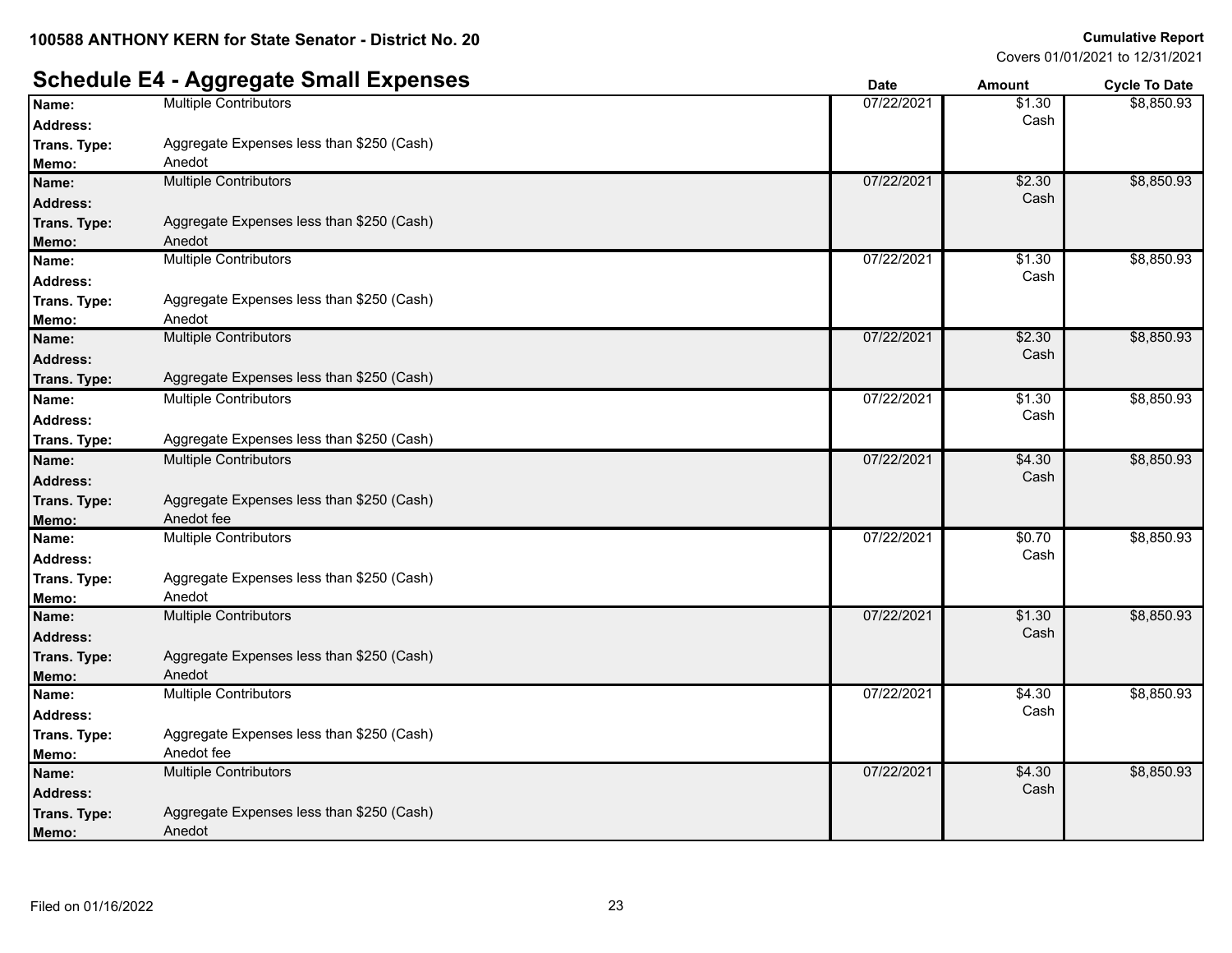#### **Schedule E4 - Aggregate Small Expenses Date Date Date Amount Cycle To Date Name:** Multiple Contributors **1.30 Contributors** 1.30 **Address:** Cash \$8,850.93 **Trans. Type :** Aggregate Expenses less than \$250 (Cash) **Memo:** Anedot **Name:** Multiple Contributors **1996 1997/22/2021 1998 1998 1998 1999 1999 1999 1999 1999 1999 1999 1999 1999 1999 1999 1999 1999 1999 1999 1999 1999 1999 1999 1999 1999 1 Address:** Cash \$8,850.93 **Trans. Type :** Aggregate Expenses less than \$250 (Cash) **Name:** Multiple Contributors **1996** Multiple Contributors **1997** 2021 **1997** 1998 1998 1998 1998 1999 1998 1999 1999 1999 1999 1999 1999 1999 1999 1999 1999 1999 1999 1999 1999 1999 1999 1999 1999 1999 1999 1999 1999 1999 **Address:** Cash \$8,850.93 **Trans. Type :** Aggregate Expenses less than \$250 (Cash) **Memo:** Anedot **Name:** Multiple Contributors **1996** Multiple Contributors **1996** Mannes 1997/22/2021 **1997** Multiple Contributors **1997 Address:** Cash \$8,850.93 **Trans. Type :** Aggregate Expenses less than \$250 (Cash) **Memo:** Anedot **Name:** Multiple Contributors **1.30** Multiple Contributors **1.30** Manne: 07/23/2021 \$1.30<br> **Address:** Cash **Address:** Cash \$8,850.93 **Trans. Type :** Aggregate Expenses less than \$250 (Cash) **Name:** Multiple Contributors **1996 1.30 1.30 1.30 1.30 1.30 1.30 1.30 1.30 1.30 1.30 1.30 1.30 1.30 1.30 1.30 1.30 1.30 1.30 1.30 1.30 1.30 1.30 1.30 1.30 1.30 1.30 1. Address:** Cash \$8,850.93 **Trans. Type :** Aggregate Expenses less than \$250 (Cash) **Name:** Multiple Contributors **1996 1997 1998 1998 1998 1998 1998 1998 1999 1998 1999 1999 1999 1999 1999 1999 1999 1999 1999 1999 1999 1999 1999 1999 1999 1999 1999 19 Address:** Cash \$8,850.93 **Trans. Type :** Aggregate Expenses less than \$250 (Cash) **Name:** Multiple Contributors **1996 1997 1998 1998 1998 1998 1998 1998 1999 1998 1999 1999 1999 1999 1999 1999 1999 1999 1999 1999 1999 1999 1999 1999 1999 1999 1999 19 Address:** Cash \$8,850.93 **Trans. Type :** Aggregate Expenses less than \$250 (Cash) **Name:** Multiple Contributors **1996** Multiple Contributors **1997** 2021 **1997** 1998 1998 1998 1998 1999 1998 1999 1999 1999 1999 1999 1999 1999 1999 1999 1999 1999 1999 1999 1999 1999 1999 1999 1999 1999 1999 1999 1999 1999 **Address:** Cash \$8,850.93 **Trans. Type :** Aggregate Expenses less than \$250 (Cash) **Name:** Multiple Contributors **1.30 1.30 1.30 1.30 1.30 1.30 1.30 1.30 1.30 1.30 1.30 1.30 1.30 1.30 1.30 1.30 1.30 1.30 1.30 1.30 1.30 1.30 1.30 1.30 1.30 1.30 1.30 1. Address:** Cash \$8,850.93 **Trans. Type :** Aggregate Expenses less than \$250 (Cash) **Name:** Multiple Contributors **1996** Multiple Contributors **1996** Manne: **1997** Manne: **1997** Multiple Contributors **1998** Multiple Contributors **1998** Multiple Contributors **1998** Multiple Contributors **1998** Multiple Con **Address:** Cash \$8,850.93 **Trans. Type :** Aggregate Expenses less than \$250 (Cash) **Name:** Multiple Contributors **1996 1.30 1.30 1.30 1.30 1.30 1.30 1.30 1.30 1.30 1.30 1.30 1.30 1.30 1.30 1.30 1.30 1.30 1.30 1.30 1.30 1.30 1.30 1.30 1.30 1.30 1.30 1. Address:** Cash \$8,850.93 **Trans. Type :** Aggregate Expenses less than \$250 (Cash)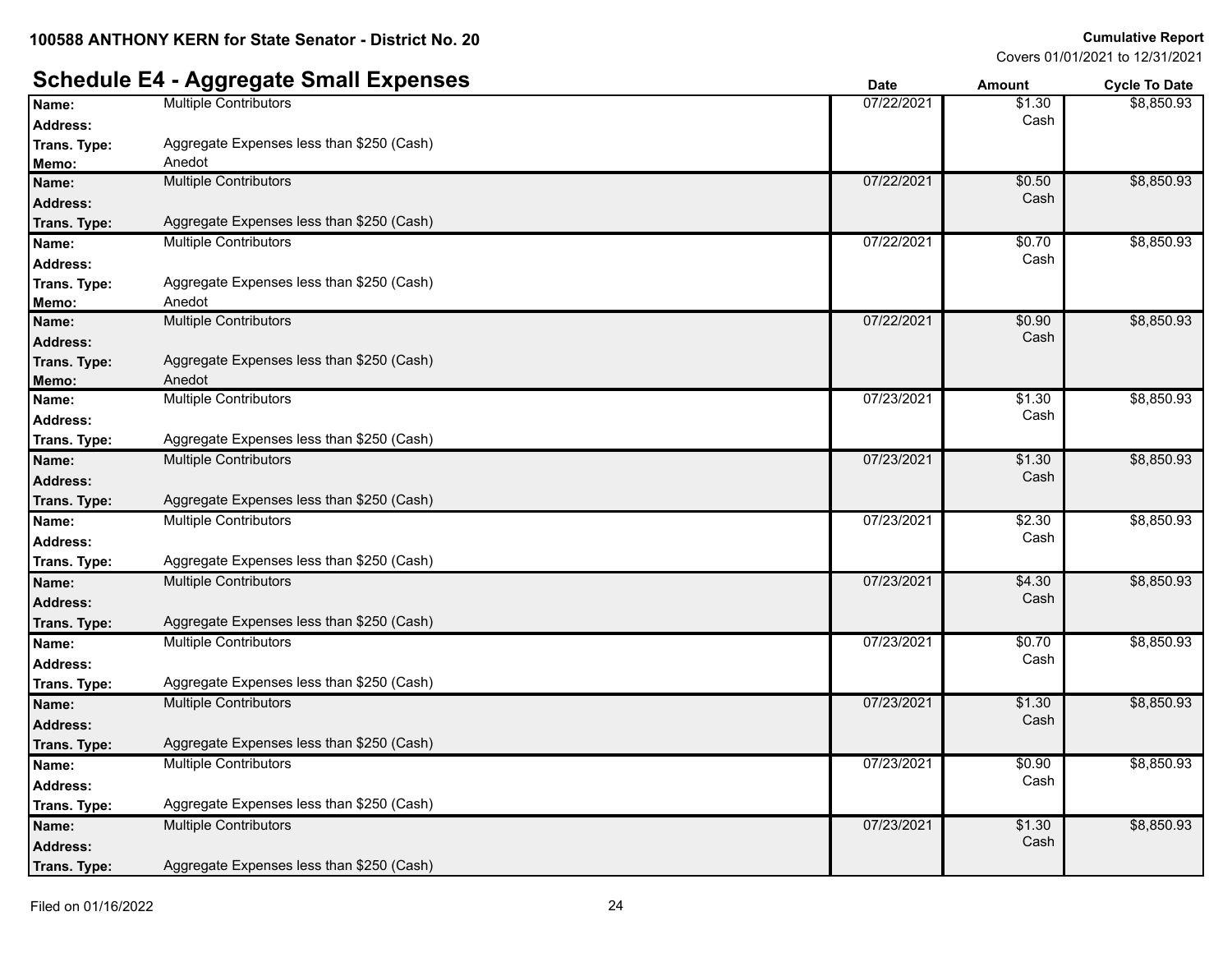#### **Schedule E4 - Aggregate Small Expenses Date Date Date Amount Cycle To Date Name:** Multiple Contributors **18.2.30 Nume:** 18.30 **Address:** Cash \$8,850.93 **Trans. Type :** Aggregate Expenses less than \$250 (Cash) **Name:** Multiple Contributors **1996 1.30 1.30 1.30 1.30 1.30 1.30 1.30 1.30 1.30 1.30 1.30 1.30 1.30 1.30 1.30 1.30 1.30 1.30 1.30 1.30 1.30 1.30 1.30 1.30 1.30 1.30 1. Address:** Cash \$8,850.93 **Trans. Type :** Aggregate Expenses less than \$250 (Cash) **Name:** Multiple Contributors **1.30 1.30 1.30 1.30 1.30 1.30 1.30 1.30 1.30 1.30 1.30 1.30 1.30 1.30 1.30 1.30 1.30 1.30 1.30 1.30 1.30 1.400 1.400 1.400 1.400 1.400 1.40 Address:** Cash \$8,850.93 **Trans. Type :** Aggregate Expenses less than \$250 (Cash) **Name:** Multiple Contributors **1996 1.30 1.30 1.30 1.30 1.30 1.30 1.30 1.30 1.30 1.30 1.30 1.30 1.30 1.30 1.30 1.30 1.30 1.30 1.30 1.30 1.30 1.30 1.30 1.30 1.30 1.30 1. Address:** Cash \$8,850.93 **Trans. Type :** Aggregate Expenses less than \$250 (Cash) **Name:** Multiple Contributors **10.30 Multiple Contributors 10.30 10.30 10.30 10.30 10.30 10.30 10.30 10.30 10.30 10.30 10.30 10.30 10.30 10.30 10.30 10.30 10.41 10.30 10.41 10.30 Address:** Cash \$8,850.93 **Trans. Type :** Aggregate Expenses less than \$250 (Cash) **Name:** Multiple Contributors 07/26/2021 \$4.30 **Address:** Cash \$8,850.93 **Trans. Type :** Aggregate Expenses less than \$250 (Cash) **Name:** Multiple Contributors **1996 1997/2021 1998 1997/26/2021 1998 1998 1998 1998 1999 1999 1999 1999 1999 1999 1999 1999 1999 1999 1999 1999 1999 1999 1999 1999 1999 199 Address:** Cash \$8,850.93 **Trans. Type :** Aggregate Expenses less than \$250 (Cash) **Name:** Multiple Contributors **17/26/2021 | 18:279** \$3.79 **Address:** Cash \$8,850.93 **Trans. Type :** Aggregate Expenses less than \$250 (Cash) **Name:** Multiple Contributors **1898** Multiple Contributors **1898** Manual 2009.00 **Address:** Cash \$8,850.93 **Trans. Type :** Aggregate Expenses less than \$250 (Cash) **Name:** Multiple Contributors **1.30** Multiple Contributors **1.49 Magnetic State of the Contributors 1.30** Multiple Contributors **1.30** Multiple Contributors **1.30** Multiple Contributors **1.30** Multiple Contributors **1.30 Address:** Cash \$8,850.93 **Trans. Type :** Aggregate Expenses less than \$250 (Cash) **Name:** Multiple Contributors **Multiple Contributors** 620.00<br> **Address:** 07/27/2021 \$20.00<br> **Address:** Cash **Address:** Cash \$8,850.93 **Trans. Type :** Aggregate Expenses less than \$250 (Cash) **Name:** Multiple Contributors **1996** Multiple Contributors **1996** Manual 2012 12:00:00 **Address:** Cash \$8,850.93 **Trans. Type :** Aggregate Expenses less than \$250 (Cash) **Name:** Multiple Contributors **1996** Multiple Contributors **1997** Mannes 1997/30/2021 \$114.43 **Address:** Cash \$8,850.93 **Trans. Type :** Aggregate Expenses less than \$250 (Cash)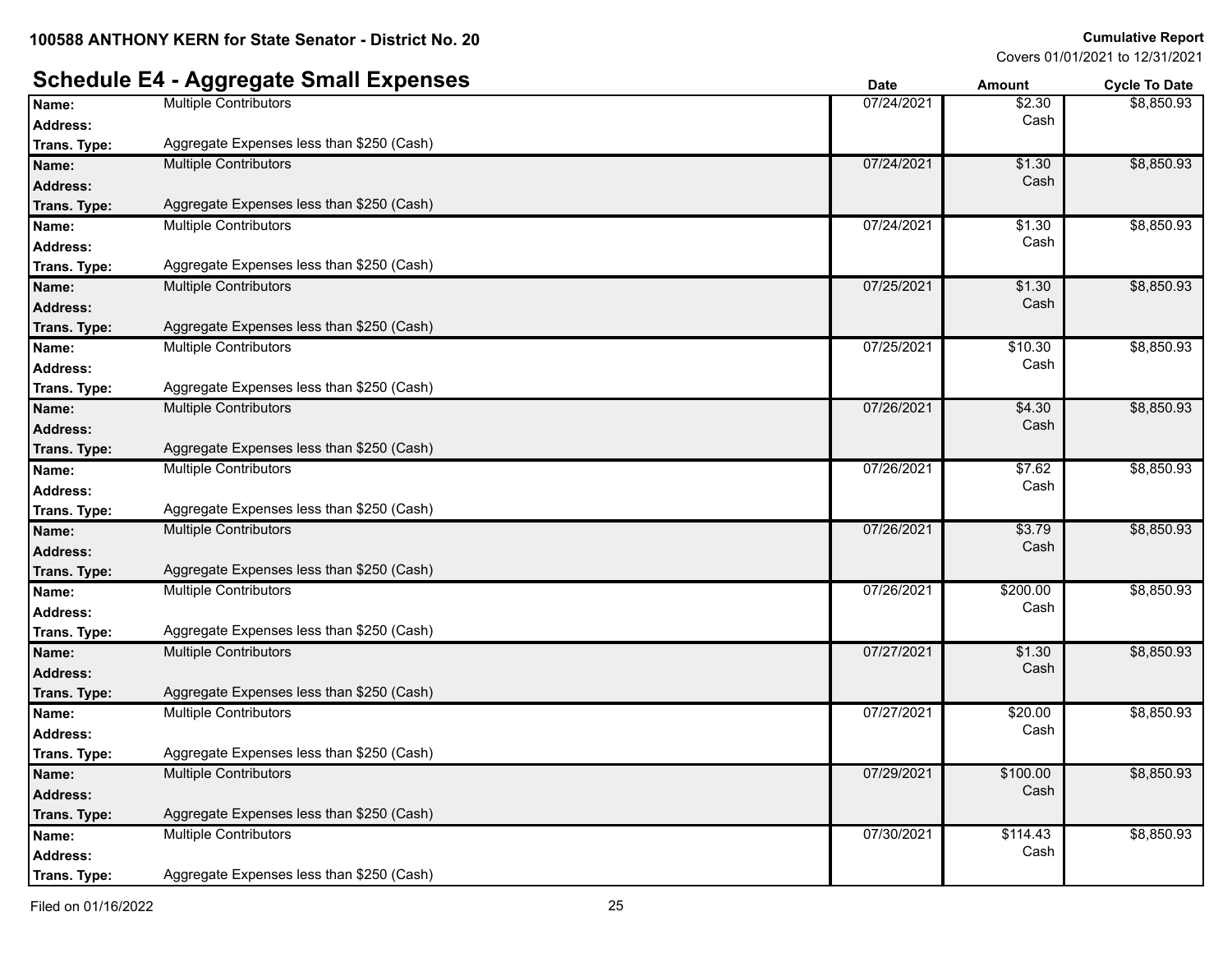### **Schedule E4 - Aggregate Small Expenses Date Date Date Amount Cycle To Date**

| Name:           | <b>Multiple Contributors</b>              | 07/31/2021 | \$1.30   | \$8,850.93 |
|-----------------|-------------------------------------------|------------|----------|------------|
| <b>Address:</b> |                                           |            | Cash     |            |
| Trans. Type:    | Aggregate Expenses less than \$250 (Cash) |            |          |            |
| Name:           | <b>Multiple Contributors</b>              | 08/02/2021 | \$7.61   | \$8,850.93 |
| <b>Address:</b> |                                           |            | Cash     |            |
| Trans. Type:    | Aggregate Expenses less than \$250 (Cash) |            |          |            |
| Name:           | <b>Multiple Contributors</b>              | 08/02/2021 | \$165.30 | \$8,850.93 |
| <b>Address:</b> |                                           |            | Cash     |            |
| Trans. Type:    | Aggregate Expenses less than \$250 (Cash) |            |          |            |
| Name:           | <b>Multiple Contributors</b>              | 08/03/2021 | \$21.19  | \$8,850.93 |
| <b>Address:</b> |                                           |            | Cash     |            |
| Trans. Type:    | Aggregate Expenses less than \$250 (Cash) |            |          |            |
| Name:           | <b>Multiple Contributors</b>              | 08/03/2021 | \$1.30   | \$8,850.93 |
| <b>Address:</b> |                                           |            | Cash     |            |
| Trans. Type:    | Aggregate Expenses less than \$250 (Cash) |            |          |            |
| Name:           | <b>Multiple Contributors</b>              | 08/05/2021 | \$34.86  | \$8,850.93 |
| <b>Address:</b> |                                           |            | Cash     |            |
| Trans. Type:    | Aggregate Expenses less than \$250 (Cash) |            |          |            |
| Name:           | <b>Multiple Contributors</b>              | 08/05/2021 | \$10.80  | \$8,850.93 |
| <b>Address:</b> |                                           |            | Cash     |            |
| Trans. Type:    | Aggregate Expenses less than \$250 (Cash) |            |          |            |
| Name:           | <b>Multiple Contributors</b>              | 08/05/2021 | \$2.30   | \$8,850.93 |
| Address:        |                                           |            | Cash     |            |
| Trans. Type:    | Aggregate Expenses less than \$250 (Cash) |            |          |            |
| Name:           | <b>Multiple Contributors</b>              | 08/09/2021 | \$51.35  | \$8,850.93 |
| <b>Address:</b> |                                           |            | Cash     |            |
| Trans. Type:    | Aggregate Expenses less than \$250 (Cash) |            |          |            |
| Name:           | <b>Multiple Contributors</b>              | 08/09/2021 | \$152.90 | \$8,850.93 |
| Address:        |                                           |            | Cash     |            |
| Trans. Type:    | Aggregate Expenses less than \$250 (Cash) |            |          |            |
| Name:           | <b>Multiple Contributors</b>              | 08/09/2021 | \$1.30   | \$8,850.93 |
| <b>Address:</b> |                                           |            | Cash     |            |
| Trans. Type:    | Aggregate Expenses less than \$250 (Cash) |            |          |            |
| Name:           | <b>Multiple Contributors</b>              | 08/11/2021 | \$5.49   | \$8,850.93 |
| <b>Address:</b> |                                           |            | Cash     |            |
| Trans. Type:    | Aggregate Expenses less than \$250 (Cash) |            |          |            |
| Name:           | <b>Multiple Contributors</b>              | 08/12/2021 | \$33.19  | \$8,850.93 |
| <b>Address:</b> |                                           |            | Cash     |            |
| Trans. Type:    | Aggregate Expenses less than \$250 (Cash) |            |          |            |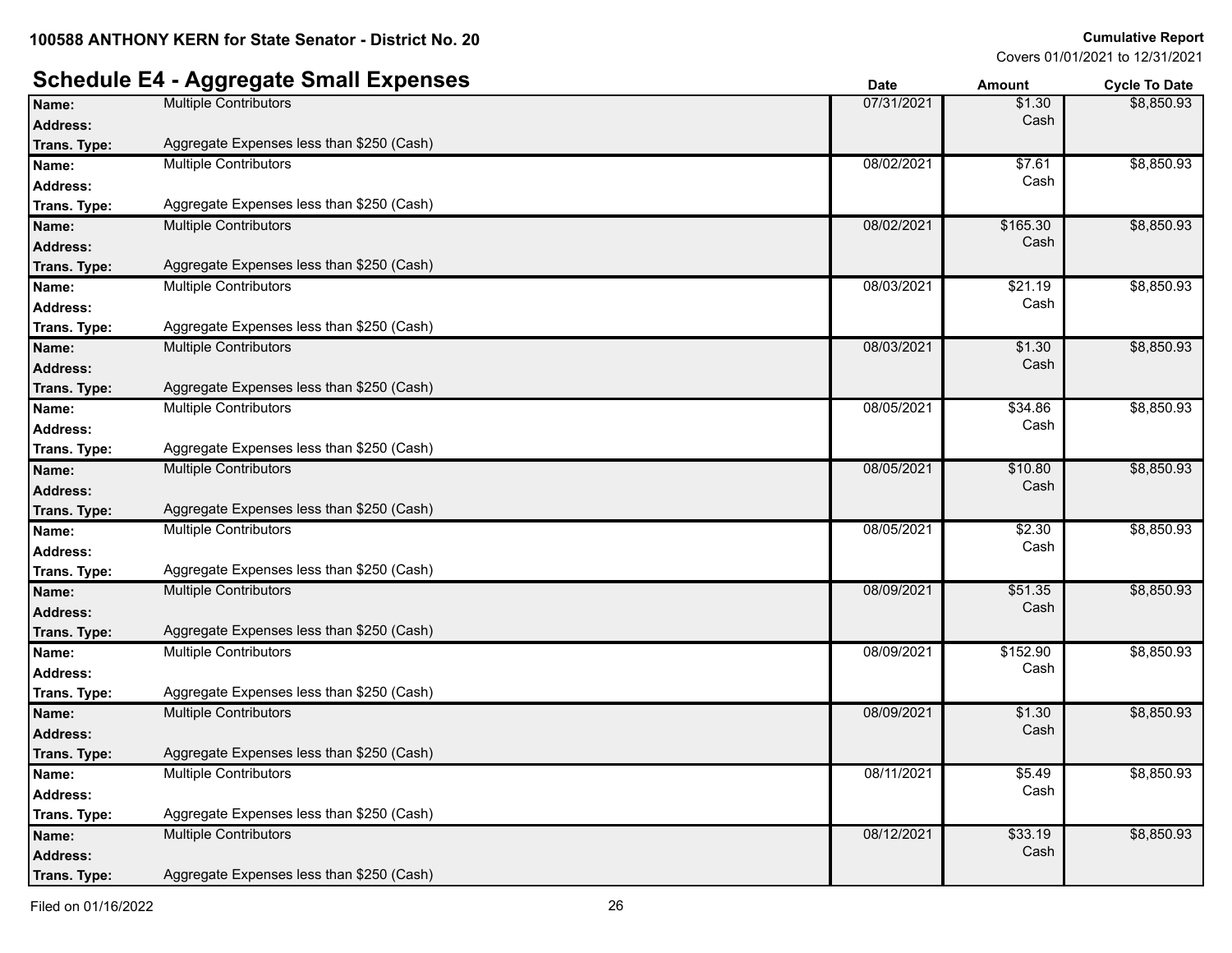\$8,850.93

\$8,850.93

\$8,850.93

\$8,850.93

\$8,850.93

\$8,850.93

\$8,850.93

\$8,850.93

\$8,850.93

\$8,850.93

\$8,850.93

Covers 01/01/2021 to 12/31/2021

#### **Schedule E4 - Aggregate Small Expenses Date Date Date Amount Cycle To Date Name:** Multiple Contributors **Multiple Contributors Contributors Contributors Contributors Contributors Contributors Contributors Contributors Contributors Contributors Contributors Contributors Co Address:** Cash **Trans. Type :** Aggregate Expenses less than \$250 (Cash) **Name:** Multiple Contributors **68/13/2021 68/13/2021 68/13/2021 68/13/2021 68/13/2021 68/13/2021 68/13/2021 69/13/2021 69/13/2021 69/13/2021 69/13/2021 69/13 Address:** Cash **Trans. Type :** Aggregate Expenses less than \$250 (Cash) **Name:** Multiple Contributors **Multiple Contributors Contributors Contributors Contributors Contributors Contributors Contributors Contributors Contributors Contributors Contributors Contributors Co Address:** Cash **Trans. Type :** Aggregate Expenses less than \$250 (Cash) **Name:** Multiple Contributors **16.66 16.66 16.66 16.66 16.66 16.66 16.66 16.66 16.66 16.66 16.66 16.66 16.66 16.66 16.66 16.66 16.66 16.66 16.66 16.66 16.66 16.17.17.17.17.17.17.17 Address:** Cash **Trans. Type :** Aggregate Expenses less than \$250 (Cash) **Name:** Multiple Contributors **1897.26** Multiple Contributors **1897.26** Manne: **1898.08/18/2021 | 1898.2021** \$57.26 **Address:** Cash **Trans. Type :** Aggregate Expenses less than \$250 (Cash) **Name:** Multiple Contributors **18/2021 18/2021 \$0.20 18/2021 18:00:00 18:00:00 18:00:00 18:00:00 18:00:00 18:00:00 18:00:00 18:00:00 18:00:00 18:00:00 18:00:00 18:00:00 18:00:00 18:00:00 18:00:00 18:00:00 18:00:00 18:0 Address:** Cash **Trans. Type :** Aggregate Expenses less than \$250 (Cash) **Name:** Multiple Contributors **189.88** Multiple Contributors **189.88** Manne: **189.88** Multiple Contributors **189.88 Address:** Cash **Trans. Type :** Aggregate Expenses less than \$250 (Cash) **Name:** Multiple Contributors **Contributors** 16.80 **Address:** Cash **Trans. Type :** Aggregate Expenses less than \$250 (Cash) **Name:** Multiple Contributors **1892** Multiple Contributors **1892** 1998/20/2021 **1892** 1998/20/2021 **1892** 1998/20 **Address:** Cash **Trans. Type :** Aggregate Expenses less than \$250 (Cash) **Name:** Multiple Contributors **18/20/2021** \$10.28 **Address:** Cash **Trans. Type :** Aggregate Expenses less than \$250 (Cash) **Name:** Multiple Contributors **1996** Multiple Contributors **1996** Multiple Contributors **1996** Multiple Contributors **1996** Multiple Contributors **1996** Multiple Contributors **1996** Multiple 2018 Multiple 2018 Multiple 201 **Address:** Cash **Trans. Type :** Aggregate Expenses less than \$250 (Cash)

**Name:** Multiple Contributors **64.00 CONTENTS** 108/23/2021 **64.00 68/23/2021 64.00 Address:** Cash \$8,850.93 **Trans. Type :** Aggregate Expenses less than \$250 (Cash) **Name:** Multiple Contributors **189.03** Multiple Contributors **189.03 189.03 189.03 189.03 189.03 189.03 189.03 Address:** Cash \$8,850.93 **Trans. Type :** Aggregate Expenses less than \$250 (Cash)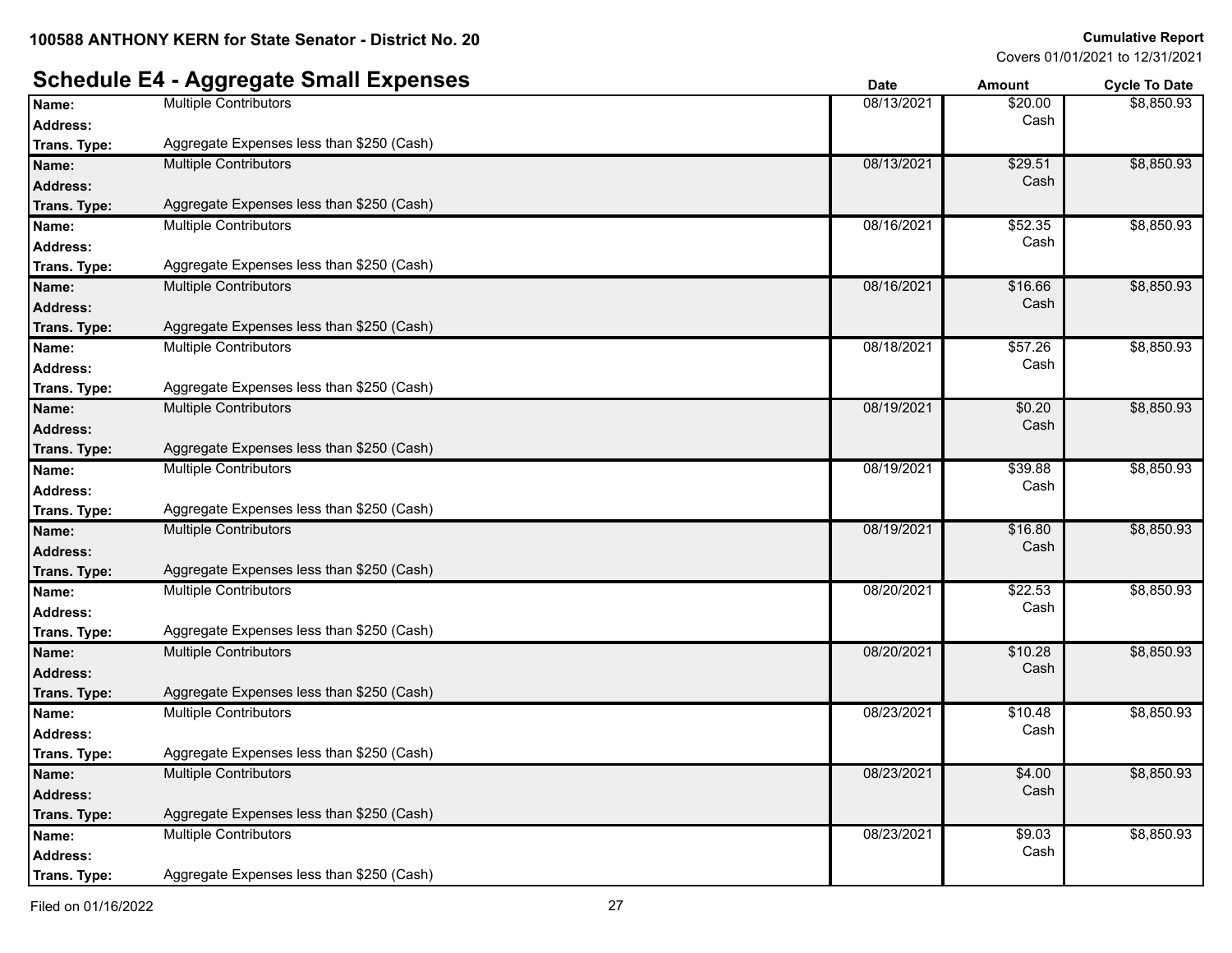### **Schedule E4 - Aggregate Small Expenses**

|                 | $\sim$                                    | Date       | <b>AIIIOUIIL</b> | <b>Oycle To Date</b> |
|-----------------|-------------------------------------------|------------|------------------|----------------------|
| Name:           | <b>Multiple Contributors</b>              | 08/23/2021 | \$83.39          | \$8,850.93           |
| <b>Address:</b> |                                           |            | Cash             |                      |
| Trans. Type:    | Aggregate Expenses less than \$250 (Cash) |            |                  |                      |
| Name:           | <b>Multiple Contributors</b>              | 08/25/2021 | \$18.81          | \$8,850.93           |
| <b>Address:</b> |                                           |            | Cash             |                      |
| Trans. Type:    | Aggregate Expenses less than \$250 (Cash) |            |                  |                      |
| Name:           | <b>Multiple Contributors</b>              | 08/25/2021 | \$8.60           | \$8,850.93           |
| <b>Address:</b> |                                           |            | Cash             |                      |
| Trans. Type:    | Aggregate Expenses less than \$250 (Cash) |            |                  |                      |
| Name:           | <b>Multiple Contributors</b>              | 08/25/2021 | \$175.00         | \$8,850.93           |
| <b>Address:</b> |                                           |            | Cash             |                      |
| Trans. Type:    | Aggregate Expenses less than \$250 (Cash) |            |                  |                      |
| Name:           | <b>Multiple Contributors</b>              | 08/26/2021 | \$42.34          | \$8,850.93           |
| <b>Address:</b> |                                           |            | Cash             |                      |
| Trans. Type:    | Aggregate Expenses less than \$250 (Cash) |            |                  |                      |
| Name:           | <b>Multiple Contributors</b>              | 08/27/2021 | \$1.10           | \$8,850.93           |
| <b>Address:</b> |                                           |            | Cash             |                      |
| Trans. Type:    | Aggregate Expenses less than \$250 (Cash) |            |                  |                      |
| Name:           | <b>Multiple Contributors</b>              | 08/28/2021 | \$2.30           | \$8,850.93           |
| <b>Address:</b> |                                           |            | Cash             |                      |
| Trans. Type:    | Aggregate Expenses less than \$250 (Cash) |            |                  |                      |
| Name:           | <b>Multiple Contributors</b>              | 08/30/2021 | \$32.23          | \$8,850.93           |
| <b>Address:</b> |                                           |            | Cash             |                      |
| Trans. Type:    | Aggregate Expenses less than \$250 (Cash) |            |                  |                      |
| Name:           | <b>Multiple Contributors</b>              | 08/30/2021 | \$238.05         | \$8,850.93           |
| <b>Address:</b> |                                           |            | Cash             |                      |
| Trans. Type:    | Aggregate Expenses less than \$250 (Cash) |            |                  |                      |
| Name:           | Multiple Contributors                     | 08/30/2021 | \$16.39          | \$8,850.93           |
| <b>Address:</b> |                                           |            | Cash             |                      |
| Trans. Type:    | Aggregate Expenses less than \$250 (Cash) |            |                  |                      |
| Name:           | <b>Multiple Contributors</b>              | 08/30/2021 | \$1.06           | \$8,850.93           |
| <b>Address:</b> |                                           |            | Cash             |                      |
| Trans. Type:    | Aggregate Expenses less than \$250 (Cash) |            |                  |                      |
| Name:           | <b>Multiple Contributors</b>              | 08/30/2021 | \$3.00           | \$8,850.93           |
| <b>Address:</b> |                                           |            | Cash             |                      |
| Trans. Type:    | Aggregate Expenses less than \$250 (Cash) |            |                  |                      |
| Name:           | <b>Multiple Contributors</b>              | 08/30/2021 | \$9.90           | \$8,850.93           |
| <b>Address:</b> |                                           |            | Cash             |                      |
| Trans. Type:    | Aggregate Expenses less than \$250 (Cash) |            |                  |                      |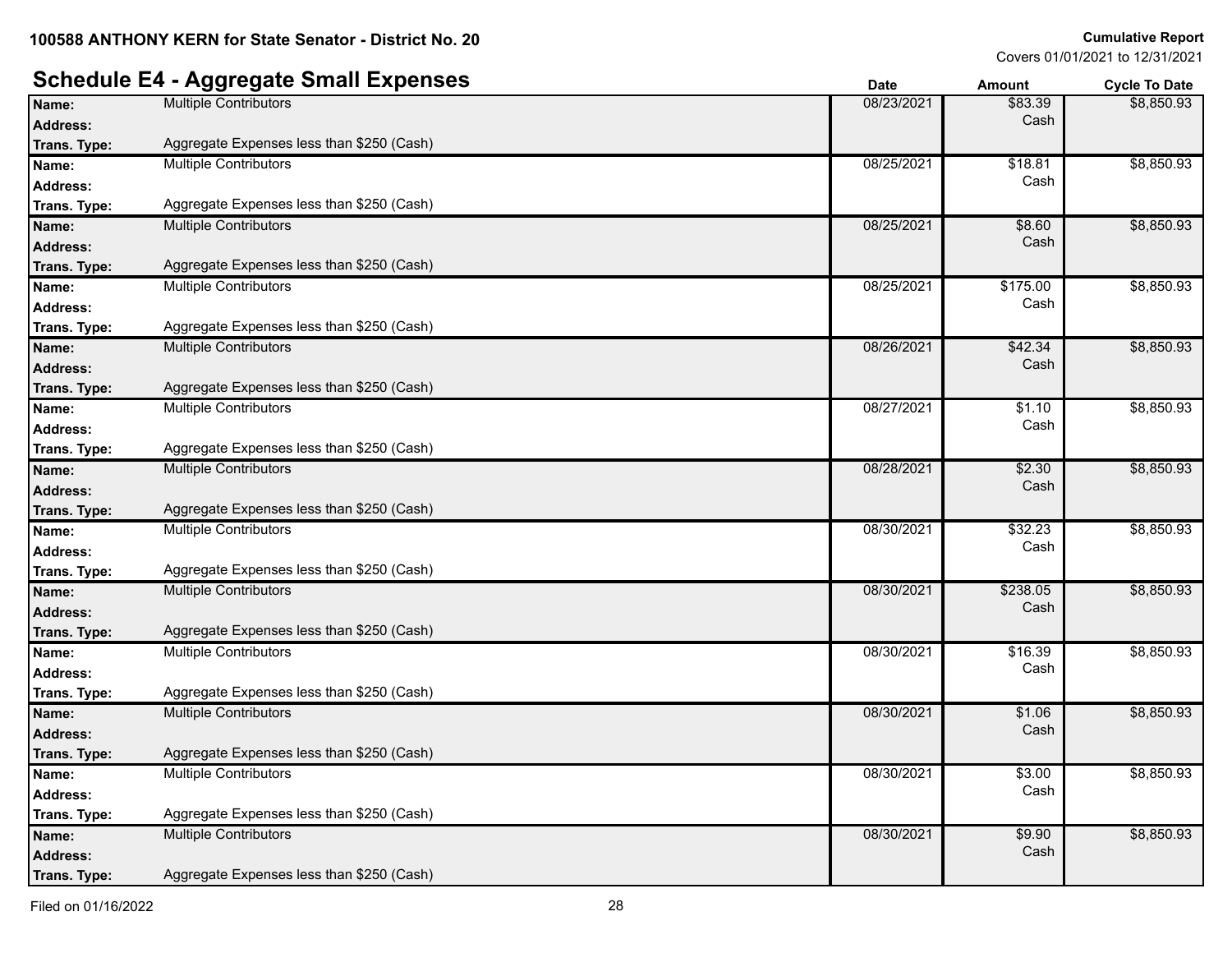#### **Schedule E4 - Aggregate Small Expenses Date Date Date Amount Cycle To Date Name:** Multiple Contributors **18.27 18.27 18.27 18.27 18.27 18.27 18.27 18.27 18.27 18.27 18.27 Address:** Cash \$8,850.93 **Trans. Type :** Aggregate Expenses less than \$250 (Cash) **Name:** Multiple Contributors **69/02/2021 69/02/2021** \$25.00 **Address:** Cash \$8,850.93 **Trans. Type :** Aggregate Expenses less than \$250 (Cash) **Name:** Multiple Contributors 09/07/2021 \$5.07 **Address:** Cash \$8,850.93 **Trans. Type :** Aggregate Expenses less than \$250 (Cash) **Name:** Multiple Contributors **624.95 Multiple Contributors 69/07/2021 <b>624.95 69/07/2021 624.95 Address:** Cash \$8,850.93 **Trans. Type :** Aggregate Expenses less than \$250 (Cash) **Name:** Multiple Contributors 09/07/2021 \$49.24 **Address:** Cash \$8,850.93 **Trans. Type :** Aggregate Expenses less than \$250 (Cash) **Name:** Multiple Contributors **Multiple Contributors Multiple Contributors Multiple Contributors 1990 19907/2021** \$51.35 **Address:** Cash \$8,850.93 **Trans. Type :** Aggregate Expenses less than \$250 (Cash) **Name:** Multiple Contributors **620.13 1986 1998 1998 1998 1998 1998 1998 1998 1999 1998 1999 1999 1999 1999 1999 1999 1999 1999 1999 1999 1999 1999 1999 1999 1999 1999 Address:** Cash \$8,850.93 **Trans. Type :** Aggregate Expenses less than \$250 (Cash) **Name:** Multiple Contributors **1999 1999** Multiple Contributors **1999 1999 1999 1999 1999 1999 1999 1999 1999 1999 1999 1999 1999 1999 1999 1999 1999 1999 1999 1999 1999 1999 1 Address:** Cash \$8,850.93 **Trans. Type :** Aggregate Expenses less than \$250 (Cash) **Name:** Multiple Contributors **1994-1996 1997-1998** Multiple Contributors **1994-1998** Multiple Contributors **1994-1998 Address:** Cash \$8,850.93 **Trans. Type :** Aggregate Expenses less than \$250 (Cash) **Name:** Multiple Contributors **199/16/2021 69/16/2021 \$20.09 Address:** Cash \$8,850.93 **Trans. Type :** Aggregate Expenses less than \$250 (Cash) **Name:** Multiple Contributors \$2.30<br> **Address:** 09/16/2021 \$2.30<br> **Address:** Cash **Address:** Cash \$8,850.93 **Trans. Type :** Aggregate Expenses less than \$250 (Cash) **Name:** Multiple Contributors **199/20/2021** \$152.90 **Address:** Cash \$8,850.93 **Trans. Type :** Aggregate Expenses less than \$250 (Cash) **Name:** Multiple Contributors **199/20/2021** \$11.55 **Address:** Cash \$8,850.93 **Trans. Type :** Aggregate Expenses less than \$250 (Cash)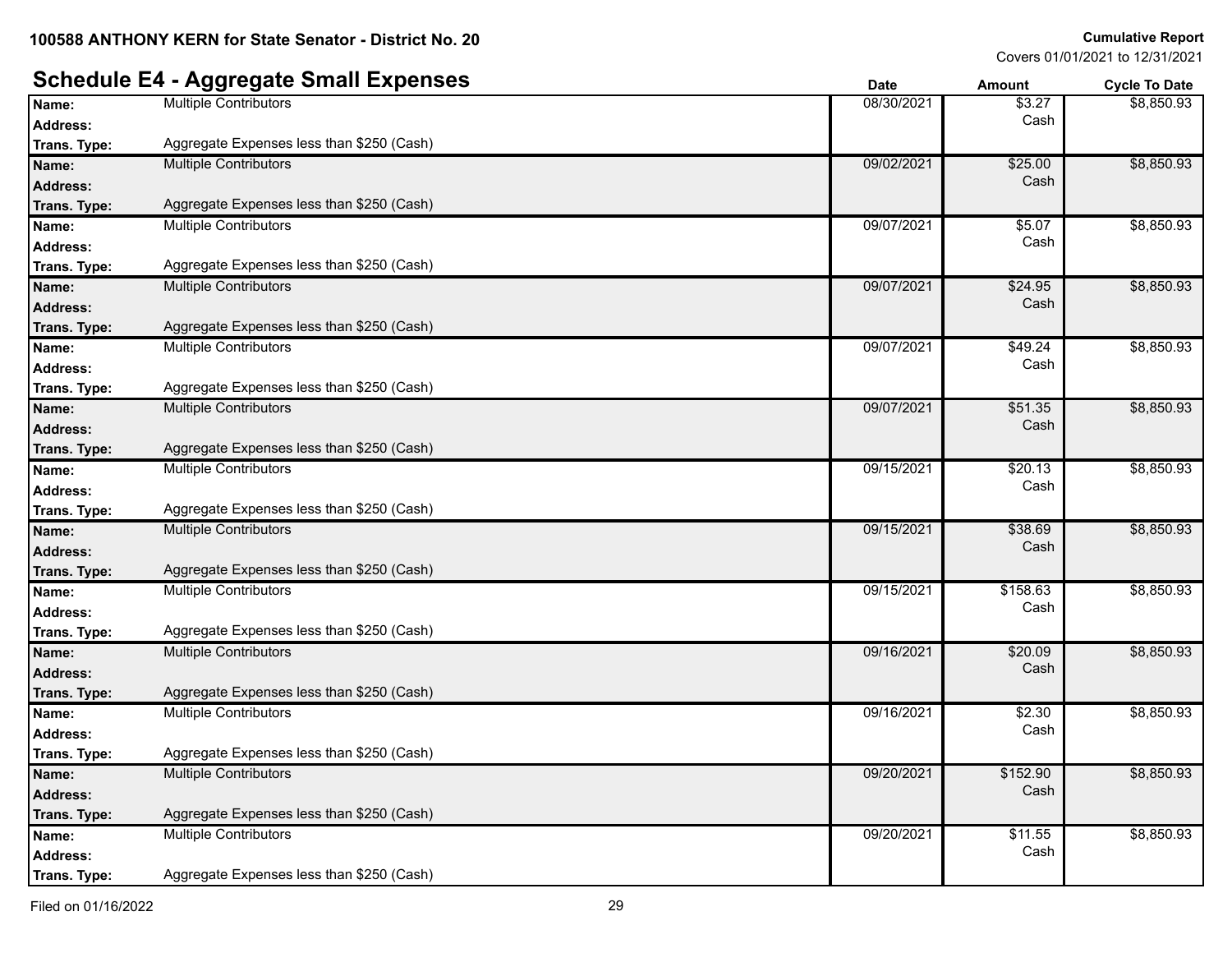### **Schedule E4 - Aggregate Small Expenses Date Date Date Amount Cycle To Date**

|                 | <u>ין – יייני ייט מייט </u>               | puw        | мнучн    | oyuu iy bulu |
|-----------------|-------------------------------------------|------------|----------|--------------|
| Name:           | Multiple Contributors                     | 09/20/2021 | \$21.10  | \$8,850.93   |
| <b>Address:</b> |                                           |            | Cash     |              |
| Trans. Type:    | Aggregate Expenses less than \$250 (Cash) |            |          |              |
| Name:           | <b>Multiple Contributors</b>              | 09/20/2021 | \$225.00 | \$8,850.93   |
| <b>Address:</b> |                                           |            | Cash     |              |
| Trans. Type:    | Aggregate Expenses less than \$250 (Cash) |            |          |              |
| Name:           | <b>Multiple Contributors</b>              | 09/24/2021 | \$8.53   | \$8,850.93   |
| <b>Address:</b> |                                           |            | Cash     |              |
| Trans. Type:    | Aggregate Expenses less than \$250 (Cash) |            |          |              |
| Name:           | <b>Multiple Contributors</b>              | 09/27/2021 | \$37.17  | \$8,850.93   |
| <b>Address:</b> |                                           |            | Cash     |              |
| Trans. Type:    | Aggregate Expenses less than \$250 (Cash) |            |          |              |
| Name:           | <b>Multiple Contributors</b>              | 09/28/2021 | \$49.71  | \$8,850.93   |
| <b>Address:</b> |                                           |            | Cash     |              |
| Trans. Type:    | Aggregate Expenses less than \$250 (Cash) |            |          |              |
| Name:           | Multiple Contributors                     | 10/01/2021 | \$40.30  | \$8,850.93   |
| <b>Address:</b> |                                           |            | Cash     |              |
| Trans. Type:    | Aggregate Expenses less than \$250 (Cash) |            |          |              |
| Memo:           | Anedot                                    |            |          |              |
| Name:           | <b>Multiple Contributors</b>              | 10/04/2021 | \$90.59  | \$8,850.93   |
| <b>Address:</b> |                                           |            | Cash     |              |
| Trans. Type:    | Aggregate Expenses less than \$250 (Cash) |            |          |              |
| Name:           | Multiple Contributors                     | 10/05/2021 | \$40.74  | \$8,850.93   |
| <b>Address:</b> |                                           |            | Cash     |              |
| Trans. Type:    | Aggregate Expenses less than \$250 (Cash) |            |          |              |
| Name:           | <b>Multiple Contributors</b>              | 10/06/2021 | \$51.35  | \$8,850.93   |
| <b>Address:</b> |                                           |            | Cash     |              |
| Trans. Type:    | Aggregate Expenses less than \$250 (Cash) |            |          |              |
| Name:           | Multiple Contributors                     | 10/12/2021 | \$4.30   | \$8,850.93   |
| Address:        |                                           |            | Cash     |              |
| Trans. Type:    | Aggregate Expenses less than \$250 (Cash) |            |          |              |
| Name:           | <b>Multiple Contributors</b>              | 10/12/2021 | \$4.30   | \$8,850.93   |
| <b>Address:</b> |                                           |            | Cash     |              |
| Trans. Type:    | Aggregate Expenses less than \$250 (Cash) |            |          |              |
| Name:           | <b>Multiple Contributors</b>              | 10/12/2021 | \$1.30   | \$8,850.93   |
| <b>Address:</b> |                                           |            | Cash     |              |
| Trans. Type:    | Aggregate Expenses less than \$250 (Cash) |            |          |              |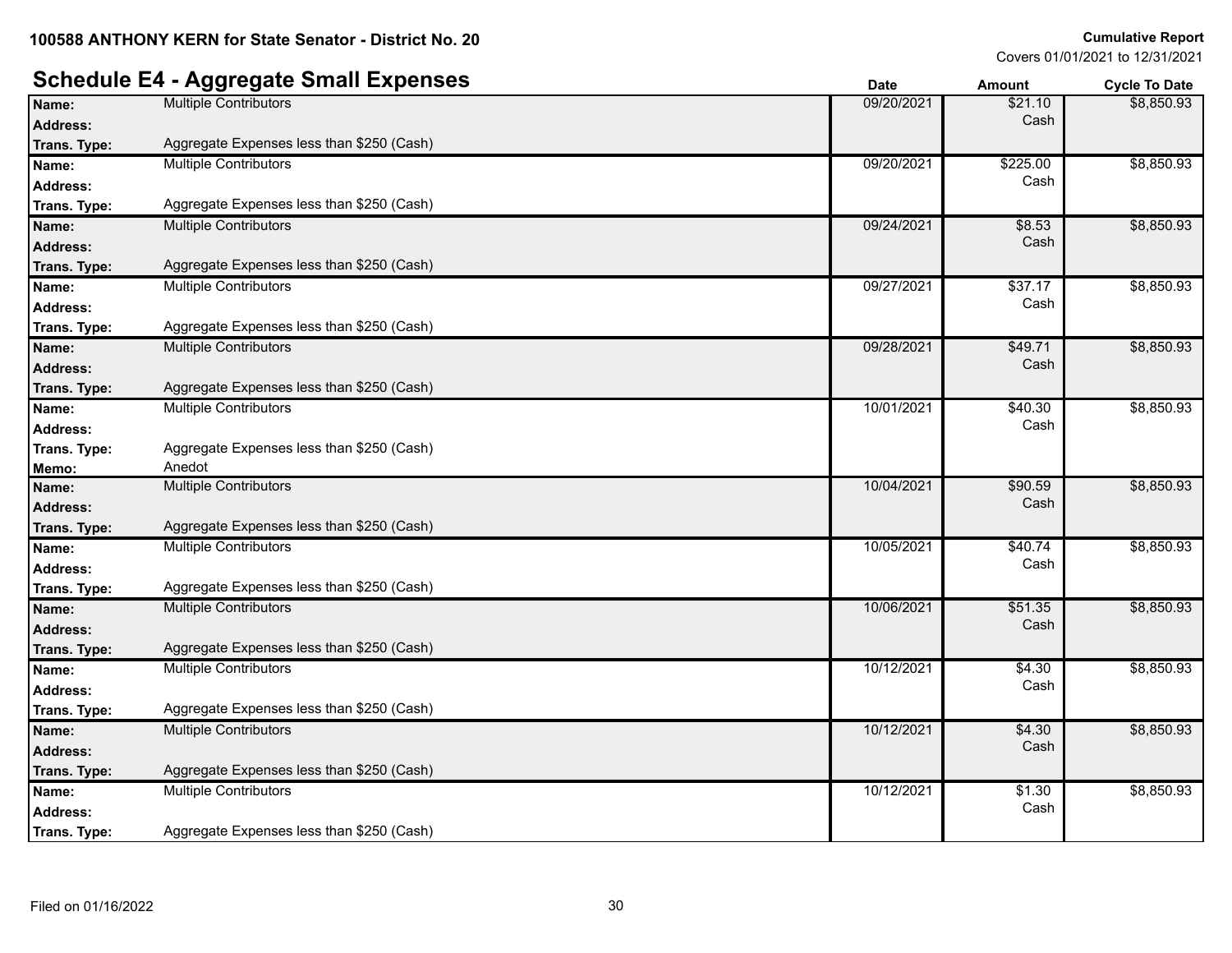### **Schedule E4 - Aggregate Small Expenses Date Date Date Amount Cycle To Date**

|                 | .99.99                                    | υαισ       | anoun          | cycle to pate |
|-----------------|-------------------------------------------|------------|----------------|---------------|
| Name:           | <b>Multiple Contributors</b>              | 10/12/2021 | \$4.30         | \$8,850.93    |
| <b>Address:</b> |                                           |            | Cash           |               |
| Trans. Type:    | Aggregate Expenses less than \$250 (Cash) |            |                |               |
| Name:           | <b>Multiple Contributors</b>              | 10/12/2021 | \$2.30         | \$8,850.93    |
| <b>Address:</b> |                                           |            | Cash           |               |
| Trans. Type:    | Aggregate Expenses less than \$250 (Cash) |            |                |               |
| Name:           | <b>Multiple Contributors</b>              | 10/12/2021 | \$4.30         | \$8,850.93    |
| <b>Address:</b> |                                           |            | Cash           |               |
| Trans. Type:    | Aggregate Expenses less than \$250 (Cash) |            |                |               |
| Name:           | <b>Multiple Contributors</b>              | 10/12/2021 | \$4.30         | \$8,850.93    |
| <b>Address:</b> |                                           |            | Cash           |               |
| Trans. Type:    | Aggregate Expenses less than \$250 (Cash) |            |                |               |
| Name:           | <b>Multiple Contributors</b>              | 10/12/2021 | \$2.30         | \$8,850.93    |
| <b>Address:</b> |                                           |            | Cash           |               |
| Trans. Type:    | Aggregate Expenses less than \$250 (Cash) |            |                |               |
| Name:           | <b>Multiple Contributors</b>              | 10/14/2021 | \$46.33        | \$8,850.93    |
| <b>Address:</b> |                                           |            | Cash           |               |
| Trans. Type:    | Aggregate Expenses less than \$250 (Cash) |            |                |               |
| Name:           | <b>Multiple Contributors</b>              | 10/19/2021 | \$4.30         | \$8,850.93    |
| <b>Address:</b> |                                           |            | Cash           |               |
| Trans. Type:    | Aggregate Expenses less than \$250 (Cash) |            |                |               |
| Name:           | <b>Multiple Contributors</b>              | 10/19/2021 | \$4.30         | \$8,850.93    |
| <b>Address:</b> |                                           |            | Cash           |               |
| Trans. Type:    | Aggregate Expenses less than \$250 (Cash) |            |                |               |
| Name:           | <b>Multiple Contributors</b>              | 10/19/2021 | $\sqrt{$4.30}$ | \$8,850.93    |
| <b>Address:</b> |                                           |            | Cash           |               |
| Trans. Type:    | Aggregate Expenses less than \$250 (Cash) |            |                |               |
| Name:           | Multiple Contributors                     | 10/21/2021 | \$10.30        | \$8,850.93    |
| <b>Address:</b> |                                           |            | Cash           |               |
| Trans. Type:    | Aggregate Expenses less than \$250 (Cash) |            |                |               |
| Name:           | <b>Multiple Contributors</b>              | 10/22/2021 | \$43.19        | \$8,850.93    |
| <b>Address:</b> |                                           |            | Cash           |               |
| Trans. Type:    | Aggregate Expenses less than \$250 (Cash) |            |                |               |
| Name:           | <b>Multiple Contributors</b>              | 10/25/2021 | \$1.61         | \$8,850.93    |
| <b>Address:</b> |                                           |            | Cash           |               |
| Trans. Type:    | Aggregate Expenses less than \$250 (Cash) |            |                |               |
| Name:           | <b>Multiple Contributors</b>              | 10/25/2021 | \$22.05        | \$8,850.93    |
| <b>Address:</b> |                                           |            | Cash           |               |
| Trans. Type:    | Aggregate Expenses less than \$250 (Cash) |            |                |               |
|                 |                                           |            |                |               |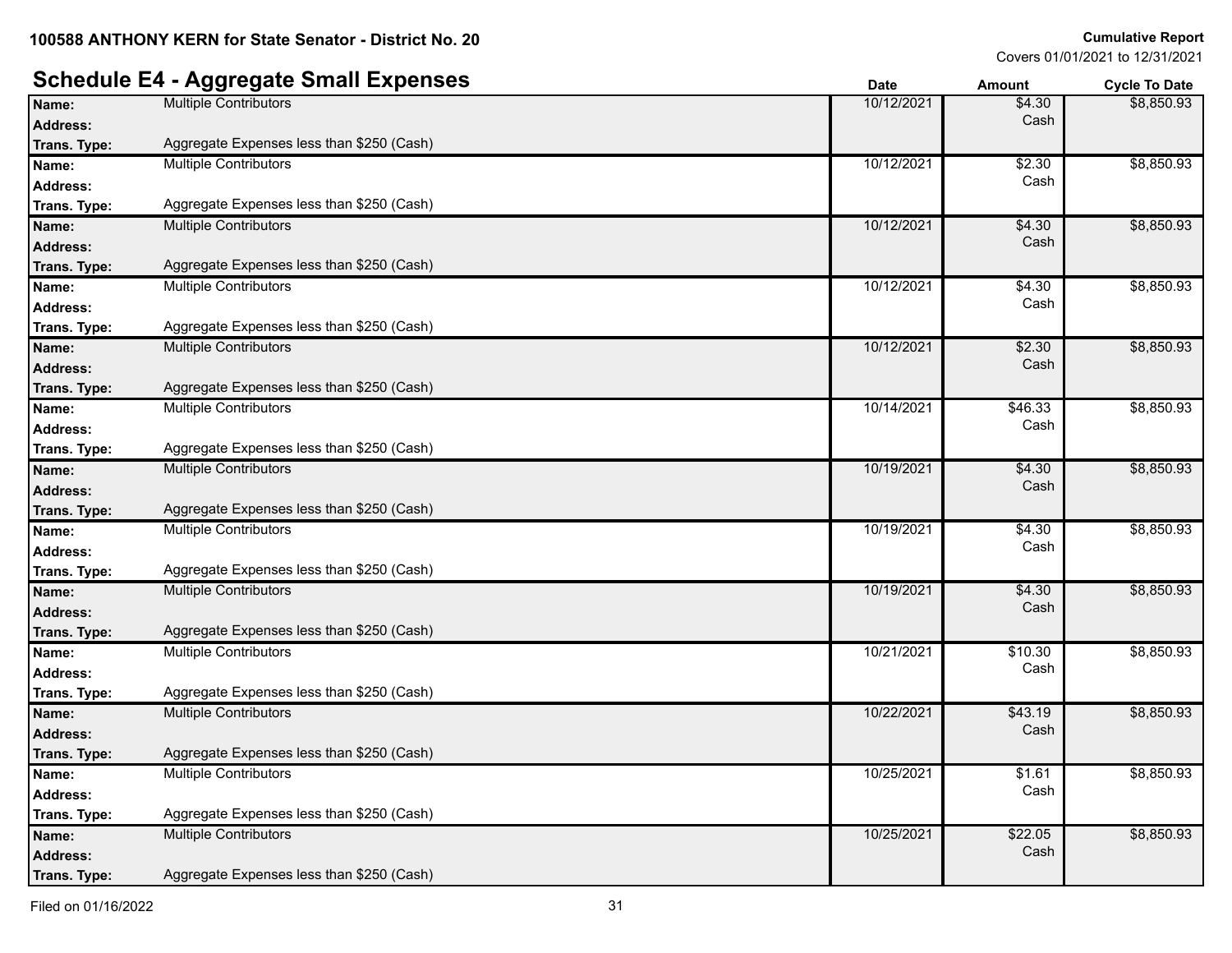**:** Aggregate Expenses less than \$250 (Cash)

\$8,850.93

\$8,850.93

\$8,850.93

\$8,850.93

\$8,850.93

\$8,850.93

\$8,850.93

\$8,850.93

\$8,850.93

\$8,850.93

\$8,850.93

\$8,850.93

\$8,850.93

Covers 01/01/2021 to 12/31/2021

#### **Schedule E4 - Aggregate Small Expenses Date Date Date Amount Cycle To Date Name:** Multiple Contributors **10/25/2021** \$3.55 **Address:** Cash **Trans. Type :** Aggregate Expenses less than \$250 (Cash) **Name:** Multiple Contributors **10/26/2021 5209.05 10/26/2021 \$209.05 Address:** Cash **Trans. Type :** Aggregate Expenses less than \$250 (Cash) **Name:** Multiple Contributors **10/26/2021** \$23.53 **Address:** Cash **Trans. Type :** Aggregate Expenses less than \$250 (Cash) **Name:** Multiple Contributors **10/27/2021** \$7.60 **Address:** Cash **Trans. Type :** Aggregate Expenses less than \$250 (Cash) **Name:** Multiple Contributors **10/28/2021** \$34.88 **Address:** Cash **Trans. Type :** Aggregate Expenses less than \$250 (Cash) **Name:** Multiple Contributors **10/29/2021** \$0.90 **Address:** Cash **Trans. Type :** Aggregate Expenses less than \$250 (Cash) **Name:** Multiple Contributors **11/01/2021 521.60 Address:** Cash **Trans. Type :** Aggregate Expenses less than \$250 (Cash) **Name:** Multiple Contributors **11/01/2021** \$145.24 **Address:** Cash **Trans. Type :** Aggregate Expenses less than \$250 (Cash) **Name:** Multiple Contributors **11/01/2021 550.26 11/01/2021 550.26 Address:** Cash **Trans. Type :** Aggregate Expenses less than \$250 (Cash) **Name:** Multiple Contributors **11/02/2021 \$49.13 Address:** Cash **Trans. Type :** Aggregate Expenses less than \$250 (Cash) **Name:** Multiple Contributors 11/02/2021 \$13.92<br> **Address:** 11/02/2021 \$13.92<br> **Address:** Cash **Address:** Cash **Trans. Type :** Aggregate Expenses less than \$250 (Cash) **Name:** Multiple Contributors **11/03/2021 559.13 Address:** Cash **Trans. Type :** Aggregate Expenses less than \$250 (Cash) **Name:** Multiple Contributors **11/04/2021 54.30 Address:** Cash

**Trans. Type**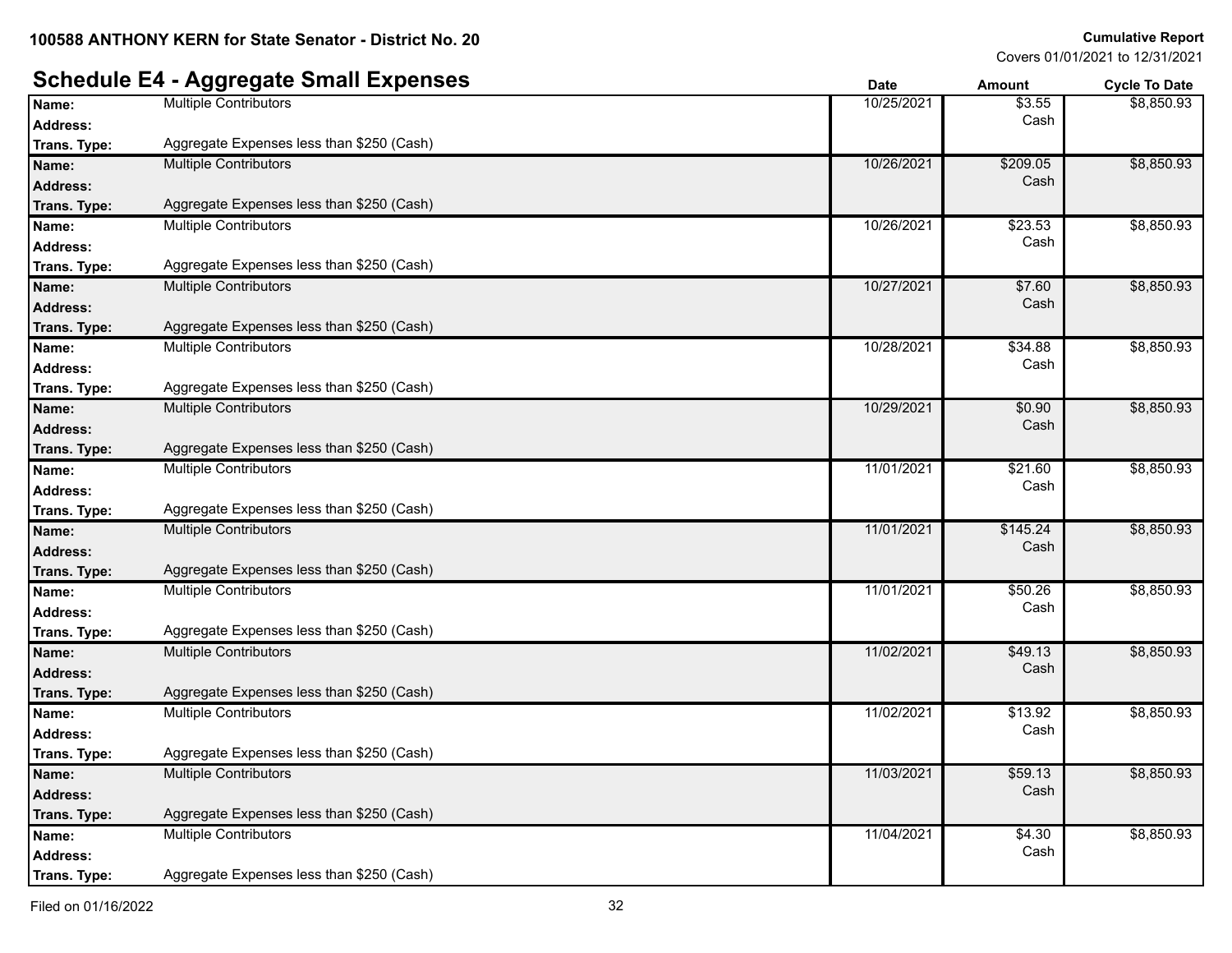### **Schedule E4 - Aggregate Small Expenses**

|                 | ישי ישפי<br>$\sim$ $\sim$ $\equiv$ .      | υαισ       | AIIIVUIIL | <b>OVUE TO DATE</b> |
|-----------------|-------------------------------------------|------------|-----------|---------------------|
| Name:           | <b>Multiple Contributors</b>              | 11/04/2021 | \$2.30    | \$8,850.93          |
| <b>Address:</b> |                                           |            | Cash      |                     |
| Trans. Type:    | Aggregate Expenses less than \$250 (Cash) |            |           |                     |
| Name:           | <b>Multiple Contributors</b>              | 11/05/2021 | \$90.59   | \$8,850.93          |
| <b>Address:</b> |                                           |            | Cash      |                     |
| Trans. Type:    | Aggregate Expenses less than \$250 (Cash) |            |           |                     |
| Name:           | <b>Multiple Contributors</b>              | 11/08/2021 | \$51.35   | \$8,850.93          |
| <b>Address:</b> |                                           |            | Cash      |                     |
| Trans. Type:    | Aggregate Expenses less than \$250 (Cash) |            |           |                     |
| Name:           | <b>Multiple Contributors</b>              | 11/08/2021 | \$11.36   | \$8,850.93          |
| Address:        |                                           |            | Cash      |                     |
| Trans. Type:    | Aggregate Expenses less than \$250 (Cash) |            |           |                     |
| Name:           | <b>Multiple Contributors</b>              | 11/08/2021 | \$57.66   | \$8,850.93          |
| <b>Address:</b> |                                           |            | Cash      |                     |
| Trans. Type:    | Aggregate Expenses less than \$250 (Cash) |            |           |                     |
| Name:           | <b>Multiple Contributors</b>              | 11/10/2021 | \$15.75   | \$8,850.93          |
| <b>Address:</b> |                                           |            | Cash      |                     |
| Trans. Type:    | Aggregate Expenses less than \$250 (Cash) |            |           |                     |
| Name:           | <b>Multiple Contributors</b>              | 11/12/2021 | \$5.00    | \$8,850.93          |
| <b>Address:</b> |                                           |            | Cash      |                     |
| Trans. Type:    | Aggregate Expenses less than \$250 (Cash) |            |           |                     |
| Name:           | <b>Multiple Contributors</b>              | 11/15/2021 | \$4.30    | \$8,850.93          |
| <b>Address:</b> |                                           |            | Cash      |                     |
| Trans. Type:    | Aggregate Expenses less than \$250 (Cash) |            |           |                     |
| Name:           | <b>Multiple Contributors</b>              | 11/15/2021 | \$7.29    | \$8,850.93          |
| <b>Address:</b> |                                           |            | Cash      |                     |
| Trans. Type:    | Aggregate Expenses less than \$250 (Cash) |            |           |                     |
| Name:           | <b>Multiple Contributors</b>              | 11/15/2021 | \$6.07    | \$8,850.93          |
| <b>Address:</b> |                                           |            | Cash      |                     |
| Trans. Type:    | Aggregate Expenses less than \$250 (Cash) |            |           |                     |
| Name:           | <b>Multiple Contributors</b>              | 11/15/2021 | \$46.57   | \$8,850.93          |
| <b>Address:</b> |                                           |            | Cash      |                     |
| Trans. Type:    | Aggregate Expenses less than \$250 (Cash) |            |           |                     |
| Name:           | <b>Multiple Contributors</b>              | 11/15/2021 | \$58.00   | \$8,850.93          |
| <b>Address:</b> |                                           |            | Cash      |                     |
| Trans. Type:    | Aggregate Expenses less than \$250 (Cash) |            |           |                     |
| Name:           | <b>Multiple Contributors</b>              | 11/18/2021 | \$4.30    | \$8,850.93          |
| <b>Address:</b> |                                           |            | Cash      |                     |
| Trans. Type:    | Aggregate Expenses less than \$250 (Cash) |            |           |                     |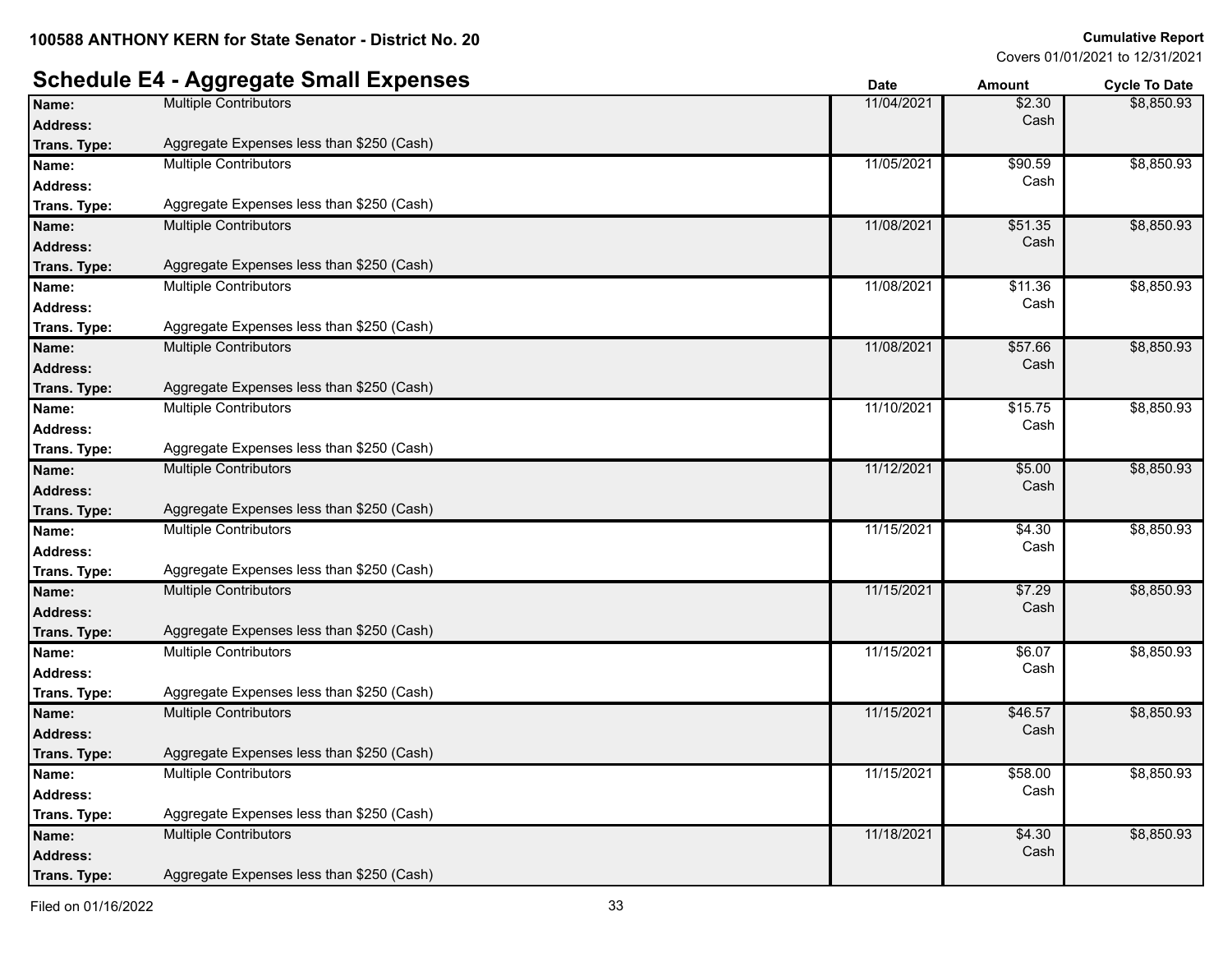## **Schedule E4 - Aggregate Small Expenses Date Date Date Amount Cycle To Date Trans. Type :** Aggregate Expenses less than \$250 (Cash) **Trans. Type :** Aggregate Expenses less than \$250 (Cash) **Trans. Type :** Aggregate Expenses less than \$250 (Cash) **Trans. Type :** Aggregate Expenses less than \$250 (Cash) **Trans. Type :** Aggregate Expenses less than \$250 (Cash)

|                 | JJ J                                      | ่          | <i>r</i> unvunt | oyono to pulo |
|-----------------|-------------------------------------------|------------|-----------------|---------------|
| Name:           | <b>Multiple Contributors</b>              | 11/18/2021 | \$2.30          | \$8,850.93    |
| Address:        |                                           |            | Cash            |               |
| Trans. Type:    | Aggregate Expenses less than \$250 (Cash) |            |                 |               |
| Name:           | <b>Multiple Contributors</b>              | 11/19/2021 | \$21.60         | \$8,850.93    |
| <b>Address:</b> |                                           |            | Cash            |               |
| Trans. Type:    | Aggregate Expenses less than \$250 (Cash) |            |                 |               |
| Name:           | Multiple Contributors                     | 11/22/2021 | \$52.50         | \$8,850.93    |
| <b>Address:</b> |                                           |            | Cash            |               |
| Trans. Type:    | Aggregate Expenses less than \$250 (Cash) |            |                 |               |
| Name:           | <b>Multiple Contributors</b>              | 11/22/2021 | \$20.00         | \$8,850.93    |
| <b>Address:</b> |                                           |            | Cash            |               |
| Trans. Type:    | Aggregate Expenses less than \$250 (Cash) |            |                 |               |
| Name:           | <b>Multiple Contributors</b>              | 11/23/2021 | \$51.69         | \$8,850.93    |
| <b>Address:</b> |                                           |            | Cash            |               |
| Trans. Type:    | Aggregate Expenses less than \$250 (Cash) |            |                 |               |
| Name:           | <b>Multiple Contributors</b>              | 11/23/2021 | \$62.21         | \$8,850.93    |
| <b>Address:</b> |                                           |            | Cash            |               |
| Trans. Type:    | Aggregate Expenses less than \$250 (Cash) |            |                 |               |
| Name:           | Multiple Contributors                     | 11/23/2021 | \$11.25         | \$8,850.93    |
| Address:        |                                           |            | Cash            |               |
| Trans. Type:    | Aggregate Expenses less than \$250 (Cash) |            |                 |               |
| Name:           | <b>Multiple Contributors</b>              | 11/24/2021 | \$13.53         | \$8,850.93    |
| <b>Address:</b> |                                           |            | Cash            |               |
| Trans. Type:    | Aggregate Expenses less than \$250 (Cash) |            |                 |               |
| Name:           | <b>Multiple Contributors</b>              | 11/26/2021 | \$24.24         | \$8,850.93    |
| <b>Address:</b> |                                           |            | Cash            |               |
| Trans. Type:    | Aggregate Expenses less than \$250 (Cash) |            |                 |               |
| Name:           | <b>Multiple Contributors</b>              | 11/29/2021 | \$17.61         | \$8,850.93    |
| <b>Address:</b> |                                           |            | Cash            |               |
| Trans. Type:    | Aggregate Expenses less than \$250 (Cash) |            |                 |               |
| Name:           | <b>Multiple Contributors</b>              | 11/29/2021 | \$1.09          | \$8,850.93    |
| Address:        |                                           |            | Cash            |               |
| Trans. Type:    | Aggregate Expenses less than \$250 (Cash) |            |                 |               |
| Name:           | <b>Multiple Contributors</b>              | 11/29/2021 | \$10.00         | \$8,850.93    |
| <b>Address:</b> |                                           |            | Cash            |               |
| Trans. Type:    | Aggregate Expenses less than \$250 (Cash) |            |                 |               |
| Name:           | <b>Multiple Contributors</b>              | 12/01/2021 | \$3.67          | \$8,850.93    |
| Address:        |                                           |            | Cash            |               |
| Trans. Type:    | Aggregate Expenses less than \$250 (Cash) |            |                 |               |
|                 |                                           |            |                 |               |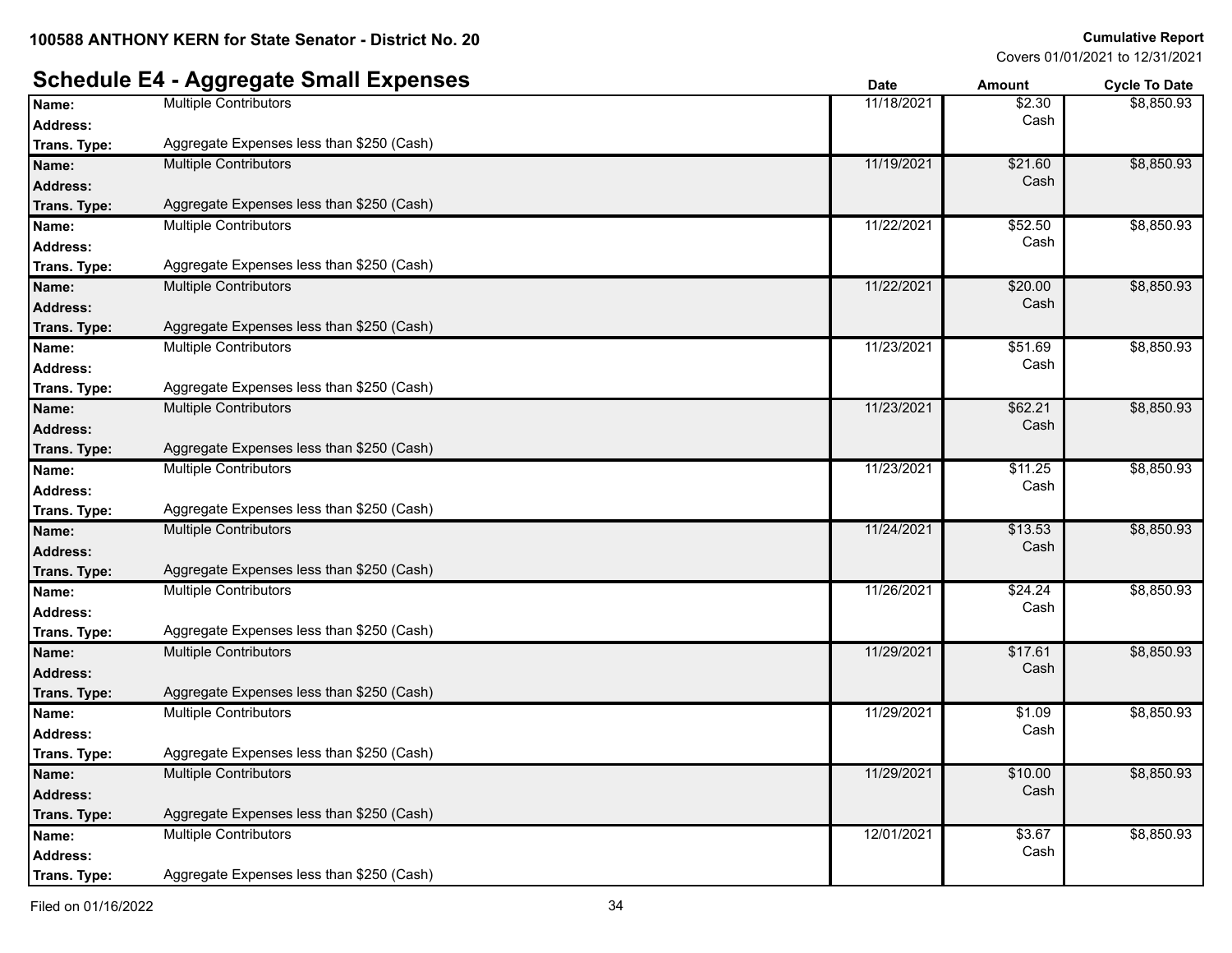|                 | <b>Schedule E4 - Aggregate Small Expenses</b> | <b>Date</b> | <b>Amount</b>   | <b>Cycle To Date</b> |
|-----------------|-----------------------------------------------|-------------|-----------------|----------------------|
| Name:           | <b>Multiple Contributors</b>                  | 12/02/2021  | \$0.50          | \$8,850.93           |
| <b>Address:</b> |                                               |             | Cash            |                      |
| Trans. Type:    | Aggregate Expenses less than \$250 (Cash)     |             |                 |                      |
| Name:           | <b>Multiple Contributors</b>                  | 12/02/2021  | \$0.70          | \$8,850.93           |
| <b>Address:</b> |                                               |             | Cash            |                      |
| Trans. Type:    | Aggregate Expenses less than \$250 (Cash)     |             |                 |                      |
| Name:           | <b>Multiple Contributors</b>                  | 12/02/2021  | \$34.04         | \$8,850.93           |
| <b>Address:</b> |                                               |             | Cash            |                      |
| Trans. Type:    | Aggregate Expenses less than \$250 (Cash)     |             |                 |                      |
| Name:           | <b>Multiple Contributors</b>                  | 12/03/2021  | \$120.03        | \$8,850.93           |
| <b>Address:</b> |                                               |             | Cash            |                      |
| Trans. Type:    | Aggregate Expenses less than \$250 (Cash)     |             |                 |                      |
| Name:           | <b>Multiple Contributors</b>                  | 12/03/2021  | \$1.30          | \$8,850.93           |
| <b>Address:</b> |                                               |             | Cash            |                      |
| Trans. Type:    | Aggregate Expenses less than \$250 (Cash)     |             |                 |                      |
| Name:           | <b>Multiple Contributors</b>                  | 12/06/2021  | \$40.89         | \$8,850.93           |
| <b>Address:</b> |                                               |             | Cash            |                      |
| Trans. Type:    | Aggregate Expenses less than \$250 (Cash)     |             |                 |                      |
| Name:           | <b>Multiple Contributors</b>                  | 12/06/2021  | \$4.00          | \$8,850.93           |
| <b>Address:</b> |                                               |             | Cash            |                      |
| Trans. Type:    | Aggregate Expenses less than \$250 (Cash)     |             |                 |                      |
| Name:           | <b>Multiple Contributors</b>                  | 12/06/2021  | \$38.77         | \$8,850.93           |
| <b>Address:</b> |                                               |             | Cash            |                      |
| Trans. Type:    | Aggregate Expenses less than \$250 (Cash)     |             |                 |                      |
| Name:           | <b>Multiple Contributors</b>                  | 12/06/2021  | \$90.59         | \$8,850.93           |
| <b>Address:</b> |                                               |             | Cash            |                      |
| Trans. Type:    | Aggregate Expenses less than \$250 (Cash)     |             |                 |                      |
| Name:           | <b>Multiple Contributors</b>                  | 12/07/2021  | $\sqrt{$87.23}$ | \$8,850.93           |
| <b>Address:</b> |                                               |             | Cash            |                      |
| Trans. Type:    | Aggregate Expenses less than \$250 (Cash)     |             |                 |                      |
| Name:           | <b>Multiple Contributors</b>                  | 12/07/2021  | \$51.35         | \$8,850.93           |
| <b>Address:</b> |                                               |             | Cash            |                      |
| Trans. Type:    | Aggregate Expenses less than \$250 (Cash)     |             |                 |                      |
| Name:           | <b>Multiple Contributors</b>                  | 12/07/2021  | \$141.04        | \$8,850.93           |
| <b>Address:</b> |                                               |             | Cash            |                      |
| Trans. Type:    | Aggregate Expenses less than \$250 (Cash)     |             |                 |                      |
| Name:           | <b>Multiple Contributors</b>                  | 12/07/2021  | \$33.95         | \$8,850.93           |
| <b>Address:</b> |                                               |             | Cash            |                      |
| Trans. Type:    | Aggregate Expenses less than \$250 (Cash)     |             |                 |                      |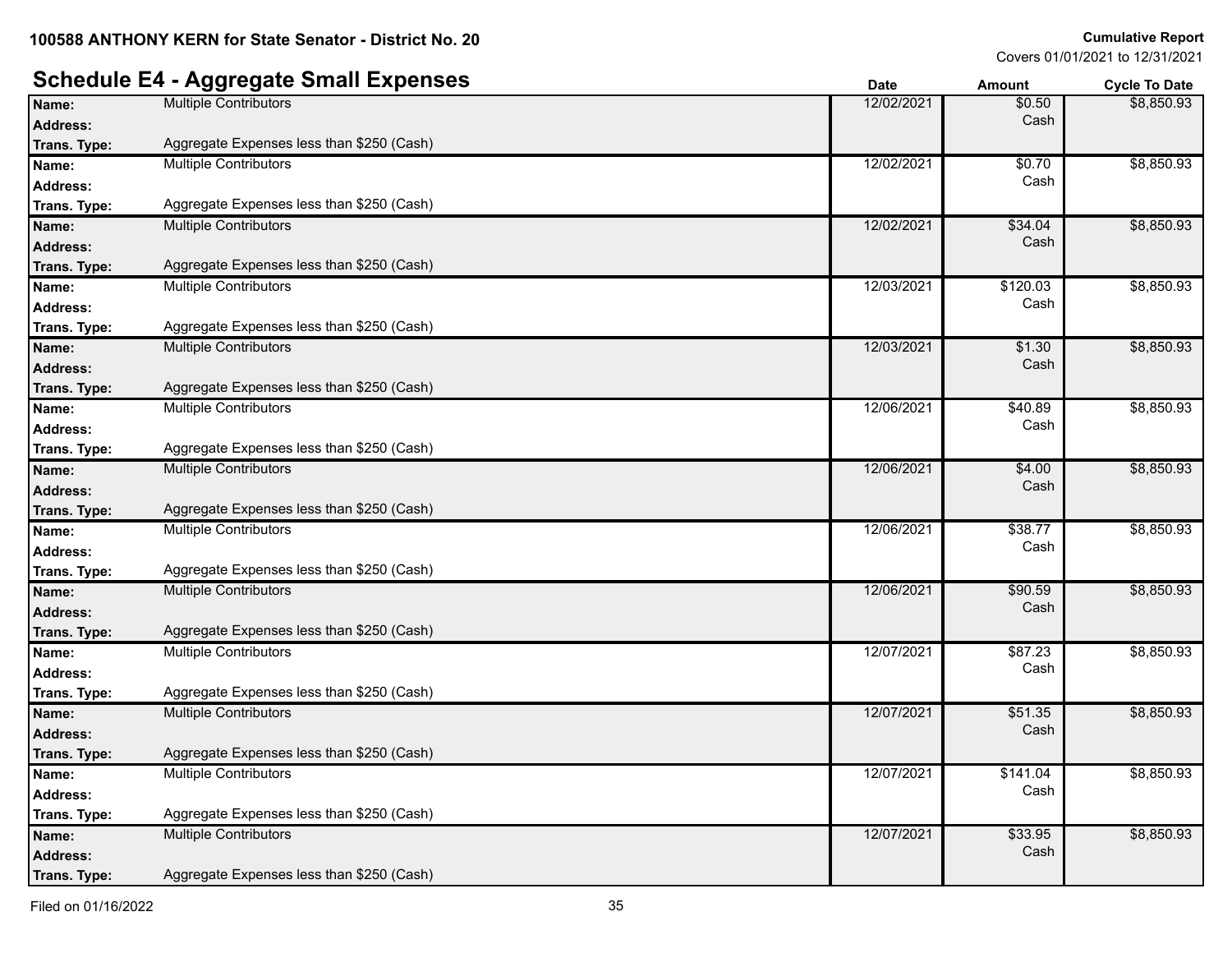**:** Aggregate Expenses less than \$250 (Cash)

\$8,850.93

\$8,850.93

\$8,850.93

\$8,850.93

\$8,850.93

\$8,850.93

\$8,850.93

\$8,850.93

\$8,850.93

\$8,850.93

\$8,850.93

\$8,850.93

\$8,850.93

Covers 01/01/2021 to 12/31/2021

#### **Schedule E4 - Aggregate Small Expenses Date Date Date Amount Cycle To Date Name:** Multiple Contributors **12/08/2021** \$2.30 **Address:** Cash **Trans. Type :** Aggregate Expenses less than \$250 (Cash) **Name:** Multiple Contributors **12/10/2021 583.80 Address:** Cash **Trans. Type :** Aggregate Expenses less than \$250 (Cash) **Name:** Multiple Contributors **12/10/2021** \$16.60 **Address:** Cash **Trans. Type :** Aggregate Expenses less than \$250 (Cash) **Name:** Multiple Contributors **12/13/2021 622.50 Address:** Cash **Trans. Type :** Aggregate Expenses less than \$250 (Cash) **Name:** Multiple Contributors **12/13/2021 5250.00 12/13/2021 5250.00 Address:** Cash **Trans. Type :** Aggregate Expenses less than \$250 (Cash) **Name:** Multiple Contributors **12/13/2021 53.03 Address:** Cash **Trans. Type :** Aggregate Expenses less than \$250 (Cash) **Name:** Multiple Contributors **12/13/2021 55.00 Address:** Cash **Trans. Type :** Aggregate Expenses less than \$250 (Cash) **Name:** Multiple Contributors **12/14/2021 \$30.35 Address:** Cash **Trans. Type :** Aggregate Expenses less than \$250 (Cash) **Name:** Multiple Contributors **12/14/2021 625.44 Address:** Cash **Trans. Type :** Aggregate Expenses less than \$250 (Cash) **Name:** Multiple Contributors **12/15/2021** \$15.99 **Address:** Cash **Trans. Type :** Aggregate Expenses less than \$250 (Cash) **Name:** Multiple Contributors **12/15/2021** \$12.86<br> **Address:** 12/15/2021 \$12.86 **Address:** Cash **Trans. Type :** Aggregate Expenses less than \$250 (Cash) **Name:** Multiple Contributors **12/17/2021** \$9.00 **Address:** Cash **Trans. Type :** Aggregate Expenses less than \$250 (Cash) **Name:** Multiple Contributors **12/20/2021** \$64.00 **Address:** Cash

**Trans. Type**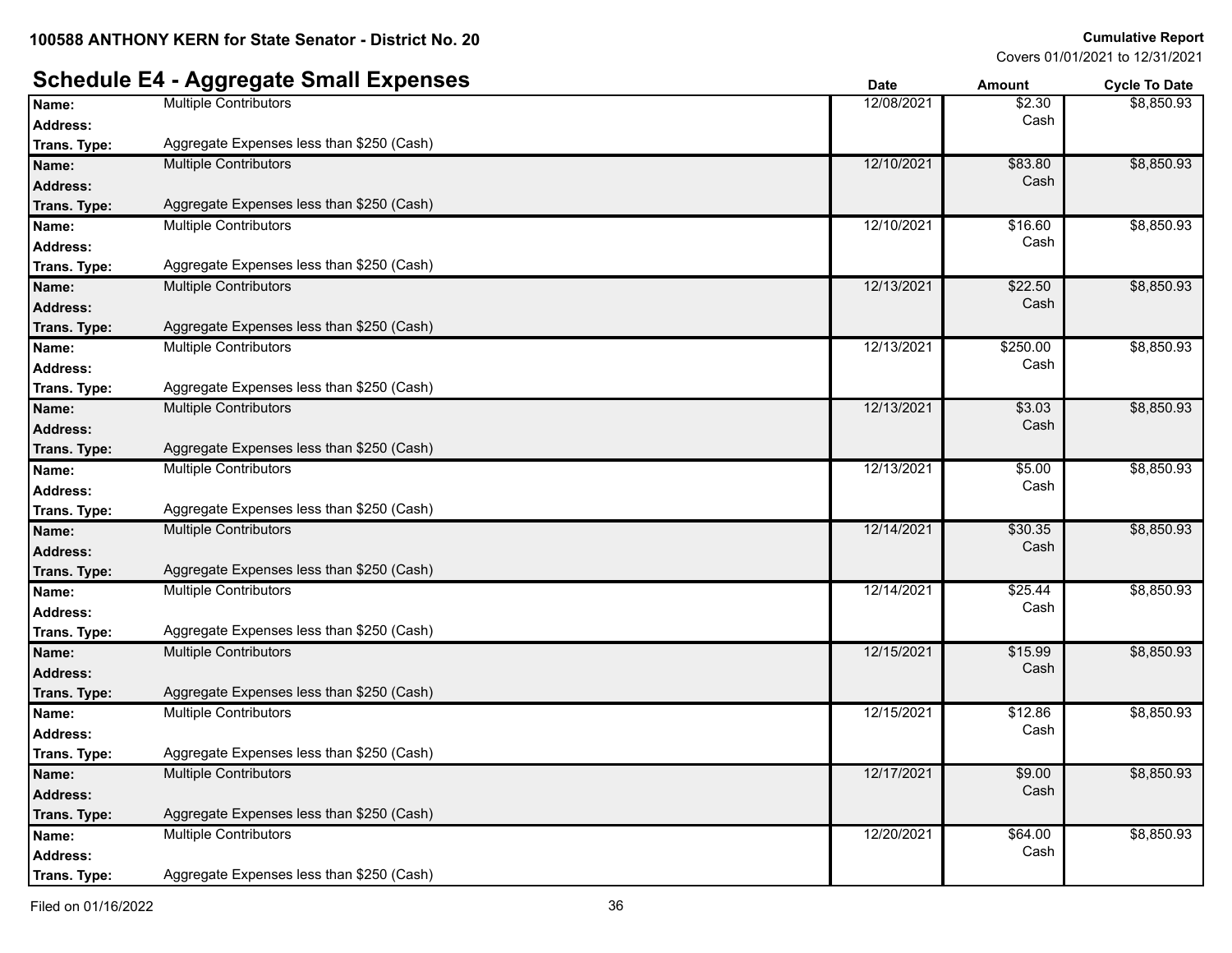# **Schedule E4 - Aggregate Small Expenses Date Date Date Amount Cycle To Date**

|                 | י ישטיים יוואיינט פאיינט י                      | υαισ       | Allivulit  | <b>OYGIG TO DATE</b> |
|-----------------|-------------------------------------------------|------------|------------|----------------------|
| Name:           | <b>Multiple Contributors</b>                    | 12/20/2021 | \$48.54    | \$8,850.93           |
| Address:        |                                                 |            | Cash       |                      |
| Trans. Type:    | Aggregate Expenses less than \$250 (Cash)       |            |            |                      |
| Name:           | <b>Multiple Contributors</b>                    | 12/20/2021 | \$39.96    | \$8,850.93           |
| Address:        |                                                 |            | Cash       |                      |
| Trans. Type:    | Aggregate Expenses less than \$250 (Cash)       |            |            |                      |
| Name:           | <b>Multiple Contributors</b>                    | 12/21/2021 | \$52.80    | \$8,850.93           |
| <b>Address:</b> |                                                 |            | Cash       |                      |
| Trans. Type:    | Aggregate Expenses less than \$250 (Cash)       |            |            |                      |
| Name:           | <b>Multiple Contributors</b>                    | 12/22/2021 | \$5.43     | \$8,850.93           |
| <b>Address:</b> |                                                 |            | Cash       |                      |
| Trans. Type:    | Aggregate Expenses less than \$250 (Cash)       |            |            |                      |
| Name:           | <b>Multiple Contributors</b>                    | 12/23/2021 | \$3.70     | \$8,850.93           |
| Address:        |                                                 |            | Cash       |                      |
| Trans. Type:    | Aggregate Expenses less than \$250 (Cash)       |            |            |                      |
| Name:           | <b>Multiple Contributors</b>                    | 12/27/2021 | \$41.10    | \$8,850.93           |
| <b>Address:</b> |                                                 |            | Cash       |                      |
| Trans. Type:    | Aggregate Expenses less than \$250 (Cash)       |            |            |                      |
| Name:           | <b>Multiple Contributors</b>                    | 12/29/2021 | \$22.89    | \$8,850.93           |
| Address:        |                                                 |            | Cash       |                      |
| Trans. Type:    | Aggregate Expenses less than \$250 (Cash)       |            |            |                      |
| Name:           | <b>Multiple Contributors</b>                    | 12/30/2021 | \$33.03    | \$8,850.93           |
| Address:        |                                                 |            | Cash       |                      |
| Trans. Type:    | Aggregate Expenses less than \$250 (Cash)       |            |            |                      |
| Name:           | <b>Multiple Contributors</b>                    | 12/30/2021 | \$250.00   | \$8,850.93           |
| Address:        |                                                 |            | Cash       |                      |
| Trans. Type:    | Aggregate Expenses less than \$250 (Cash)       |            |            |                      |
| Name:           | <b>Multiple Contributors</b>                    | 12/30/2021 | \$91.69    | \$8,850.93           |
| <b>Address:</b> |                                                 |            | Cash       |                      |
| Trans. Type:    | Aggregate Expenses less than \$250 (Cash)       |            |            |                      |
| Name:           | <b>Multiple Contributors</b>                    | 12/31/2021 | \$25.89    | \$8,850.93           |
| <b>Address:</b> |                                                 |            | Cash       |                      |
| Trans. Type:    | Aggregate Expenses less than \$250 (Cash)       |            |            |                      |
|                 | <b>Total of Aggregate Small Expenses</b>        |            | \$8,850.93 |                      |
|                 | Total of Refunds, Rebates, and Credits Received |            | \$0.00     |                      |
|                 | Net Total of Aggregate Small Expenses           |            | \$8,850.93 |                      |
|                 |                                                 |            |            |                      |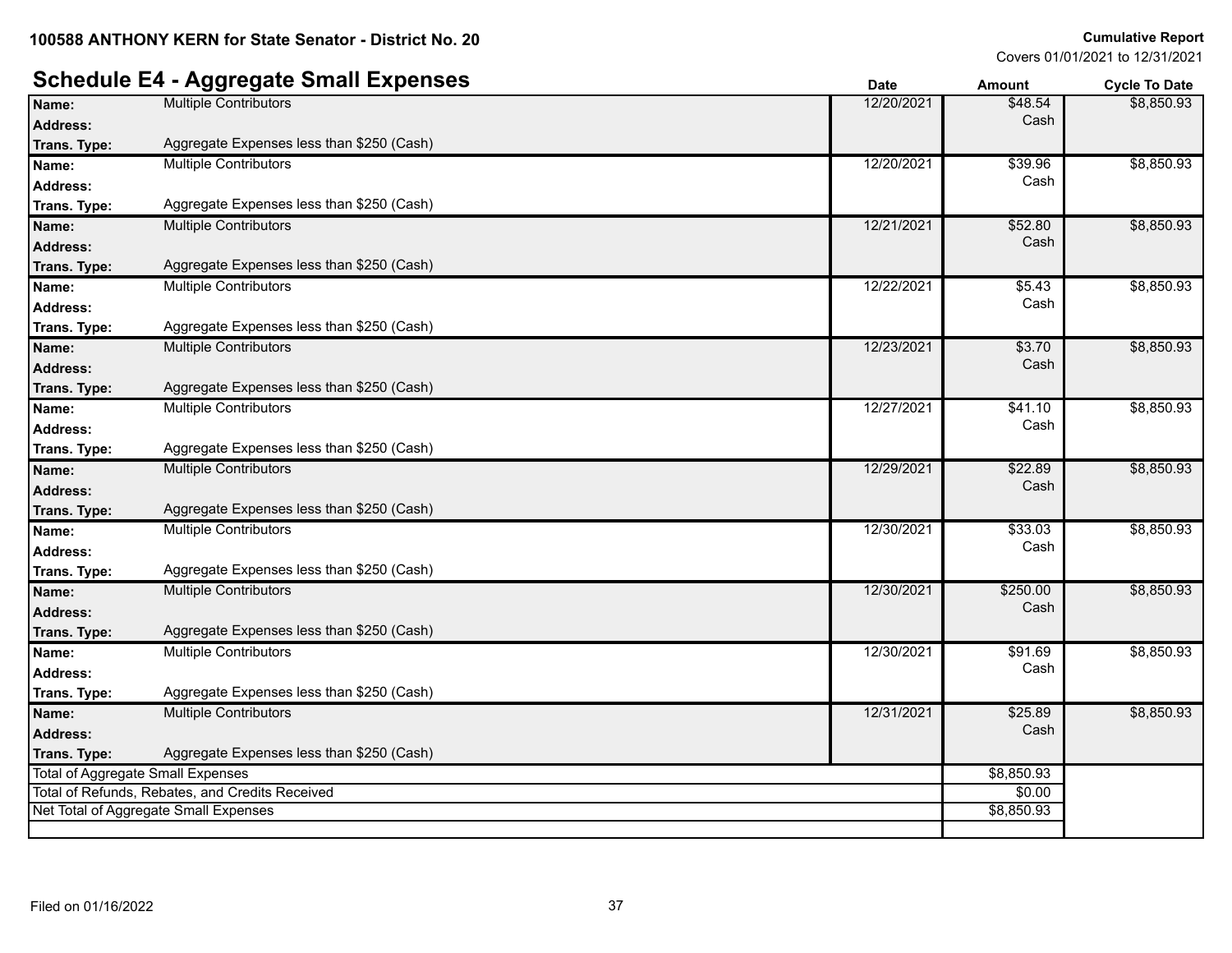Covers 01/01/2021 to 12/31/2021

### **Schedule R1 - Non-Contribution Receipts Date Amount Cycle To Date**

|                        | Schedule R1 - Non-Contribution Receipts | <b>Date</b> | Amount   | <b>Cycle To Date</b> |
|------------------------|-----------------------------------------|-------------|----------|----------------------|
| Name:                  | <b>BANK OF AMERICA</b>                  | 03/31/2021  | \$155.33 | \$155.33             |
| <b>Address:</b>        | GLENDALE, GLENDALE, AZ 85308            |             | Cash     |                      |
| Trans. Type:           | Non-Contribution Income                 |             |          |                      |
| Memo:                  | Banking error                           |             |          |                      |
| Name:                  | Sam's Club                              | 12/07/2021  | \$305.50 | \$305.50             |
| <b>Address:</b>        | 83rd Ave., Glendale, AZ 85308           |             | Cash     |                      |
| Trans. Type:           | Non-Contribution Income                 |             |          |                      |
| Memo:                  | Refund                                  |             |          |                      |
|                        | Total of Non-Contribution Receipts      |             | \$460.83 |                      |
| Total of Refunds Given |                                         |             | \$0.00   |                      |
|                        | Net Total of Non-Contribution Receipts  |             | \$460.83 |                      |
|                        |                                         |             |          |                      |